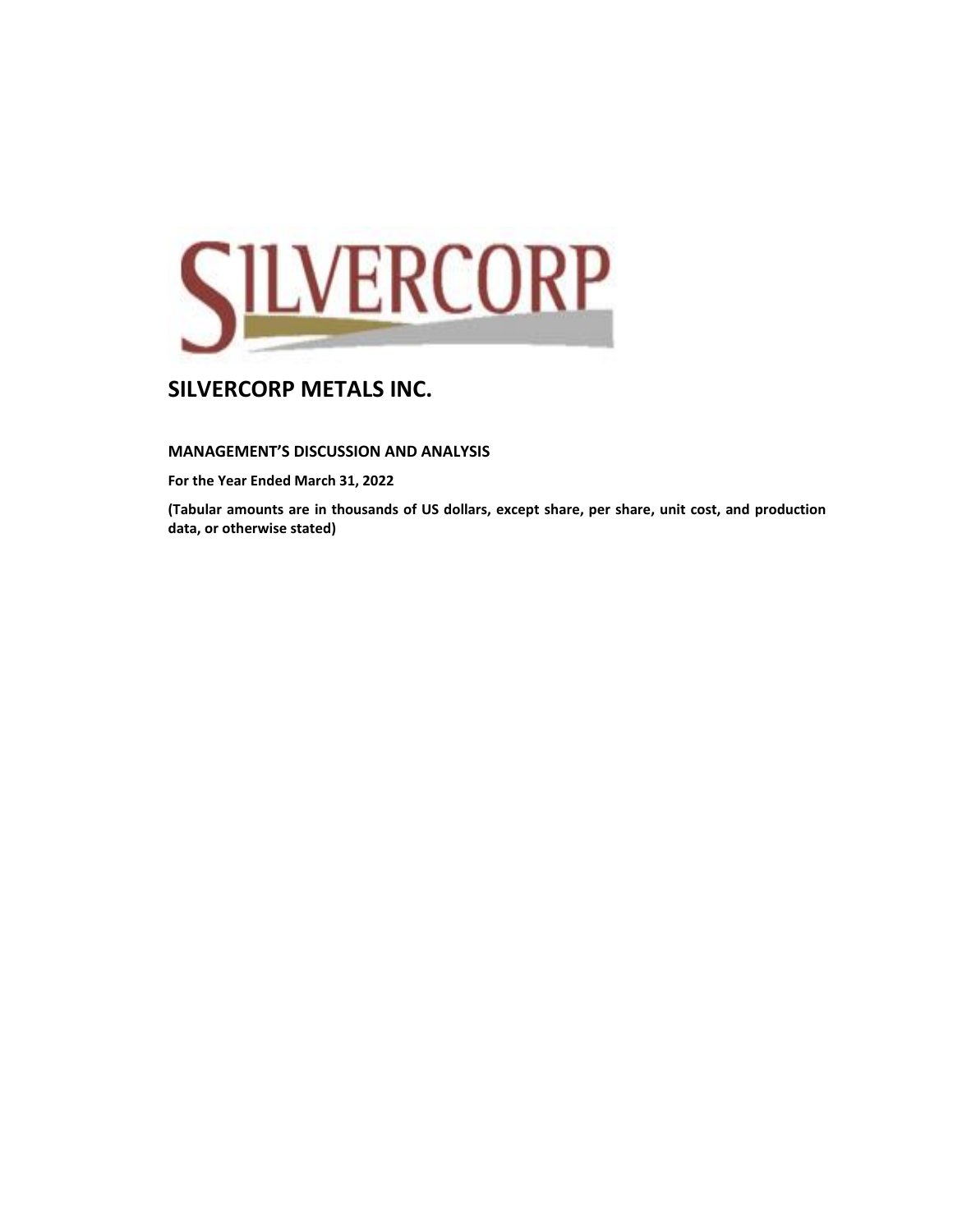## **Table of Contents**

| 1. |                                                                            |  |
|----|----------------------------------------------------------------------------|--|
| 2. |                                                                            |  |
| 3. |                                                                            |  |
| 4. |                                                                            |  |
| 5. |                                                                            |  |
| 6. |                                                                            |  |
| 7. |                                                                            |  |
| 8. |                                                                            |  |
| 9. |                                                                            |  |
|    |                                                                            |  |
|    |                                                                            |  |
|    |                                                                            |  |
|    | 13. Critical Accounting Policies, Judgments, and Estimates 33              |  |
|    |                                                                            |  |
|    |                                                                            |  |
|    |                                                                            |  |
|    |                                                                            |  |
|    | 18. Corporate Governance, Safety, Environment and Social Responsibility 39 |  |
|    |                                                                            |  |
|    | 20. Management's Report on Internal Control over Financial Reporting 41    |  |
|    |                                                                            |  |
|    |                                                                            |  |
|    |                                                                            |  |
|    |                                                                            |  |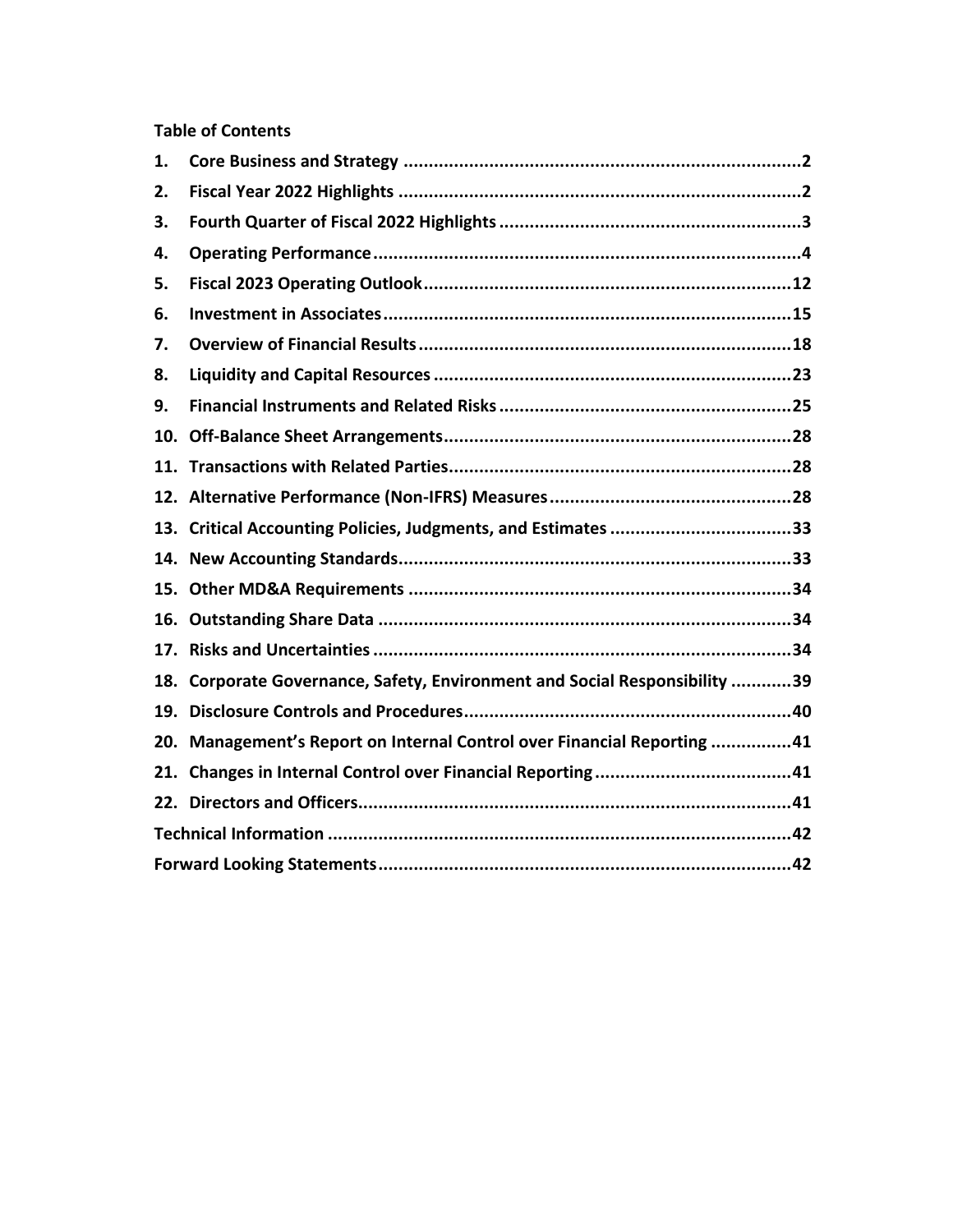## **Management's Discussion and Analysis For the Year Ended March 31, 2022 (Tabular amounts are in thousands of U.S. dollars, except share, per share, unit cost, and production data, or unless otherwise stated)**

*This Management's Discussion and Analysis ("MD&A") is intended to help the reader understand the significant factors that have affected Silvercorp Metals Inc. and its subsidiaries' ("Silvercorp" or the "Company") performance and such factors that may affect its future performance. This MD&A should be read in conjunction with the Company's audited consolidated financial statements for the year ended March 31, 2022 and 2021 and the related notes contained therein. The Company reports its financial position, financial performance and cash flow in accordance with International Financial Reporting Standards ("IFRS") as issued by the International Accounting Standards Board ("IASB"). Silvercorp's significant accounting policies are set out in Note 2 to the audited consolidated financial statements for the year ended March 31, 2022 and 2021. This MD&A refers to various alternative performance (non-IFRS) measures, such as adjusted earnings and adjusted earnings per share, working capital, cash cost per ounce of silver, net of by-product credits, all-in & all-in sustaining cost per ounce of silver, net of by-product credits, production cost per tonne, and all-in sustaining production costs per tonne. Non-IFRS measures do not have standardized meanings under IFRS. Accordingly, non-IFRS measures should not be considered in isolation or as a substitute for measures of performance prepared in accordance with IFRS. To facilitate a better understanding of these measures as calculated by the Company, additional information has been provided in this MD&A. Please refer to section 12, "Alternative Performance (Non-IFRS) Measures" of this MD&A for detailed descriptions and reconciliations. Figures may not add due to rounding.*

This MD&A is prepared as of May 25, 2022 and expressed in thousands of U.S. dollars, except share, per share, unit cost, and production data, or unless otherwise stated.

## <span id="page-2-0"></span>**1. Core Business and Strategy**

Silvercorp is a Canadian mining company producing silver, gold, lead, zinc, and other metals with long history of profitability and growth potential. The Company's strategy is to create shareholder value by focusing on generating free cashflow from long life mines; organic growth through extensive drilling for discovery; equity investments in potential world class opportunities; ongoing merger and acquisition efforts to unlock value; and long-term commitment to responsible mining and sound Environmental, Social and Governance ("ESG") practices. Silvercorp operates several silver-lead-zinc mines at the Ying Mining District in Henan Province, China and the GC silver-lead-zinc mine in Guangdong Province, China. The Company's common shares are traded on the Toronto Stock Exchange and NYSE American under the symbol "SVM".

## <span id="page-2-1"></span>**2. Fiscal Year 2022 Highlights**

- Mined 996,280 tonnes of ore and milled 1,002,335 tonnes of ore, up 3% and 4%, respectively compared to the prior year.
- Sold approximately 6.3 million ounces of silver, 3,400 ounces of gold, 63.6 million pounds of lead, and 26.8 million pounds of zinc, representing decreases of 1%, 28%, 5% and 4% in silver, gold, lead and zinc sold, compared to the prior year. Gold sales in the prior year included one-time sales of 1,200 ounces from the remaining concentrate inventory produced at the BYP mine before it was placed on care and maintenance in 2014.
- Revenue of \$217.9 million, up 13% compared to \$192.1 million in the prior year.
- Net income attributable to equity holders of \$30.6 million, or \$0.17 per share, compared to \$46.4 million, or \$0.27 per share in the prior year.
- Adjusted earnings<sup>1</sup> attributable to equity holders of \$52.4 million, or \$0.30 per share, compared to \$49.8 million, or \$0.28 per share in the prior year. The adjustments were made to remove impacts from nonrecurring items, share-based compensation, foreign exchange gain/loss, impairment adjustments and reversals, gain/loss on equity investments and the share of associates' operating results.

<sup>1</sup> *Non-IFRS measures, please refer to section 12 for reconciliation.*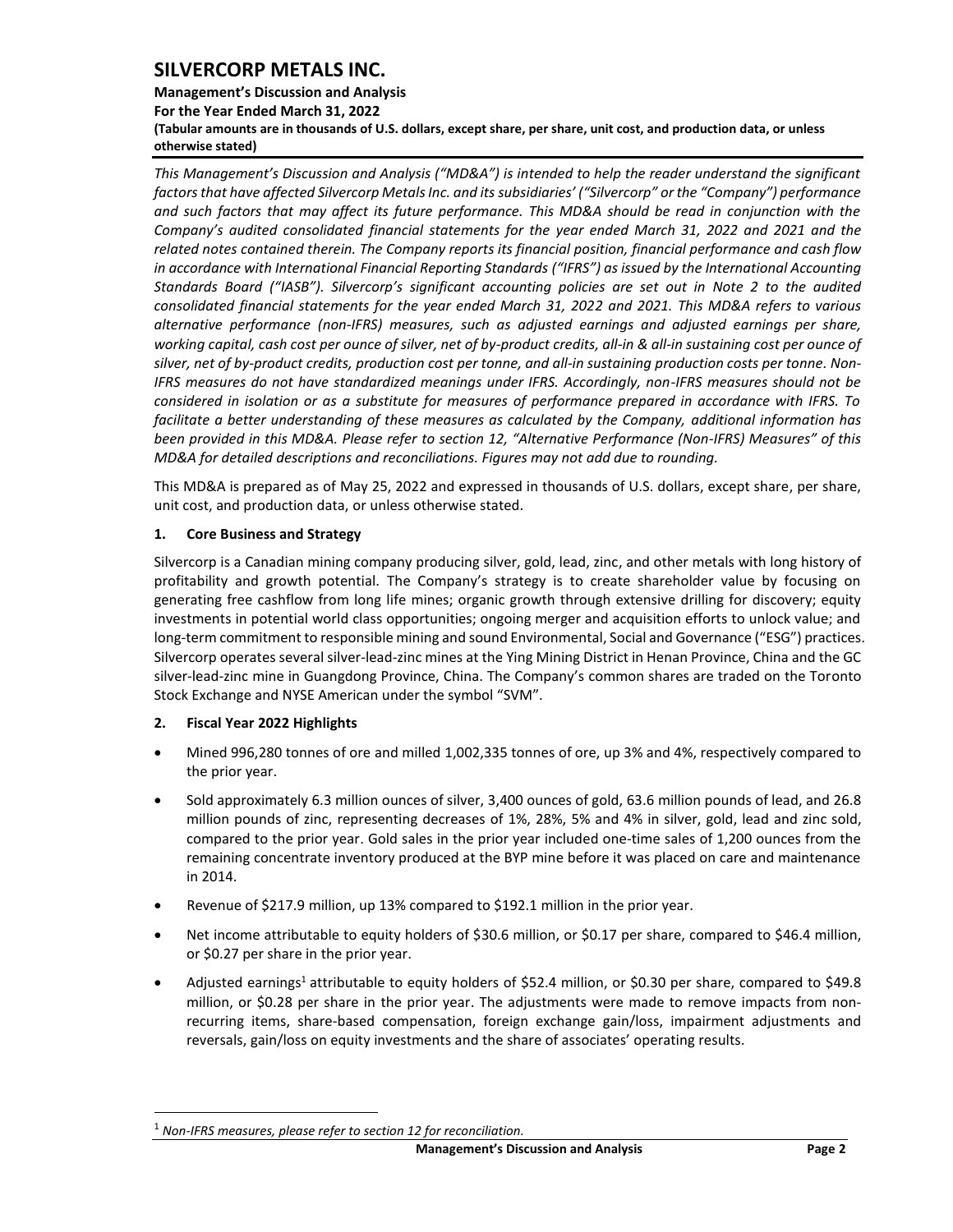### **Management's Discussion and Analysis**

**For the Year Ended March 31, 2022**

**(Tabular amounts are in thousands of U.S. dollars, except share, per share, unit cost, and production data, or unless otherwise stated)** 

- Cash flow from operations of \$107.4 million, up 25% or \$21.5 million compared to \$85.9 million in the prior year.
- Cash cost per ounce of silver<sup>1</sup>, net of by-product credits, of negative \$1.29 compared to negative \$1.80 in the prior year.
- All-in sustaining cost per ounce of silver<sup>1</sup>, net of by-product credits, of \$8.77, compared to \$7.49 in the prior year.
- Paid \$4.4 million of dividends to the Company's shareholders.
- Acquired the Kuanping silver-lead-zinc-gold project in China for \$13.1 million.
- Strong balance sheet with \$212.9 million in cash and cash equivalents and short-term investments, up \$13.8 million or 7% compared to \$199.1 million as at March 31, 2021. This does not include the investments in associates and equity investment in other companies, having a total market value of \$164.3 million as at March 31, 2022 (\$212.1 million as at March 31, 2021).

## <span id="page-3-0"></span>**3. Fourth Quarter of Fiscal 2022 Highlights**

- Mined 180,505 tonnes of ore and milled 182,670 tonnes of ore, up 11% and 1%, respectively, compared to the prior year quarter.
- Sold approximately 1.2 million ounces of silver, 500 ounces of gold, 12.3 million pounds of lead, and 4.3 million pounds of zinc, up 11% and 13%, respectively, in silver and lead sold compared to the prior year quarter, and down 29% and 5%, respectively, in gold and zinc sold compared to the prior year quarter.
- Revenue of \$41.6 million, up 16% or \$5.9 million compared to \$35.7 million in the prior year quarter.
- Net income attributable to equity holders of \$4.0 million, or \$0.02 per share, compared to \$7.0 million, or \$0.04 per share, in the prior year quarter.
- Adjusted earnings<sup>1</sup> attributable to equity holders of \$9.5 million, or \$0.05 per share, compared to \$11.0 million, or \$0.06 per share, in the prior year quarter.
- Cash flow from operations of \$11.4 million, up 411% or \$9.2 million compared to \$2.2 million in the prior year quarter.
- Cash cost per ounce of silver<sup>1</sup>, net of by-product credits, of negative \$0.54 compared to negative \$0.39 in the prior year quarter.
- All-in sustaining cost per ounce of silver<sup>1</sup>, net of by-product credits, of \$12.60, compared to \$12.55 in the prior year quarter.

<sup>1</sup> *Non-IFRS measures, please refer to section 12 for reconciliation.*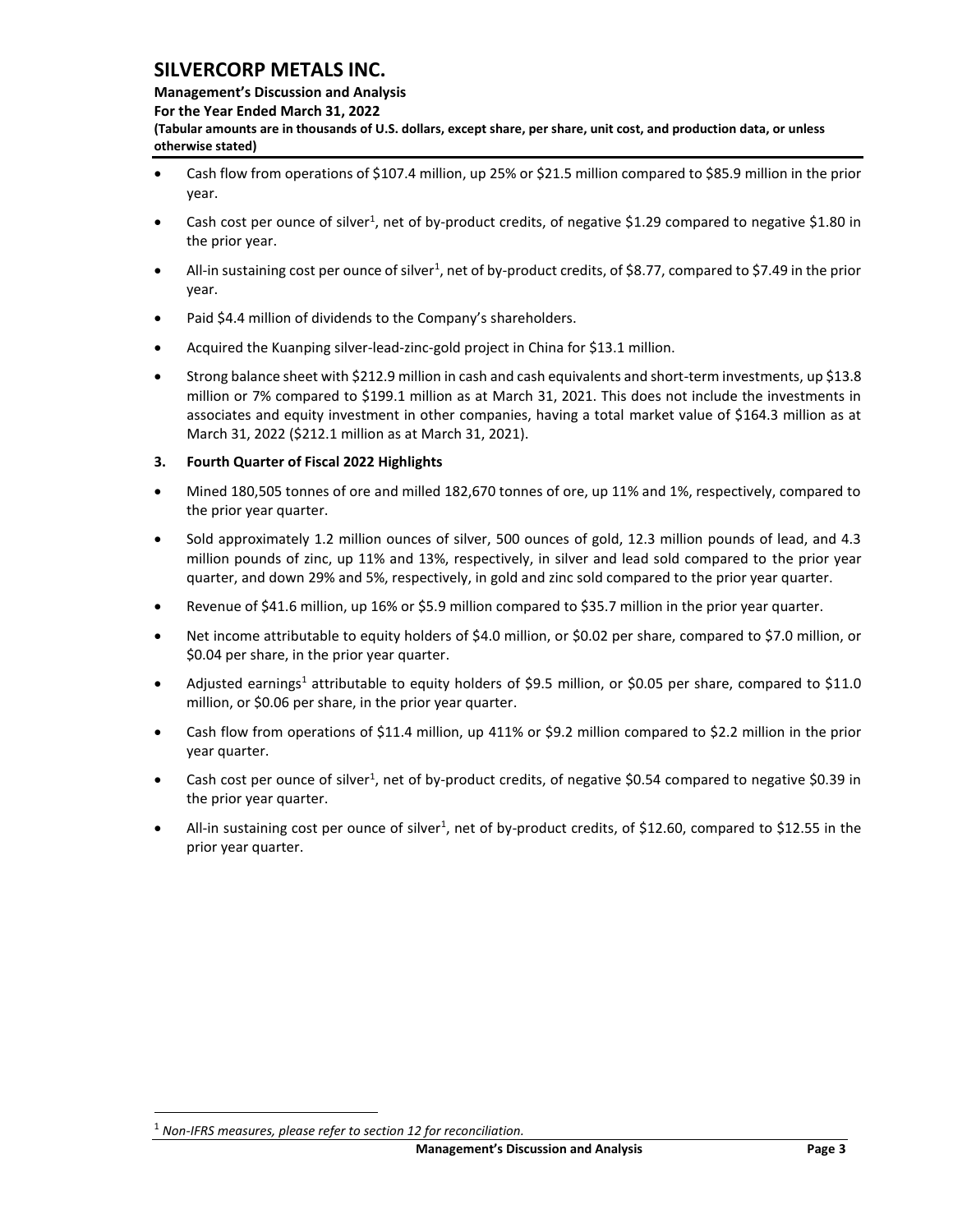**Management's Discussion and Analysis** 

**For the Year Ended March 31, 2022**

**(Tabular amounts are in thousands of U.S. dollars, except share, per share, unit cost, and production data, or unless otherwise stated)** 

#### <span id="page-4-0"></span>**4. Operating Performance**

### **(a) Consolidated operating performance**

The following table summarizes consolidated operational information for the three months and the year ended March 31, 2022 and 2021:

| <b>Consolidated</b>                                                                                                                                      |                 | Three months ended March 31, |                | Year ended March 31, |                |              |  |
|----------------------------------------------------------------------------------------------------------------------------------------------------------|-----------------|------------------------------|----------------|----------------------|----------------|--------------|--|
|                                                                                                                                                          | 2022            | 2021                         | <b>Changes</b> | 2022                 |                | 2021 Changes |  |
| <b>Production Data</b>                                                                                                                                   |                 |                              |                |                      |                |              |  |
| <b>Mine Data</b>                                                                                                                                         |                 |                              |                |                      |                |              |  |
| Ore Mined (tonne)                                                                                                                                        | 180,505         | 163,072                      | 11%            | 996,280              | 964,925        | 3%           |  |
| Ore Milled (tonne)                                                                                                                                       | 182,670         | 180,674                      | 1%             | 1,002,335            | 967,581        | 4%           |  |
|                                                                                                                                                          |                 |                              |                |                      |                |              |  |
| <b>Head Grades</b>                                                                                                                                       |                 |                              |                |                      |                |              |  |
| Silver (gram/tonne)                                                                                                                                      | 213             | 228                          | $-7%$          | 209                  | 223            | -6%          |  |
| Lead (%)                                                                                                                                                 | 3.2             | 3.3                          | $-3%$          | 3.2                  | 3.4            | -6%          |  |
| Zinc (%)                                                                                                                                                 | 1.4             | 1.5                          | $-7%$          | 1.5                  | 1.7            | -12%         |  |
|                                                                                                                                                          |                 |                              |                |                      |                |              |  |
| <b>Recovery Rates</b>                                                                                                                                    |                 |                              |                |                      |                |              |  |
| Silver (%)                                                                                                                                               | 94.2            | 92.5                         | 2%             | 93.8                 | 92.7           | 1%           |  |
| Lead (%)                                                                                                                                                 | 95.2            | 94.3                         | 1%             | 94.6                 | 95.0           | 0%           |  |
| Zinc (%)                                                                                                                                                 | 75.8            | 79.0                         | $-4%$          | 79.3                 | 80.0           | $-1%$        |  |
|                                                                                                                                                          |                 |                              |                |                      |                |              |  |
| <b>Cost Data</b>                                                                                                                                         |                 |                              |                |                      |                |              |  |
| + Mining cost per tonne of ore mined (\$)                                                                                                                | 99.30           | 94.86                        | 5%             | 92.14                | 79.73          | 16%          |  |
| Cash mining cost per tonne of ore mined (\$)                                                                                                             | 73.52           | 70.56                        | 4%             | 68.90                | 59.44          | 16%          |  |
| Depreciation and amortization charges per tonne of ore mined (\$)                                                                                        | 25.78           | 24.30                        | 6%             | 23.24                | 20.29          | 15%          |  |
|                                                                                                                                                          |                 |                              |                |                      |                |              |  |
| Unit shipping costs (\$)<br>$\ddot{}$                                                                                                                    | 2.81            | 2.48                         | 13%            | 2.52                 | 2.54           | -1%          |  |
|                                                                                                                                                          |                 |                              |                |                      |                |              |  |
| Milling costs per tonne of ore milled (\$)<br>$\begin{array}{c} + \end{array}$                                                                           | 19.18           | 15.10                        | 27%            | 15.39                | 12.41          | 24%          |  |
| Cash milling costs per tonne of ore milled (\$)                                                                                                          | 16.45           | 12.66                        | 30%            | 13.43                | 10.73          | 25%          |  |
| Depreciation and amortization charges per tonne of ore milled (\$)                                                                                       | 2.73            | 2.44                         | 12%            | 1.96                 | 1.68           | 17%          |  |
|                                                                                                                                                          |                 |                              |                |                      |                |              |  |
| Cash production cost per tonne of ore processed (\$)<br>$\ddot{}$                                                                                        | 92.78           | 85.70                        | 8%             | 84.85                | 72.71          | 17%          |  |
| All-in sustaining cost per tonne of ore processed (\$)<br>$\ddot{}$                                                                                      | 171.56          | 156.36                       | 10%            | 141.54               | 128.20         | 10%          |  |
| $\ddot{}$                                                                                                                                                |                 |                              | $-38%$         |                      |                | 28%          |  |
| Cash cost per ounce of Silver, net of by-product credits (\$)<br>All-in sustaining cost per ounce of Silver, net of by-product credits (\$)<br>$\ddot{}$ | (0.54)<br>12.60 | (0.39)<br>12.55              | 0%             | (1.29)<br>8.77       | (1.80)<br>7.49 | 17%          |  |
|                                                                                                                                                          |                 |                              |                |                      |                |              |  |
| Concentrate inventory                                                                                                                                    |                 |                              |                |                      |                |              |  |
| Lead concentrate (tonne)                                                                                                                                 | 1,267           | 2,089                        | -39%           | 1,267                | 2,089          | -39%         |  |
| Zinc concentrate (tonne)                                                                                                                                 | 562             | 471                          | 19%            | 562                  | 471            | 19%          |  |
|                                                                                                                                                          |                 |                              |                |                      |                |              |  |
| <b>Sales Data</b>                                                                                                                                        |                 |                              |                |                      |                |              |  |
| <b>Metal Sales</b>                                                                                                                                       |                 |                              |                |                      |                |              |  |
| Silver (in thousands of ounces)                                                                                                                          | 1,173           | 1,056                        | 11%            | 6,265                | 6,315          | $-1%$        |  |
| Gold (in thousands of ounces)                                                                                                                            | 0.5             | 0.7                          | $-29%$         | 3.4                  | 4.7            | $-28%$       |  |
| Lead (in thousands of pounds)                                                                                                                            | 12,279          | 10,876                       | 13%            | 63,563               | 67,118         | -5%          |  |
| Zinc (in thousands of pounds)                                                                                                                            | 4,340           | 4,580                        | $-5%$          | 26,809               | 27,914         | -4%          |  |
|                                                                                                                                                          |                 |                              |                |                      |                |              |  |
| Revenue                                                                                                                                                  |                 |                              |                |                      |                |              |  |
| Silver (in thousands of \$)                                                                                                                              | 22,735          | 21,239                       | 7%             | 121,273              | 111,191        | 9%           |  |
| Gold (in thousands of \$)                                                                                                                                | 885             | 1,006                        | $-12%$         | 5,083                | 6,722          | $-24%$       |  |
| Lead (in thousands of \$)                                                                                                                                | 11,466          | 8,849                        | 30%            | 57,090               | 50,464         | 13%          |  |
| Zinc (in thousands of \$)                                                                                                                                | 5,295           | 4,480                        | 18%            | 28,842               | 21,793         | 32%          |  |
| Other (in thousands of \$)                                                                                                                               | 1,209           | 158                          | 665%           | 5,635                | 1,935          | 191%         |  |
|                                                                                                                                                          | 41,590          | 35,732                       | 16%            | 217,923              | 192,105        | 13%          |  |
| Average Selling Price, Net of Value Added Tax and Smelter Charges                                                                                        |                 |                              |                |                      |                |              |  |
| Silver (\$ per ounce)                                                                                                                                    | 19.38           | 20.11                        | -4%            | 19.36                | 17.61          | 10%          |  |
| Gold (\$ per ounce)                                                                                                                                      | 1,475           | 1,437                        | 3%             | 1,495                | 1,430          | 5%           |  |
| Lead (\$ per pound)                                                                                                                                      | 0.93            | 0.81                         | 15%            | 0.90                 | 0.75           | 20%          |  |
| Zinc (\$ per pound)                                                                                                                                      | 1.22            | 0.98                         | 24%            | 1.08                 | 0.78           | 38%          |  |
|                                                                                                                                                          |                 |                              |                |                      |                |              |  |

+ Alternative performance (Non-IFRS) measures, see section 12 for reconciliation.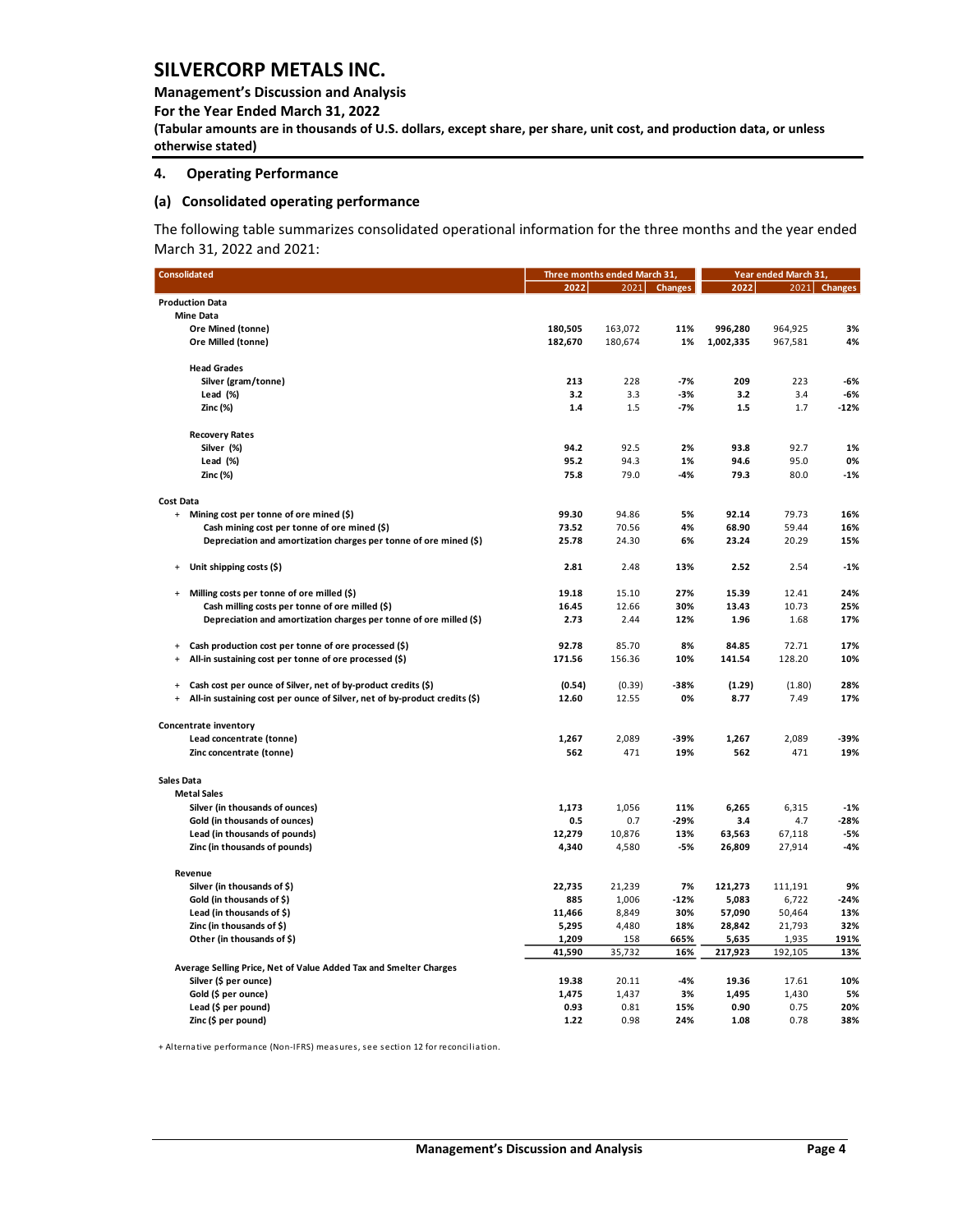**Management's Discussion and Analysis For the Year Ended March 31, 2022 (Tabular amounts are in thousands of U.S. dollars, except share, per share, unit cost, and production data, or unless otherwise stated)** 

### **(i) Mine and Mill Production**

For the year ended March 31, 2022 ("Fiscal 2022"), the Company mined 996,280 tonnes of ore, up 3% or 31,355 tonnes, compared to 964,925 tonnes in the year ended March 31, 2021 ("Fiscal 2021"). Ore milled in Fiscal 2022 was 1,002,335 tonnes, up 4% or 34,754 tonnes, compared to 967,581 tonnes in Fiscal 2021.

For the three months ended March 31, 2022 ("Q4 Fiscal 2022"), the Company mined 180,505 tonnes of ore, up 11% or 17,433 tonnes, compared to 163,072 tonnes in the three months ended March 31, 2021 ("Q4 Fiscal 2021"). Ore milled in Q4 Fiscal 2022 was 182,670 tonnes, up 1% or 1,996 tonnes, compared to 180,674 tonnes in Q4 Fiscal 2021.

## **(ii) Metal Sales**

In Fiscal 2022, the Company sold approximately 6.3 million ounces of silver, 3,400 ounces of gold, 63.6 million pounds of lead, and 26.8 million pounds of zinc, representing decreases of 1%, 28%, 5% and 4% respectively, in silver, gold, lead and zinc sold. Gold sold in Fiscal 2021 included one-time sales of 1,200 ounces from pre 2014 concentrate inventories at the BYP Mine.

In Q4 Fiscal 2022, the Company sold approximately 1.2 million ounces of silver, 500 ounces of gold, 12.3 million pounds of lead, and 4.3 million pounds of zinc, representing increases of 11% and 13%, respectively, in silver and lead sold, and decreases of 29% and 5%, respectively, in gold and zinc sold, compared to approximately 1.1 million ounces of silver, 700 ounces of gold, 10.9 million pounds of lead, and 4.6 million pounds of zinc sold in Q4 Fiscal 2021.

## **(iii) Per Tonne Costs<sup>1</sup>**

Compared to Fiscal 2021, the Company's production costs in Fiscal 2022 were mainly impacted by i) an overall 14.5% increase in mining contractors' fee rate at the Ying Mining District; ii) an annual average 5% appreciation of the Chinese yuan against the US dollar, resulting in higher costs presented in US dollars; iii) an average 7% increase in employees' pay rates; iv) 12% increase in electricity prices; and iv) the contribution rate paid for employees' social welfare funds in China returning to the normal rate from a reduced rate granted by the Chinese government in Fiscal 2021 due to Covid-19.

In Fiscal 2022, the consolidated cash production cost per tonne of ore processed was \$84.85, up 17% compared to \$72.71 in Fiscal 2021. The consolidated cash mining cost was \$68.90 per tonne, up 16% compared to \$59.44 in Fiscal 2021. The consolidated cash milling cost was \$13.43 per tonne, up 25% compared to \$10.73 in Fiscal 2021.

In Fiscal 2022, the consolidated all-in sustaining production cost per tonne of ore processed was \$141.54, up 10% compared to \$128.20 in Fiscal 2021, but within the Company's annual guidance. The increase was mainly due to the increase in cash production costs as discussed above.

In Q4 Fiscal 2022, the consolidated cash mining cost was \$73.52 per tonne, compared to \$70.56 in Q4 Fiscal 2021. The consolidated cash milling cost was \$16.45 per tonne, compared to \$12.66 per tonne in Q4 Fiscal 2021.

Correspondingly, the consolidated cash production cost per tonne of ore processed in Q4 Fiscal 2022 was \$92.78, up 8% compared to \$85.70 in Q4 Fiscal 2021. The consolidated all-in sustaining production cost per tonne of ore processed was \$171.56, up 10% compared to \$156.36 in Q4 Fiscal 2021.

## **(iv) Costs per Ounce of Silver, Net of By-Product Credits**<sup>1</sup>

In Fiscal 2022, the consolidated cash cost per ounce of silver, net of by-product credits, was negative \$1.29, compared to negative \$1.80 in Fiscal 2021. The increase was mainly due to the increase in per tonne cash production costs, offset by an increase of \$2.61 in by-product credits per ounce of silver. Sales from lead and zinc in Fiscal 2022 amounted to \$85.9 million, up \$13.6 million compared to \$72.3 million in Fiscal 2021.

*<sup>1</sup> Alternative Performance (Non-IFRS) measure. Please refer to section 12 for reconciliation.*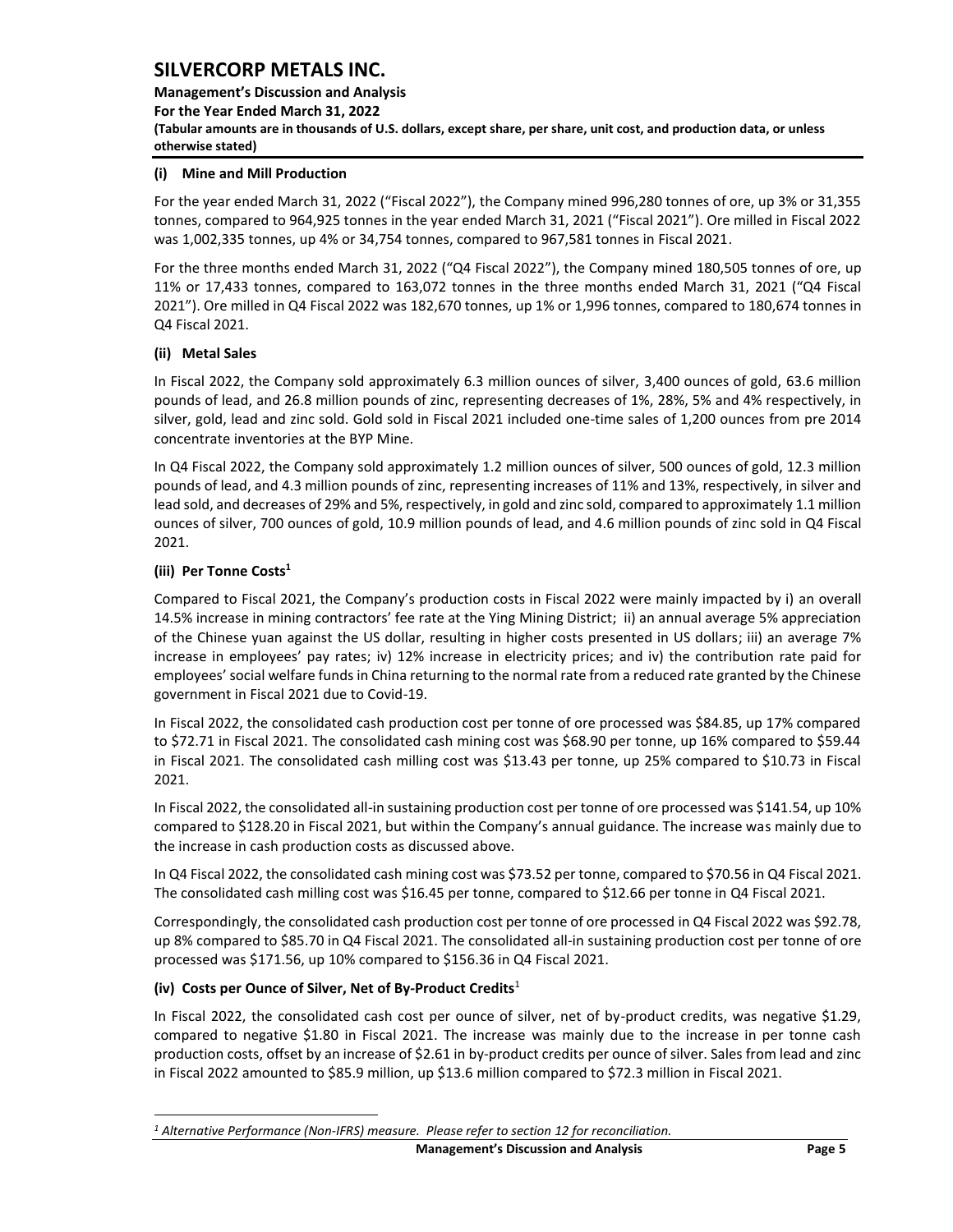## **Management's Discussion and Analysis**

**For the Year Ended March 31, 2022**

**(Tabular amounts are in thousands of U.S. dollars, except share, per share, unit cost, and production data, or unless otherwise stated)** 

The consolidated all-in sustaining cost per ounce of silver, net of by-product credits, was \$8.77, compared to \$7.49 in Fiscal 2021. The increase was mainly due to the increase in cash cost per ounce of silver as discussed above.

In Q4 Fiscal 2022, the consolidated cash cost per ounce of silver, net of by-product credits, was negative \$0.54, compared to negative \$0.39 in Q4 Fiscal 2021. The consolidated all-in sustaining cost per ounce of silver, net of by-product credits was \$12.60 compared to \$12.55 in Q4 Fiscal 2021.

## **(v) Exploration and Development**

In Fiscal 2022, on a consolidated basis, a total of 426,128 metres or \$20.7 million worth of diamond drilling were completed (Fiscal 2021 – 254,900 metres or \$8.7 million), of which approximately 276,450 metres or \$7.2 million worth of underground drilling were expensed as part of mining costs (Fiscal 2021 – 196,320 metres or \$5.0 million) and approximately 149,678 metres or \$13.5 million worth of drilling were capitalized (Fiscal 2021 – 58,580 metres or \$3.7 million). In addition, approximately 31,301 metres or \$11.6 million worth of preparation tunnelling were completed and expensed as part of mining costs (Fiscal 2021 – 34,637 metres or \$8.9 million), and approximately 74,062 metres or \$31.0 million worth of tunnels, raises, ramps and declines were completed and capitalized (Fiscal 2021 – 85,221 metres or \$31.5 million).

In Q4 Fiscal 2021, on a consolidated basis, approximately 66,139 metres or \$2.4 million worth of diamond drilling (Q4 Fiscal 2021– 49,459 metres or \$1.6 million) were completed, of which approximately 50,384 metres or \$1.2 million worth of underground drilling were expensed as part of mining costs (Q4 Fiscal 2021– 41,752 metres or \$0.8 million) and approximately 15,755 metres or \$1.3 million worth of drilling were capitalized (Q4 Fiscal 2021– 7,887 metres or \$0.8 million). In addition, approximately 5,688 metres or \$2.1 million worth of preparation tunnelling were completed and expensed as part of mining costs (Q4 Fiscal 2021– 7,015 metres or \$1.5 million), and approximately 13,340 metres or \$5.9 million worth of tunnels, raises, ramps and declines were completed and capitalized (Q4 Fiscal 2021– 10,803 metres or \$4.7 million).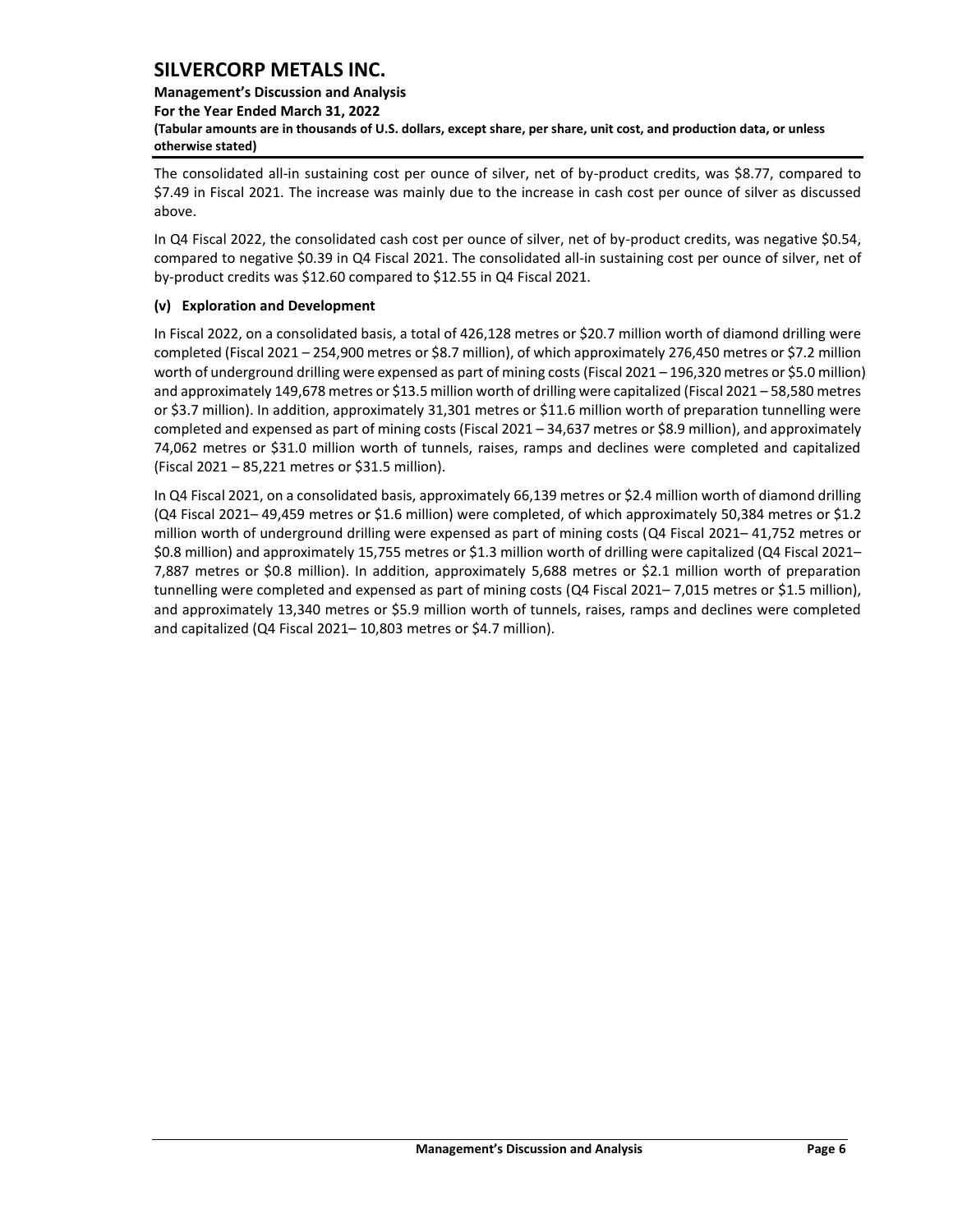**Management's Discussion and Analysis** 

**For the Year Ended March 31, 2022**

**(Tabular amounts are in thousands of U.S. dollars, except share, per share, unit cost, and production data, or unless otherwise stated)** 

### **(b) Individual Mine Performance**

#### *(i) Ying Mining District*

The following table summarizes the operational information at the Ying Mining District for the three months and the year ended March 31, 2022 and 2021. The Ying Mining District is the Company's primary source of production, and consists of four mining licenses, containing the SGX-HZG, HPG, TLP-LME-LMW, and DCG mines.

| 2021<br>2022<br>2021<br><b>Changes</b><br>2022<br><b>Changes</b><br><b>Production Data</b><br><b>Mine Data</b><br>Ore Mined (tonne)<br>130,612<br>112,561<br>16%<br>681,398<br>650,025<br>5%<br>Ore Milled (tonne)<br>131,731<br>131,725<br>0%<br>684,293<br>651,402<br>5%<br><b>Head Grades</b><br>Silver (gram/tonne)<br>271<br>280<br>$-3%$<br>272<br>290<br>$-6%$<br>0%<br>Lead (%)<br>3.9<br>3.9<br>3.9<br>4.3<br>-9%<br>Zinc (%)<br>0.8<br>0.8<br>0%<br>0.8<br>0.8<br>0%<br><b>Recovery Rates</b><br>95.2<br>95.1<br>94.2<br>Silver (%)<br>93.7<br>2%<br>1%<br>96.0<br>Lead (%)<br>96.1<br>95.1<br>1%<br>95.6<br>0%<br>Zinc (%)<br>57.4<br>65.0<br>$-12%$<br>59.7<br>62.4<br>$-4%$<br><b>Cost Data</b><br>115.80<br>2%<br>111.35<br>95.27<br>+ Mining cost per tonne of ore mined (\$)<br>113.40<br>17%<br>Cash mining cost per tonne of ore mined (\$)<br>84.19<br>83.35<br>81.98<br>69.56<br>1%<br>18%<br>Depreciation and amortization charges per tonne of ore mined (\$)<br>31.61<br>30.05<br>5%<br>29.37<br>25.71<br>14%<br>Unit shipping costs (\$)<br>3.90<br>3.55<br>10%<br>3.68<br>3.76<br>$-2%$<br>$\ddot{}$<br>26%<br>14.24<br>11.52<br>Milling costs per tonne of ore milled (\$)<br>17.19<br>13.67<br>24%<br>$\ddot{}$<br>Cash milling cost per tonne of ore milled (\$)<br>14.40<br>9.69<br>11.23<br>28%<br>12.10<br>25%<br>Depreciation and amortization charges per tonne of ore milled (\$)<br>2.79<br>2.44<br>14%<br>2.14<br>1.83<br>17%<br>Cash production cost per tonne of ore processed (\$)<br>102.49<br>98.13<br>4%<br>97.76<br>83.01<br>18%<br>$\ddot{}$<br>All-in sustaining cost per tonne of ore processed (\$)<br>172.63<br>147.52<br>$\ddot{}$<br>155.14<br>11%<br>132.54<br>11%<br>Cash cost per ounce of Silver, net of by-product credits (\$)<br>1.20<br>1%<br>0.96<br>346%<br>1.21<br>(0.39)<br>$\ddot{}$<br>All-in sustaining cost per ounce of Silver, net of by-product credits (\$)<br>10.00<br>8%<br>6.09<br>30%<br>10.76<br>7.93<br>$\begin{array}{c} + \end{array}$<br>Concentrate inventory<br>Lead concentrate (tonne)<br>1,240<br>1,922<br>$-35%$<br>1,240<br>1,922<br>$-35%$<br>Zinc concentrate (tonne)<br>467<br>218<br>114%<br>218<br>114%<br>467<br><b>Sales Data</b><br><b>Metal Sales</b><br>Silver (in thousands of ounces)<br>1,058<br>936<br>13%<br>5,619<br>5,610<br>0%<br>3.5<br>Gold (in thousands of ounces)<br>0.5<br>0.7<br>$-29%$<br>3.4<br>-3%<br>Lead (in thousands of pounds)<br>10,278<br>53,892<br>56,708<br>9,137<br>12%<br>-5%<br>Zinc (in thousands of pounds)<br>1,306<br>17%<br>6,609<br>6,968<br>1,524<br>$-5%$<br>Revenue<br>20,990<br>Silver (in thousands of \$)<br>19,474<br>8%<br>111,835<br>102,100<br>10%<br>Gold (in thousands of \$)<br>1,006<br>5,083<br>885<br>$-12%$<br>5,169<br>$-2%$<br>Lead (in thousands of \$)<br>9,618<br>48,504<br>7,450<br>29%<br>42,836<br>13%<br>Zinc (in thousands of $$$ )<br>1,908<br>1,342<br>42%<br>7,489<br>5,898<br>27%<br>Other (in thousands of \$)<br>265%<br>197%<br>664<br>182<br>3,840<br>1,294<br>34,065<br>29,454<br>16%<br>176,751<br>157,297<br>12%<br>Average Selling Price, Net of Value Added Tax and Smelter Charges<br>Silver (\$ per ounce)<br>19.84<br>20.81<br>$-5%$<br>19.90<br>18.20<br>9%<br>1,475<br>Gold (\$ per ounce)<br>1,437<br>3%<br>1,495<br>1,477<br>1%<br>0.94<br>Lead (\$ per pound)<br>0.82<br>15%<br>0.90<br>0.76<br>18% | <b>Ying Mining District</b> | Three months ended March 31, | Year ended March 31, |  |  |  |
|-----------------------------------------------------------------------------------------------------------------------------------------------------------------------------------------------------------------------------------------------------------------------------------------------------------------------------------------------------------------------------------------------------------------------------------------------------------------------------------------------------------------------------------------------------------------------------------------------------------------------------------------------------------------------------------------------------------------------------------------------------------------------------------------------------------------------------------------------------------------------------------------------------------------------------------------------------------------------------------------------------------------------------------------------------------------------------------------------------------------------------------------------------------------------------------------------------------------------------------------------------------------------------------------------------------------------------------------------------------------------------------------------------------------------------------------------------------------------------------------------------------------------------------------------------------------------------------------------------------------------------------------------------------------------------------------------------------------------------------------------------------------------------------------------------------------------------------------------------------------------------------------------------------------------------------------------------------------------------------------------------------------------------------------------------------------------------------------------------------------------------------------------------------------------------------------------------------------------------------------------------------------------------------------------------------------------------------------------------------------------------------------------------------------------------------------------------------------------------------------------------------------------------------------------------------------------------------------------------------------------------------------------------------------------------------------------------------------------------------------------------------------------------------------------------------------------------------------------------------------------------------------------------------------------------------------------------------------------------------------------------------------------------------------------------------------------------------------------------------------------------------------------------------------------------------------------------------------------------------------------------------------------------------------------------------------------------------------------------------------------------------------|-----------------------------|------------------------------|----------------------|--|--|--|
|                                                                                                                                                                                                                                                                                                                                                                                                                                                                                                                                                                                                                                                                                                                                                                                                                                                                                                                                                                                                                                                                                                                                                                                                                                                                                                                                                                                                                                                                                                                                                                                                                                                                                                                                                                                                                                                                                                                                                                                                                                                                                                                                                                                                                                                                                                                                                                                                                                                                                                                                                                                                                                                                                                                                                                                                                                                                                                                                                                                                                                                                                                                                                                                                                                                                                                                                                                                         |                             |                              |                      |  |  |  |
|                                                                                                                                                                                                                                                                                                                                                                                                                                                                                                                                                                                                                                                                                                                                                                                                                                                                                                                                                                                                                                                                                                                                                                                                                                                                                                                                                                                                                                                                                                                                                                                                                                                                                                                                                                                                                                                                                                                                                                                                                                                                                                                                                                                                                                                                                                                                                                                                                                                                                                                                                                                                                                                                                                                                                                                                                                                                                                                                                                                                                                                                                                                                                                                                                                                                                                                                                                                         |                             |                              |                      |  |  |  |
|                                                                                                                                                                                                                                                                                                                                                                                                                                                                                                                                                                                                                                                                                                                                                                                                                                                                                                                                                                                                                                                                                                                                                                                                                                                                                                                                                                                                                                                                                                                                                                                                                                                                                                                                                                                                                                                                                                                                                                                                                                                                                                                                                                                                                                                                                                                                                                                                                                                                                                                                                                                                                                                                                                                                                                                                                                                                                                                                                                                                                                                                                                                                                                                                                                                                                                                                                                                         |                             |                              |                      |  |  |  |
|                                                                                                                                                                                                                                                                                                                                                                                                                                                                                                                                                                                                                                                                                                                                                                                                                                                                                                                                                                                                                                                                                                                                                                                                                                                                                                                                                                                                                                                                                                                                                                                                                                                                                                                                                                                                                                                                                                                                                                                                                                                                                                                                                                                                                                                                                                                                                                                                                                                                                                                                                                                                                                                                                                                                                                                                                                                                                                                                                                                                                                                                                                                                                                                                                                                                                                                                                                                         |                             |                              |                      |  |  |  |
|                                                                                                                                                                                                                                                                                                                                                                                                                                                                                                                                                                                                                                                                                                                                                                                                                                                                                                                                                                                                                                                                                                                                                                                                                                                                                                                                                                                                                                                                                                                                                                                                                                                                                                                                                                                                                                                                                                                                                                                                                                                                                                                                                                                                                                                                                                                                                                                                                                                                                                                                                                                                                                                                                                                                                                                                                                                                                                                                                                                                                                                                                                                                                                                                                                                                                                                                                                                         |                             |                              |                      |  |  |  |
|                                                                                                                                                                                                                                                                                                                                                                                                                                                                                                                                                                                                                                                                                                                                                                                                                                                                                                                                                                                                                                                                                                                                                                                                                                                                                                                                                                                                                                                                                                                                                                                                                                                                                                                                                                                                                                                                                                                                                                                                                                                                                                                                                                                                                                                                                                                                                                                                                                                                                                                                                                                                                                                                                                                                                                                                                                                                                                                                                                                                                                                                                                                                                                                                                                                                                                                                                                                         |                             |                              |                      |  |  |  |
|                                                                                                                                                                                                                                                                                                                                                                                                                                                                                                                                                                                                                                                                                                                                                                                                                                                                                                                                                                                                                                                                                                                                                                                                                                                                                                                                                                                                                                                                                                                                                                                                                                                                                                                                                                                                                                                                                                                                                                                                                                                                                                                                                                                                                                                                                                                                                                                                                                                                                                                                                                                                                                                                                                                                                                                                                                                                                                                                                                                                                                                                                                                                                                                                                                                                                                                                                                                         |                             |                              |                      |  |  |  |
|                                                                                                                                                                                                                                                                                                                                                                                                                                                                                                                                                                                                                                                                                                                                                                                                                                                                                                                                                                                                                                                                                                                                                                                                                                                                                                                                                                                                                                                                                                                                                                                                                                                                                                                                                                                                                                                                                                                                                                                                                                                                                                                                                                                                                                                                                                                                                                                                                                                                                                                                                                                                                                                                                                                                                                                                                                                                                                                                                                                                                                                                                                                                                                                                                                                                                                                                                                                         |                             |                              |                      |  |  |  |
|                                                                                                                                                                                                                                                                                                                                                                                                                                                                                                                                                                                                                                                                                                                                                                                                                                                                                                                                                                                                                                                                                                                                                                                                                                                                                                                                                                                                                                                                                                                                                                                                                                                                                                                                                                                                                                                                                                                                                                                                                                                                                                                                                                                                                                                                                                                                                                                                                                                                                                                                                                                                                                                                                                                                                                                                                                                                                                                                                                                                                                                                                                                                                                                                                                                                                                                                                                                         |                             |                              |                      |  |  |  |
|                                                                                                                                                                                                                                                                                                                                                                                                                                                                                                                                                                                                                                                                                                                                                                                                                                                                                                                                                                                                                                                                                                                                                                                                                                                                                                                                                                                                                                                                                                                                                                                                                                                                                                                                                                                                                                                                                                                                                                                                                                                                                                                                                                                                                                                                                                                                                                                                                                                                                                                                                                                                                                                                                                                                                                                                                                                                                                                                                                                                                                                                                                                                                                                                                                                                                                                                                                                         |                             |                              |                      |  |  |  |
|                                                                                                                                                                                                                                                                                                                                                                                                                                                                                                                                                                                                                                                                                                                                                                                                                                                                                                                                                                                                                                                                                                                                                                                                                                                                                                                                                                                                                                                                                                                                                                                                                                                                                                                                                                                                                                                                                                                                                                                                                                                                                                                                                                                                                                                                                                                                                                                                                                                                                                                                                                                                                                                                                                                                                                                                                                                                                                                                                                                                                                                                                                                                                                                                                                                                                                                                                                                         |                             |                              |                      |  |  |  |
|                                                                                                                                                                                                                                                                                                                                                                                                                                                                                                                                                                                                                                                                                                                                                                                                                                                                                                                                                                                                                                                                                                                                                                                                                                                                                                                                                                                                                                                                                                                                                                                                                                                                                                                                                                                                                                                                                                                                                                                                                                                                                                                                                                                                                                                                                                                                                                                                                                                                                                                                                                                                                                                                                                                                                                                                                                                                                                                                                                                                                                                                                                                                                                                                                                                                                                                                                                                         |                             |                              |                      |  |  |  |
|                                                                                                                                                                                                                                                                                                                                                                                                                                                                                                                                                                                                                                                                                                                                                                                                                                                                                                                                                                                                                                                                                                                                                                                                                                                                                                                                                                                                                                                                                                                                                                                                                                                                                                                                                                                                                                                                                                                                                                                                                                                                                                                                                                                                                                                                                                                                                                                                                                                                                                                                                                                                                                                                                                                                                                                                                                                                                                                                                                                                                                                                                                                                                                                                                                                                                                                                                                                         |                             |                              |                      |  |  |  |
|                                                                                                                                                                                                                                                                                                                                                                                                                                                                                                                                                                                                                                                                                                                                                                                                                                                                                                                                                                                                                                                                                                                                                                                                                                                                                                                                                                                                                                                                                                                                                                                                                                                                                                                                                                                                                                                                                                                                                                                                                                                                                                                                                                                                                                                                                                                                                                                                                                                                                                                                                                                                                                                                                                                                                                                                                                                                                                                                                                                                                                                                                                                                                                                                                                                                                                                                                                                         |                             |                              |                      |  |  |  |
|                                                                                                                                                                                                                                                                                                                                                                                                                                                                                                                                                                                                                                                                                                                                                                                                                                                                                                                                                                                                                                                                                                                                                                                                                                                                                                                                                                                                                                                                                                                                                                                                                                                                                                                                                                                                                                                                                                                                                                                                                                                                                                                                                                                                                                                                                                                                                                                                                                                                                                                                                                                                                                                                                                                                                                                                                                                                                                                                                                                                                                                                                                                                                                                                                                                                                                                                                                                         |                             |                              |                      |  |  |  |
|                                                                                                                                                                                                                                                                                                                                                                                                                                                                                                                                                                                                                                                                                                                                                                                                                                                                                                                                                                                                                                                                                                                                                                                                                                                                                                                                                                                                                                                                                                                                                                                                                                                                                                                                                                                                                                                                                                                                                                                                                                                                                                                                                                                                                                                                                                                                                                                                                                                                                                                                                                                                                                                                                                                                                                                                                                                                                                                                                                                                                                                                                                                                                                                                                                                                                                                                                                                         |                             |                              |                      |  |  |  |
|                                                                                                                                                                                                                                                                                                                                                                                                                                                                                                                                                                                                                                                                                                                                                                                                                                                                                                                                                                                                                                                                                                                                                                                                                                                                                                                                                                                                                                                                                                                                                                                                                                                                                                                                                                                                                                                                                                                                                                                                                                                                                                                                                                                                                                                                                                                                                                                                                                                                                                                                                                                                                                                                                                                                                                                                                                                                                                                                                                                                                                                                                                                                                                                                                                                                                                                                                                                         |                             |                              |                      |  |  |  |
|                                                                                                                                                                                                                                                                                                                                                                                                                                                                                                                                                                                                                                                                                                                                                                                                                                                                                                                                                                                                                                                                                                                                                                                                                                                                                                                                                                                                                                                                                                                                                                                                                                                                                                                                                                                                                                                                                                                                                                                                                                                                                                                                                                                                                                                                                                                                                                                                                                                                                                                                                                                                                                                                                                                                                                                                                                                                                                                                                                                                                                                                                                                                                                                                                                                                                                                                                                                         |                             |                              |                      |  |  |  |
|                                                                                                                                                                                                                                                                                                                                                                                                                                                                                                                                                                                                                                                                                                                                                                                                                                                                                                                                                                                                                                                                                                                                                                                                                                                                                                                                                                                                                                                                                                                                                                                                                                                                                                                                                                                                                                                                                                                                                                                                                                                                                                                                                                                                                                                                                                                                                                                                                                                                                                                                                                                                                                                                                                                                                                                                                                                                                                                                                                                                                                                                                                                                                                                                                                                                                                                                                                                         |                             |                              |                      |  |  |  |
|                                                                                                                                                                                                                                                                                                                                                                                                                                                                                                                                                                                                                                                                                                                                                                                                                                                                                                                                                                                                                                                                                                                                                                                                                                                                                                                                                                                                                                                                                                                                                                                                                                                                                                                                                                                                                                                                                                                                                                                                                                                                                                                                                                                                                                                                                                                                                                                                                                                                                                                                                                                                                                                                                                                                                                                                                                                                                                                                                                                                                                                                                                                                                                                                                                                                                                                                                                                         |                             |                              |                      |  |  |  |
|                                                                                                                                                                                                                                                                                                                                                                                                                                                                                                                                                                                                                                                                                                                                                                                                                                                                                                                                                                                                                                                                                                                                                                                                                                                                                                                                                                                                                                                                                                                                                                                                                                                                                                                                                                                                                                                                                                                                                                                                                                                                                                                                                                                                                                                                                                                                                                                                                                                                                                                                                                                                                                                                                                                                                                                                                                                                                                                                                                                                                                                                                                                                                                                                                                                                                                                                                                                         |                             |                              |                      |  |  |  |
|                                                                                                                                                                                                                                                                                                                                                                                                                                                                                                                                                                                                                                                                                                                                                                                                                                                                                                                                                                                                                                                                                                                                                                                                                                                                                                                                                                                                                                                                                                                                                                                                                                                                                                                                                                                                                                                                                                                                                                                                                                                                                                                                                                                                                                                                                                                                                                                                                                                                                                                                                                                                                                                                                                                                                                                                                                                                                                                                                                                                                                                                                                                                                                                                                                                                                                                                                                                         |                             |                              |                      |  |  |  |
|                                                                                                                                                                                                                                                                                                                                                                                                                                                                                                                                                                                                                                                                                                                                                                                                                                                                                                                                                                                                                                                                                                                                                                                                                                                                                                                                                                                                                                                                                                                                                                                                                                                                                                                                                                                                                                                                                                                                                                                                                                                                                                                                                                                                                                                                                                                                                                                                                                                                                                                                                                                                                                                                                                                                                                                                                                                                                                                                                                                                                                                                                                                                                                                                                                                                                                                                                                                         |                             |                              |                      |  |  |  |
|                                                                                                                                                                                                                                                                                                                                                                                                                                                                                                                                                                                                                                                                                                                                                                                                                                                                                                                                                                                                                                                                                                                                                                                                                                                                                                                                                                                                                                                                                                                                                                                                                                                                                                                                                                                                                                                                                                                                                                                                                                                                                                                                                                                                                                                                                                                                                                                                                                                                                                                                                                                                                                                                                                                                                                                                                                                                                                                                                                                                                                                                                                                                                                                                                                                                                                                                                                                         |                             |                              |                      |  |  |  |
|                                                                                                                                                                                                                                                                                                                                                                                                                                                                                                                                                                                                                                                                                                                                                                                                                                                                                                                                                                                                                                                                                                                                                                                                                                                                                                                                                                                                                                                                                                                                                                                                                                                                                                                                                                                                                                                                                                                                                                                                                                                                                                                                                                                                                                                                                                                                                                                                                                                                                                                                                                                                                                                                                                                                                                                                                                                                                                                                                                                                                                                                                                                                                                                                                                                                                                                                                                                         |                             |                              |                      |  |  |  |
|                                                                                                                                                                                                                                                                                                                                                                                                                                                                                                                                                                                                                                                                                                                                                                                                                                                                                                                                                                                                                                                                                                                                                                                                                                                                                                                                                                                                                                                                                                                                                                                                                                                                                                                                                                                                                                                                                                                                                                                                                                                                                                                                                                                                                                                                                                                                                                                                                                                                                                                                                                                                                                                                                                                                                                                                                                                                                                                                                                                                                                                                                                                                                                                                                                                                                                                                                                                         |                             |                              |                      |  |  |  |
|                                                                                                                                                                                                                                                                                                                                                                                                                                                                                                                                                                                                                                                                                                                                                                                                                                                                                                                                                                                                                                                                                                                                                                                                                                                                                                                                                                                                                                                                                                                                                                                                                                                                                                                                                                                                                                                                                                                                                                                                                                                                                                                                                                                                                                                                                                                                                                                                                                                                                                                                                                                                                                                                                                                                                                                                                                                                                                                                                                                                                                                                                                                                                                                                                                                                                                                                                                                         |                             |                              |                      |  |  |  |
|                                                                                                                                                                                                                                                                                                                                                                                                                                                                                                                                                                                                                                                                                                                                                                                                                                                                                                                                                                                                                                                                                                                                                                                                                                                                                                                                                                                                                                                                                                                                                                                                                                                                                                                                                                                                                                                                                                                                                                                                                                                                                                                                                                                                                                                                                                                                                                                                                                                                                                                                                                                                                                                                                                                                                                                                                                                                                                                                                                                                                                                                                                                                                                                                                                                                                                                                                                                         |                             |                              |                      |  |  |  |
|                                                                                                                                                                                                                                                                                                                                                                                                                                                                                                                                                                                                                                                                                                                                                                                                                                                                                                                                                                                                                                                                                                                                                                                                                                                                                                                                                                                                                                                                                                                                                                                                                                                                                                                                                                                                                                                                                                                                                                                                                                                                                                                                                                                                                                                                                                                                                                                                                                                                                                                                                                                                                                                                                                                                                                                                                                                                                                                                                                                                                                                                                                                                                                                                                                                                                                                                                                                         |                             |                              |                      |  |  |  |
|                                                                                                                                                                                                                                                                                                                                                                                                                                                                                                                                                                                                                                                                                                                                                                                                                                                                                                                                                                                                                                                                                                                                                                                                                                                                                                                                                                                                                                                                                                                                                                                                                                                                                                                                                                                                                                                                                                                                                                                                                                                                                                                                                                                                                                                                                                                                                                                                                                                                                                                                                                                                                                                                                                                                                                                                                                                                                                                                                                                                                                                                                                                                                                                                                                                                                                                                                                                         |                             |                              |                      |  |  |  |
|                                                                                                                                                                                                                                                                                                                                                                                                                                                                                                                                                                                                                                                                                                                                                                                                                                                                                                                                                                                                                                                                                                                                                                                                                                                                                                                                                                                                                                                                                                                                                                                                                                                                                                                                                                                                                                                                                                                                                                                                                                                                                                                                                                                                                                                                                                                                                                                                                                                                                                                                                                                                                                                                                                                                                                                                                                                                                                                                                                                                                                                                                                                                                                                                                                                                                                                                                                                         |                             |                              |                      |  |  |  |
|                                                                                                                                                                                                                                                                                                                                                                                                                                                                                                                                                                                                                                                                                                                                                                                                                                                                                                                                                                                                                                                                                                                                                                                                                                                                                                                                                                                                                                                                                                                                                                                                                                                                                                                                                                                                                                                                                                                                                                                                                                                                                                                                                                                                                                                                                                                                                                                                                                                                                                                                                                                                                                                                                                                                                                                                                                                                                                                                                                                                                                                                                                                                                                                                                                                                                                                                                                                         |                             |                              |                      |  |  |  |
|                                                                                                                                                                                                                                                                                                                                                                                                                                                                                                                                                                                                                                                                                                                                                                                                                                                                                                                                                                                                                                                                                                                                                                                                                                                                                                                                                                                                                                                                                                                                                                                                                                                                                                                                                                                                                                                                                                                                                                                                                                                                                                                                                                                                                                                                                                                                                                                                                                                                                                                                                                                                                                                                                                                                                                                                                                                                                                                                                                                                                                                                                                                                                                                                                                                                                                                                                                                         |                             |                              |                      |  |  |  |
|                                                                                                                                                                                                                                                                                                                                                                                                                                                                                                                                                                                                                                                                                                                                                                                                                                                                                                                                                                                                                                                                                                                                                                                                                                                                                                                                                                                                                                                                                                                                                                                                                                                                                                                                                                                                                                                                                                                                                                                                                                                                                                                                                                                                                                                                                                                                                                                                                                                                                                                                                                                                                                                                                                                                                                                                                                                                                                                                                                                                                                                                                                                                                                                                                                                                                                                                                                                         |                             |                              |                      |  |  |  |
|                                                                                                                                                                                                                                                                                                                                                                                                                                                                                                                                                                                                                                                                                                                                                                                                                                                                                                                                                                                                                                                                                                                                                                                                                                                                                                                                                                                                                                                                                                                                                                                                                                                                                                                                                                                                                                                                                                                                                                                                                                                                                                                                                                                                                                                                                                                                                                                                                                                                                                                                                                                                                                                                                                                                                                                                                                                                                                                                                                                                                                                                                                                                                                                                                                                                                                                                                                                         |                             |                              |                      |  |  |  |
|                                                                                                                                                                                                                                                                                                                                                                                                                                                                                                                                                                                                                                                                                                                                                                                                                                                                                                                                                                                                                                                                                                                                                                                                                                                                                                                                                                                                                                                                                                                                                                                                                                                                                                                                                                                                                                                                                                                                                                                                                                                                                                                                                                                                                                                                                                                                                                                                                                                                                                                                                                                                                                                                                                                                                                                                                                                                                                                                                                                                                                                                                                                                                                                                                                                                                                                                                                                         |                             |                              |                      |  |  |  |
|                                                                                                                                                                                                                                                                                                                                                                                                                                                                                                                                                                                                                                                                                                                                                                                                                                                                                                                                                                                                                                                                                                                                                                                                                                                                                                                                                                                                                                                                                                                                                                                                                                                                                                                                                                                                                                                                                                                                                                                                                                                                                                                                                                                                                                                                                                                                                                                                                                                                                                                                                                                                                                                                                                                                                                                                                                                                                                                                                                                                                                                                                                                                                                                                                                                                                                                                                                                         |                             |                              |                      |  |  |  |
|                                                                                                                                                                                                                                                                                                                                                                                                                                                                                                                                                                                                                                                                                                                                                                                                                                                                                                                                                                                                                                                                                                                                                                                                                                                                                                                                                                                                                                                                                                                                                                                                                                                                                                                                                                                                                                                                                                                                                                                                                                                                                                                                                                                                                                                                                                                                                                                                                                                                                                                                                                                                                                                                                                                                                                                                                                                                                                                                                                                                                                                                                                                                                                                                                                                                                                                                                                                         |                             |                              |                      |  |  |  |
|                                                                                                                                                                                                                                                                                                                                                                                                                                                                                                                                                                                                                                                                                                                                                                                                                                                                                                                                                                                                                                                                                                                                                                                                                                                                                                                                                                                                                                                                                                                                                                                                                                                                                                                                                                                                                                                                                                                                                                                                                                                                                                                                                                                                                                                                                                                                                                                                                                                                                                                                                                                                                                                                                                                                                                                                                                                                                                                                                                                                                                                                                                                                                                                                                                                                                                                                                                                         |                             |                              |                      |  |  |  |
|                                                                                                                                                                                                                                                                                                                                                                                                                                                                                                                                                                                                                                                                                                                                                                                                                                                                                                                                                                                                                                                                                                                                                                                                                                                                                                                                                                                                                                                                                                                                                                                                                                                                                                                                                                                                                                                                                                                                                                                                                                                                                                                                                                                                                                                                                                                                                                                                                                                                                                                                                                                                                                                                                                                                                                                                                                                                                                                                                                                                                                                                                                                                                                                                                                                                                                                                                                                         |                             |                              |                      |  |  |  |
|                                                                                                                                                                                                                                                                                                                                                                                                                                                                                                                                                                                                                                                                                                                                                                                                                                                                                                                                                                                                                                                                                                                                                                                                                                                                                                                                                                                                                                                                                                                                                                                                                                                                                                                                                                                                                                                                                                                                                                                                                                                                                                                                                                                                                                                                                                                                                                                                                                                                                                                                                                                                                                                                                                                                                                                                                                                                                                                                                                                                                                                                                                                                                                                                                                                                                                                                                                                         |                             |                              |                      |  |  |  |
|                                                                                                                                                                                                                                                                                                                                                                                                                                                                                                                                                                                                                                                                                                                                                                                                                                                                                                                                                                                                                                                                                                                                                                                                                                                                                                                                                                                                                                                                                                                                                                                                                                                                                                                                                                                                                                                                                                                                                                                                                                                                                                                                                                                                                                                                                                                                                                                                                                                                                                                                                                                                                                                                                                                                                                                                                                                                                                                                                                                                                                                                                                                                                                                                                                                                                                                                                                                         |                             |                              |                      |  |  |  |
|                                                                                                                                                                                                                                                                                                                                                                                                                                                                                                                                                                                                                                                                                                                                                                                                                                                                                                                                                                                                                                                                                                                                                                                                                                                                                                                                                                                                                                                                                                                                                                                                                                                                                                                                                                                                                                                                                                                                                                                                                                                                                                                                                                                                                                                                                                                                                                                                                                                                                                                                                                                                                                                                                                                                                                                                                                                                                                                                                                                                                                                                                                                                                                                                                                                                                                                                                                                         |                             |                              |                      |  |  |  |
| 21%<br>0.85<br>1.25<br>1.03<br>1.13<br>33%                                                                                                                                                                                                                                                                                                                                                                                                                                                                                                                                                                                                                                                                                                                                                                                                                                                                                                                                                                                                                                                                                                                                                                                                                                                                                                                                                                                                                                                                                                                                                                                                                                                                                                                                                                                                                                                                                                                                                                                                                                                                                                                                                                                                                                                                                                                                                                                                                                                                                                                                                                                                                                                                                                                                                                                                                                                                                                                                                                                                                                                                                                                                                                                                                                                                                                                                              | Zinc (\$ per pound)         |                              |                      |  |  |  |

+ Alternative Performance (Non-IFRS) measures, see section 12 for reconciliation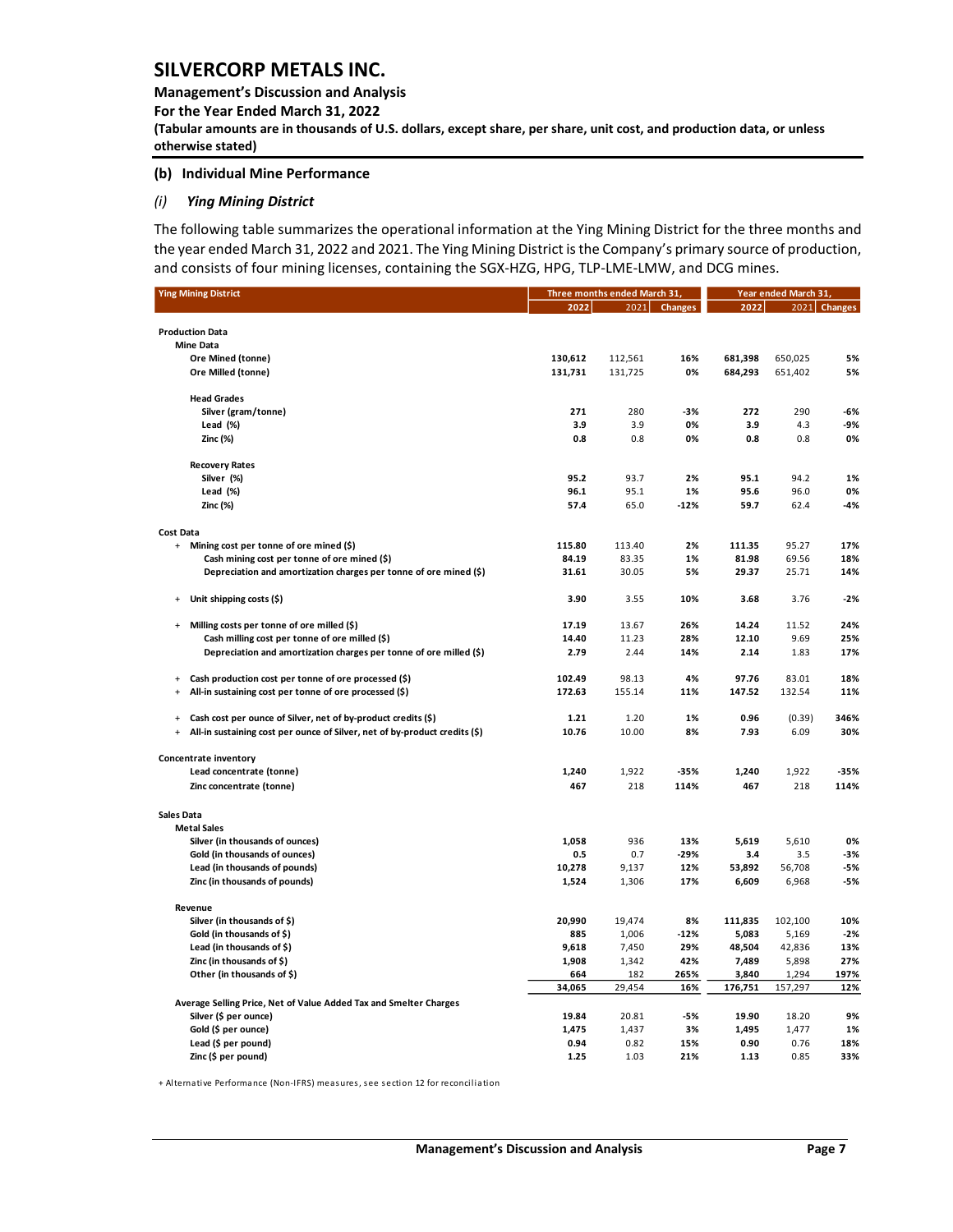**Management's Discussion and Analysis** 

**For the Year Ended March 31, 2022**

**(Tabular amounts are in thousands of U.S. dollars, except share, per share, unit cost, and production data, or unless otherwise stated)** 

## **i) Fiscal 2022 vs. Fiscal 2021**

In Fiscal 2022, a total of 681,398 tonnes of ore were mined, up 5% compared to 650,025 tonnes in Fiscal 2021. Ore milled was 684,293 tonnes, up 5% compared to 651,402 tonnes in Fiscal 2021.

Average head grades of ore processed at the Ying Mining District were 272 g/t for silver, 3.9% for lead, and 0.8% for zinc compared to 290 g/t for silver, 4.3% for lead, and 0.8% for zinc in Fiscal 2021. As reported in the Company's news release in previous quarters, the decrease was mainly due to the disruptions arising from the mining contract renewal negotiation process and the heavy rainfall experienced at the Ying Mining District.

In Fiscal 2022, metals sold were approximately 5.6 million ounces of silver, 3,400 ounces of gold, 53.9 million pounds of lead, and 6.6 million pounds of zinc, compared to 5.6 million ounces of silver, 3,500 ounces of gold, 56.7 million pounds of lead, and 7.0 million pounds of zinc in Fiscal 2021.

In Fiscal 2022, the cash production cost per tonne of ore processed at the Ying Mining District was \$97.76, up 18% compared to \$83.01 in Fiscal 2021. The cash mining cost and milling cost per tonne were \$81.98 and \$12.10, up 18% and 25% respectively, compared to \$69.56 and \$9.69 in Fiscal 2021. The increase was mainly due to the same factors for the consolidated results as discussed above.

The all-in sustaining cost per tonne of ore processed was \$147.52, up 11% compared to \$132.54 in Fiscal 2021. The increase was mainly due to the increase in cash production cost per tonne of ore processed.

In Fiscal 2022, the cash cost per ounce of silver and all-in sustaining cost per ounce of silver, net of by-product credits, were \$0.96 and \$7.93, respectively, compared to negative \$0.39 and \$6.09 in Fiscal 2021. The increase was mainly due to the increase in per tonne production costs, offset by the increase of total by-product credits per ounce of silver.

In Fiscal 2022, a total of 351,458 metres or \$15.6 million worth of diamond drilling were completed (Fiscal 2021 – 208,904 metres or \$6.9 million), of which approximately 216,068 metres or \$5.0 million worth of underground drilling were expensed as part of mining costs (Fiscal 2021 – 150,324 metres or \$3.2 million) and approximately 135,390 metres or \$10.6 million worth of drilling were capitalized (Fiscal 2021 – 58,580 metres or \$3.7 million). In addition, approximately 25,134 metres or \$9.9 million worth of preparation tunnelling were completed and expensed as part of mining costs (Fiscal 2021 – 22,918 metres or \$6.7 million), and approximately 60,311 metres or \$26.7 million worth of horizontal tunnels, raises, ramps, and declines were completed and capitalized (Fiscal 2021 – 73,350 metres or \$27.4 million).

## **ii) Q4 Fiscal 2022 vs. Q4 Fiscal 2021**

In Q4 Fiscal 2022, a total of 130,612 tonnes of ore were mined at the Ying Mining District, up 16% or 18,051 tonnes compared to 112,561 tonnes in Q4 Fiscal 2021. Ore milled was 131,731 tonnes, compared to 131,725 tonnes in Q4 Fiscal 2021. Average head grades of ore processed were 271 g/t for silver, 3.9% for lead, and 0.8% for zinc compared to 280 g/t for silver, 3.9% for lead, and 0.8% for zinc, in Q4 Fiscal 2021.

In Q4 Fiscal 2022, the Ying Mining District sold approximately 1.1 million ounces of silver, 10.3 million pounds of lead, 1.5 million pounds of zinc, and 500 ounces of gold, increases of 13%, 12% and 17%, respectively, in silver, lead and zinc sold, and a decrease of 29% in gold sold, compared to 0.9 million ounces of silver, 9.1 million pounds of lead, 1.3 million pounds of zinc and 700 ounces of gold, in Q4 Fiscal 2021.

In Q4 Fiscal 2022, the cash production cost per tonne of ore processed was \$102.49, up 4% compared to \$98.13 in Q4 Fiscal 2021. The cash mining cost and milling cost per tonne were \$84.19 and \$14.40, up 1% and 28% respectively, compared to \$83.35 and \$11.23 in Q4 Fiscal 2021.

The all-in sustaining cash production cost per tonne of ore processed was \$172.63, up 11%, compared to \$155.14 in Q4 Fiscal 2021.

In Q4 Fiscal 2022, the cash cost per ounce of silver and all-in sustaining cost per ounce of silver, net of by-product credits, at the Ying Mining District, were \$1.21 and \$10.76 respectively, compared to \$1.20 and \$10.00 in Q4 Fiscal 2021.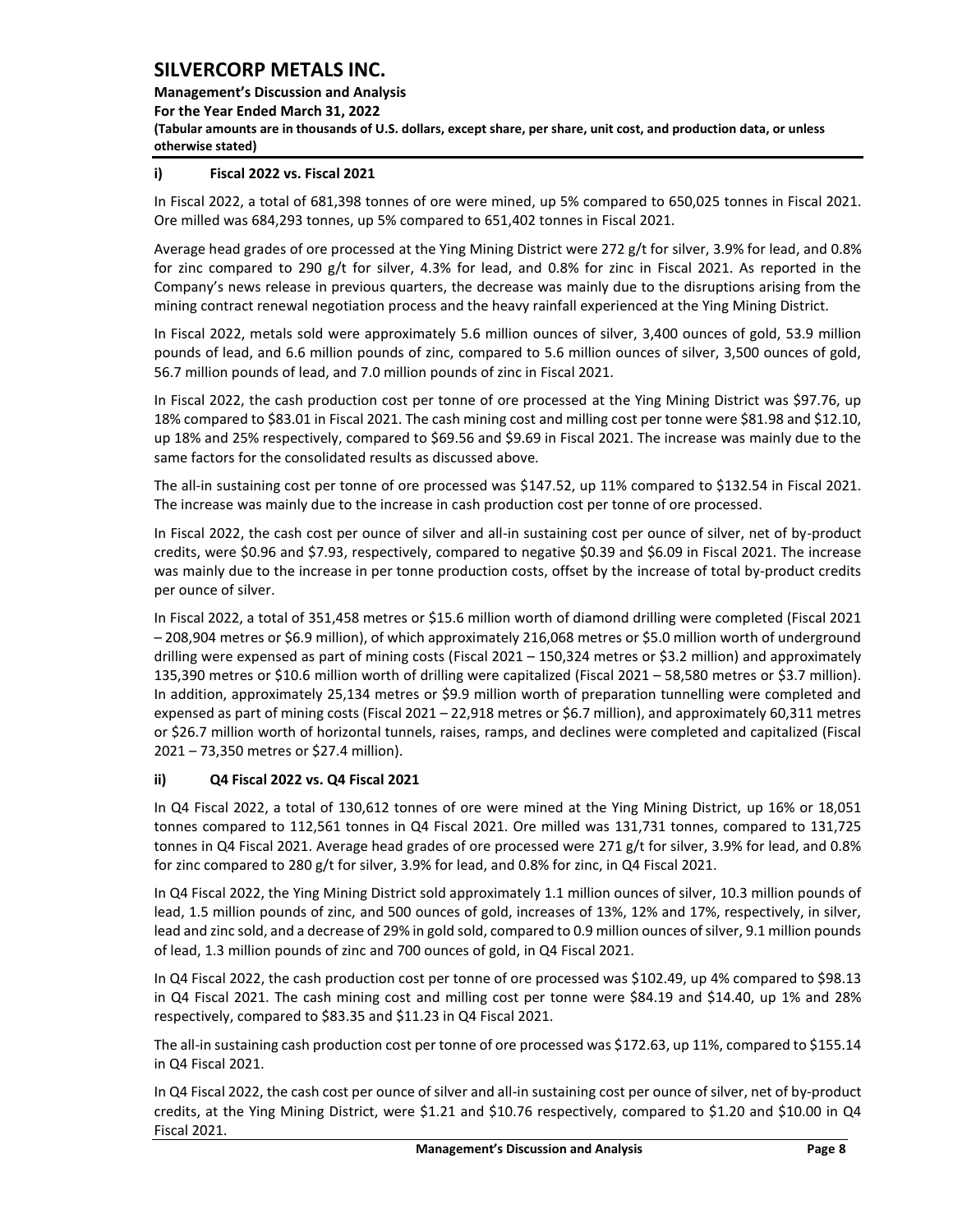## **Management's Discussion and Analysis**

**For the Year Ended March 31, 2022**

**(Tabular amounts are in thousands of U.S. dollars, except share, per share, unit cost, and production data, or unless otherwise stated)** 

In Q4 Fiscal 2022, approximately 55,473 metres or \$2.2 million worth of diamond drilling (Q4 Fiscal 2021 – 40,438 metres or \$1.5 million), of which approximately 42,050 metres or \$0.8 million worth of underground drilling were expensed as part of mining costs (Q4 Fiscal 2021 – 32,551 metres or \$0.7 million) and approximately 13,423 metres or \$1.4 million worth of drilling were capitalized (Q4 Fiscal 2021 – 7,887 metres or \$0.8 million). In addition, approximately 4,355 metres or \$1.7 million worth of preparation tunnelling was completed and expensed as part of mining costs (Q4 Fiscal 2021 – 5,132 metres or \$1.1 million), and approximately 11,603 metres or \$5.2 million worth of tunnels, raises, ramps and declines were completed and capitalized (Q4 Fiscal 2021 – 9,414 metres or \$4.0 million).

#### *(ii) GC Mine*

The following table summarizes the operational information at the GC Mine for the three months and the year ended March 31, 2022 and 2021:

| <b>GC Mine</b>                                                                          |         | Three months ended March 31 | Year ended March 31, |         |         |                |
|-----------------------------------------------------------------------------------------|---------|-----------------------------|----------------------|---------|---------|----------------|
|                                                                                         | 2022    | 2021                        | <b>Changes</b>       | 2022    | 2021    | <b>Changes</b> |
| Production Data                                                                         |         |                             |                      |         |         |                |
| <b>Mine Data</b>                                                                        |         |                             |                      |         |         |                |
| Ore Mined (tonne)                                                                       | 49,893  | 50,511                      | $-1%$                | 314,882 | 314,900 | 0%             |
| Ore Milled (tonne)                                                                      | 50,939  | 48,949                      | 4%                   | 318,042 | 316,179 | 1%             |
| <b>Head Grades</b>                                                                      |         |                             |                      |         |         |                |
| Silver (gram/tonne)                                                                     | 62      | 87                          | $-29%$               | 75      | 85      | $-12%$         |
| Lead (%)                                                                                | 1.4     | 1.7                         | $-18%$               | 1.5     | 1.7     | $-12%$         |
| Zinc (%)                                                                                | 2.8     | 3.3                         | $-15%$               | 3.2     | 3.4     | $-6%$          |
| <b>Recovery Rates</b>                                                                   |         |                             |                      |         |         |                |
| Silver (%) *                                                                            | 82.4    | 81.9                        | 1%                   | 83.8    | 82.5    | 2%             |
| Lead (%)                                                                                | 88.7    | 89.7                        | $-1%$                | 89.2    | 89.6    | 0%             |
| Zinc (%)                                                                                | 89.8    | 88.2                        | 2%                   | 89.6    | 88.2    | 2%             |
| Cost Data                                                                               |         |                             |                      |         |         |                |
| Mining cost per tonne of ore mined (\$)<br>$+$                                          | 56.10   | 53.53                       | 5%                   | 50.55   | 47.68   | 6%             |
| Cash mining cost per tonne of ore mined (\$)                                            | 45.58   | 42.05                       | 8%                   | 40.59   | 38.56   | 5%             |
| Depreciation and amortization charges per tonne of ore mined (\$)                       | 10.52   | 11.48                       | -8%                  | 9.96    | 9.12    | 9%             |
| Milling cost per tonne of ore milled (\$)<br>$\ddot{}$                                  | 24.32   | 18.94                       | 28%                  | 17.89   | 14.25   | 26%            |
| Cash milling cost per tonne of ore milled (\$)                                          | 21.75   | 16.51                       | 32%                  | 16.31   | 12.88   | 27%            |
| Depreciation and amortization charges per tonne of ore milled (\$)                      | 2.57    | 2.43                        | 6%                   | 1.58    | 1.37    | 15%            |
| Cash production cost per tonne of ore processed (\$)<br>$\ddot{}$                       | 67.33   | 58.56                       | 15%                  | 56.90   | 51.44   | 11%            |
| All-in sustaining cost per tonne of ore processed (\$)<br>$\ddot{}$                     | 100.13  | 87.69                       | 14%                  | 79.56   | 74.09   | 7%             |
| Cash cost per ounce of Silver, net of by-product credits (\$)<br>$\ddot{}$              | (16.59) | (12.80)                     | -30%                 | (20.91) | (11.48) | $-82%$         |
| All-in sustaining cost per ounce of Silver, net of by-product credits (\$)<br>$\ddot{}$ | (0.39)  | 0.52                        | $-175%$              | (8.07)  |         |                |
| Concentrate inventory                                                                   |         |                             |                      |         |         |                |
| Lead concentrate (tonne)                                                                | 27      | 167                         | $-84%$               | 27      | 167     | $-84%$         |
| Zinc concentrate (tonne)                                                                | 95      | 253                         | $-62%$               | 95      | 253     | $-62%$         |
| Sales Data                                                                              |         |                             |                      |         |         |                |
| <b>Metal Sales</b>                                                                      |         |                             |                      |         |         |                |
| Silver (in thousands of ounces)                                                         | 115     | 120                         | -4%                  | 646     | 705     | $-8%$          |
| Lead (in thousands of pounds)                                                           | 2,001   | 1,739                       | 15%                  | 9,671   | 10,410  | $-7%$          |
| Zinc (in thousands of pounds)                                                           | 2,816   | 3,274                       | $-14%$               | 20,200  | 20,946  | $-4%$          |
| Revenue                                                                                 |         |                             |                      |         |         |                |
| Silver (in thousands of \$)                                                             | 1,745   | 1,765                       | $-1%$                | 9,438   | 9,091   | 4%             |
| Lead (in thousands of \$)                                                               | 1,848   | 1,399                       | 32%                  | 8,586   | 7,628   | 13%            |
| Zinc (in thousands of \$)                                                               | 3,387   | 3,138                       | 8%                   | 21,353  | 15,895  | 34%            |
| Other (in thousands of \$)                                                              | 545     | (24)                        | $-2371%$             | 1,795   | 641     | 180%           |
|                                                                                         | 7,525   | 6,278                       | 20%                  | 41,172  | 33,255  | 24%            |
| Average Selling Price, Net of Value Added Tax and Smelter Charges                       |         |                             |                      |         |         |                |
| Silver (\$ per ounce) **                                                                | 15.17   | 14.71                       | 3%                   | 14.61   | 12.90   | 13%            |
| Lead (\$ per pound)                                                                     | 0.92    | 0.80                        | 15%                  | 0.89    | 0.73    | 22%            |
| Zinc (\$ per pound)                                                                     | 1.20    | 0.96                        | 25%                  | 1.06    | 0.76    | 39%            |

\* Silver recovery includes silver recovered in lead concentrate and silver recovered in zinc concentrate.

\*\* Silver in zinc concentrate is subjected to higher smelter and refining charges which lowers the net silver selling price.

+ Alternative Performance (Non-IFRS) measures, see section 12 for reconciliation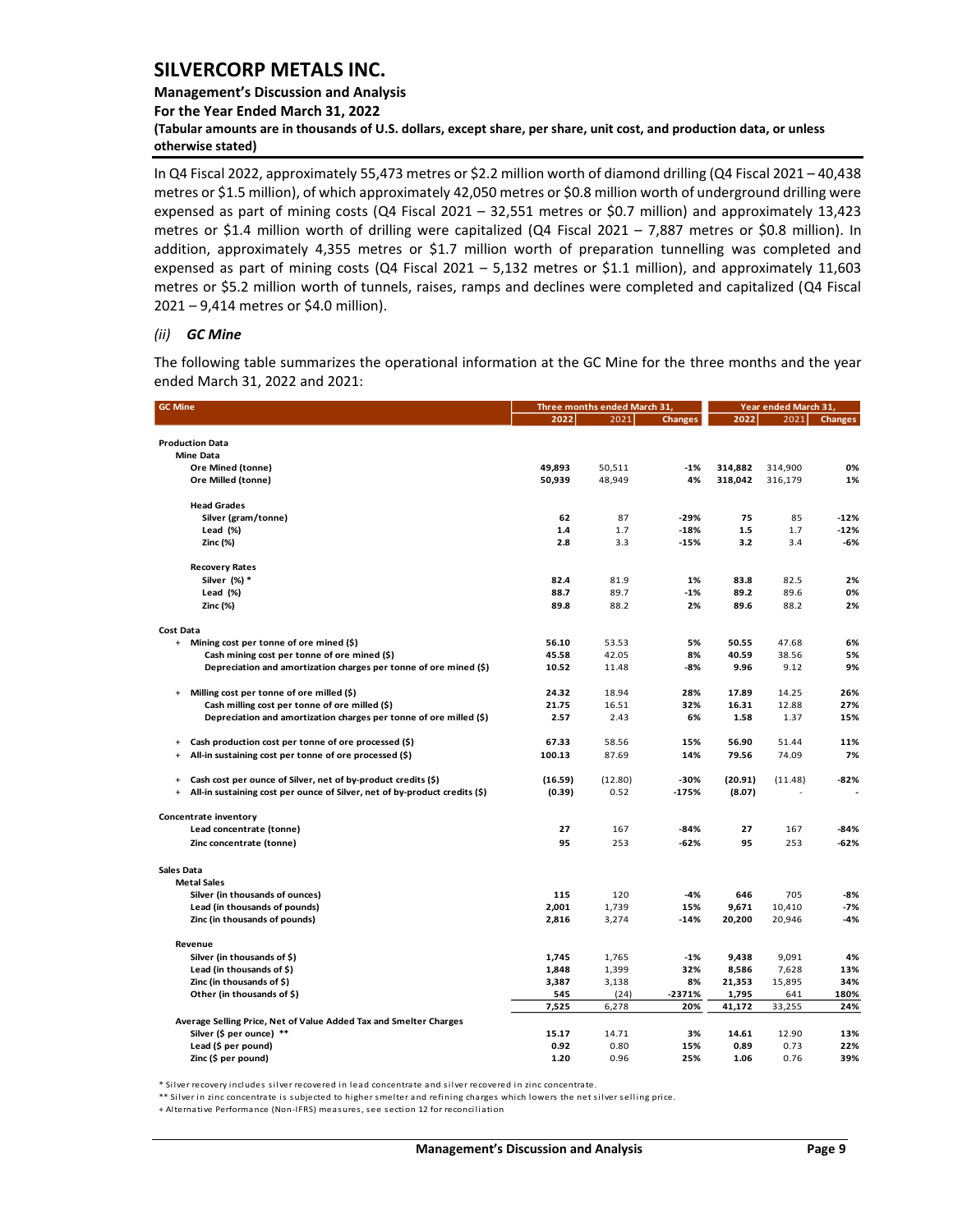**Management's Discussion and Analysis** 

**For the Year Ended March 31, 2022**

**(Tabular amounts are in thousands of U.S. dollars, except share, per share, unit cost, and production data, or unless otherwise stated)** 

## **i) Fiscal 2022 vs. Fiscal 2021**

In Fiscal 2022, a total of 314,882 tonnes of ore were mined and 318,042 tonnes were milled at the GC Mine, compared to 314,900 tonnes mined and 316,179 tonnes milled in Fiscal 2021.

Average head grades of ore milled were 75 g/t for silver, 1.5% for lead, and 3.2% for zinc compared to 85 g/t for silver, 1.7% for lead, and 3.4% for zinc in Fiscal 2021.

Metals sold were approximately 646 thousand ounces of silver, 9.7 million pounds of lead, and 20.2 million pounds of zinc, compared to 705 thousand ounces of silver, 10.4 million pounds of lead, and 20.9 million pounds of zinc in Fiscal 2021.

The cash mining and milling cost at the GC Mine was \$40.59 and \$16.31 per tonne, up 5% and 27% compared to \$38.56 and \$12.88 per tonne in Fiscal 2021.

The cash production cost per tonne was \$56.90, up 11%, compared to \$51.44 in Fiscal 2021. The all-in sustaining production cost per tonne of ore processed was \$79.56, up 7%, compared to \$74.09 in Fiscal 2021.

The cash cost per ounce of silver and all-in sustaining cost per ounce of silver, net of by-product credits, at the GC Mine, in Fiscal 2022, were negative \$20.91 and negative \$8.07, respectively, compared to negative \$11.48 and \$nil in Fiscal 2021. The improvement was mainly due to an increase of \$14.84 in by-product credits per ounce of silver, offset by the increase in cash production cost per tonne and all-in sustaining production cost per tonne as discussed above. Revenue from lead and zinc was \$29.9 million, up \$6.4 million, compared to \$23.5 million in Fiscal 2021.

In Fiscal 2022, a total of 66,699 metres or \$2.5 million worth of diamond drilling were completed (Fiscal 2021 – 45,996 metres or \$1.8 million), of which approximately 60,382 metres or \$2.2 million worth of underground drilling were expensed as part of mining costs (Fiscal 2021 – 45,996 metres or \$1.8 million) and approximately 6,317 metres or \$0.3 million worth of drilling were capitalized (Fiscal 2021 – nil). In addition, approximately 6,167 metres or \$1.7 million worth of preparation tunnelling were completed and expensed as part of mining costs (Fiscal 2021 – 11,719 metres or \$2.2 million), and approximately 13,751 metres or \$4.3 million worth of horizontal tunnels, raises, ramps, and declines were completed and capitalized (Fiscal 2021 – 11,871 metres or \$3.9 million).

## **ii) Q4 Fiscal 2022 vs. Q4 Fiscal 2021**

In Q4 Fiscal 2022, a total of 49,893 tonnes of ore were mined and 50,939 tonnes were milled at the GC Mine, compared to 50,511 tonnes mined and 48,949 tonnes milled in Q4 Fiscal 2021. Average head grades of ore milled were 62 g/t for silver, 1.4% for lead, and 2.8% for zinc compared to 87 g/t for silver, 1.7% for lead, and 3.3% for zinc, in Q4 Fiscal 2021.

In Q4 Fiscal 2022, the GC Mine sold approximately 115 thousand ounces of silver, 2.0 million pounds of lead, and 2.8 million pounds of zinc, compared to 120 thousand ounces of silver, 1.7 million pounds of lead, and 3.3 million pounds of zinc in Q4 Fiscal 2021.

In Q4 Fiscal 2022, the cash mining cost at the GC Mine was \$45.58 per tonne, up 8% compared to \$42.05 per tonne in Q4 Fiscal 2021. The cash milling cost was \$21.75 per tonne, compared to \$16.51 in Q4 Fiscal 2021.

Correspondingly, the cash production cost per tonne of ore processed at the GC Mine was \$67.33, up 15% compared to \$58.56 in Q4 Fiscal 2021. The all-in sustaining production cost per tonne of ore processed was \$100.13, up 14% compared to \$87.69 in Q4 Fiscal 2021.

In Q4 Fiscal 2022, the cash cost per ounce of silver and all-in sustaining cost per ounce of silver, net of by-product credits, at the GC Mine were negative \$16.59 and negative \$0.39 respectively, compared to negative \$12.80 and \$0.52 in Q4 Fiscal 2021. The decrease was mainly due to an increase of \$1.3 million in by-product sales.

In Q4 Fiscal 2022, approximately 10,666 metres or \$0.4 million worth of diamond drilling (Q4 Fiscal 2021 – 9,021 metres or \$0.2 million), of which approximately 8,334 metres or \$0.3 million worth of underground drilling were expensed as part of mining costs (Q4 Fiscal 2021 – 9,021 metres or \$0.2 million) and approximately 2,332 metres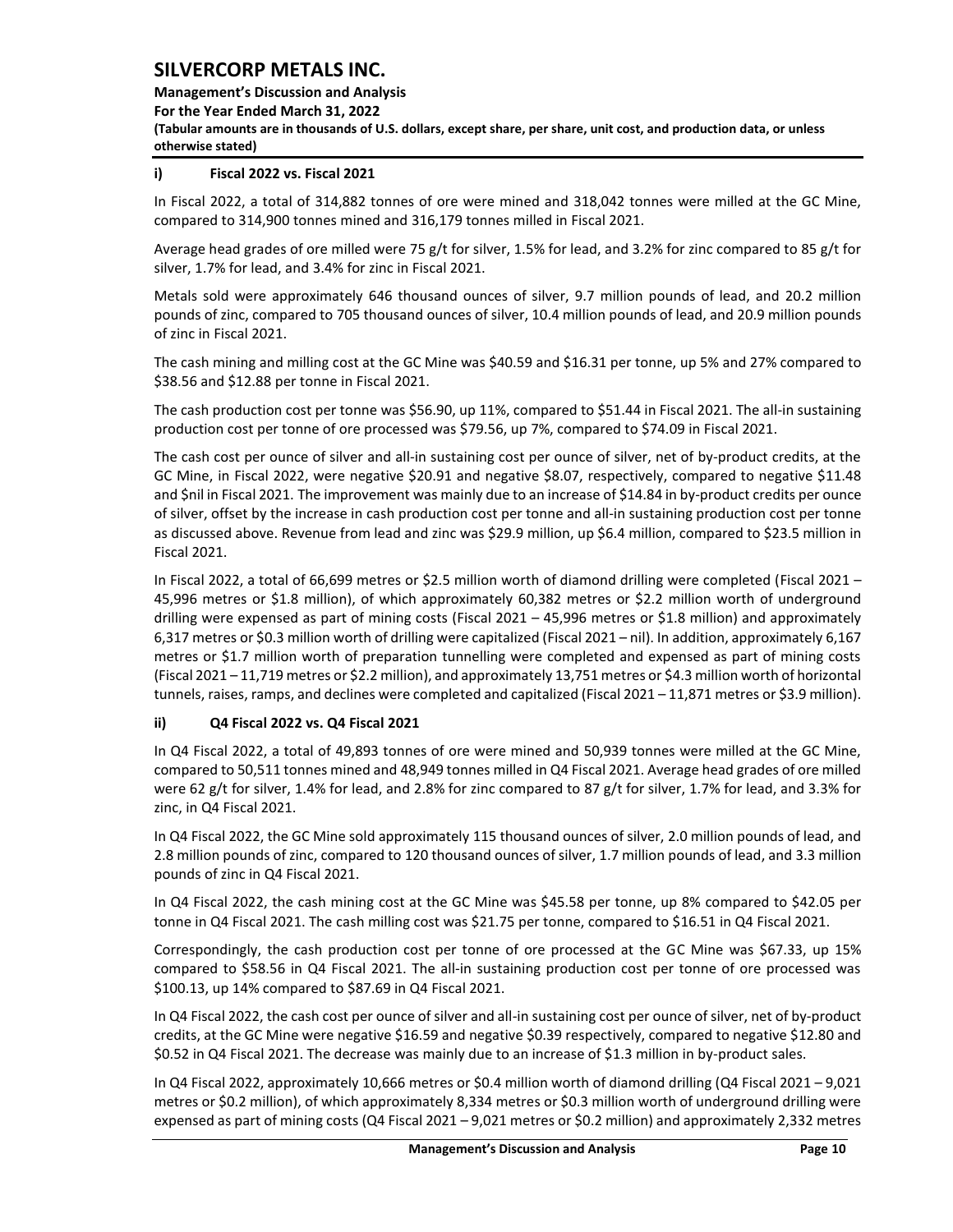## **Management's Discussion and Analysis**

**For the Year Ended March 31, 2022**

**(Tabular amounts are in thousands of U.S. dollars, except share, per share, unit cost, and production data, or unless otherwise stated)** 

or \$0.1 million worth of drilling were capitalized (Q4 Fiscal 2021 – nil). In addition, approximately 1,333 metres or \$0.4 million worth of preparation tunnelling was completed and expensed as part of mining costs (Q4 Fiscal 2021 – 1,883 metres or \$0.4 million), and approximately 1,737 metres or \$0.7 million worth of tunnels, raises, ramps and declines were completed and capitalized (Q4 Fiscal 2021 – 1,389 metres or \$0.6 million).

## *(iii) La Yesca Project*

In Fiscal 2022, the Company completed 7,971 metres diamond drilling and capitalized \$2.6 million expenditures at the La Yesca Project, but assay results are not yet available.

## *(iv) BYP Mine*

The BYP Mine was placed on care and maintenance in August 2014 due to required capital upgrades to sustain its ongoing production and the market environment. The Company has been carrying out activities to apply for a new mining permit for gold, but pending a provincial wide rezoning of environmental and ecological areas and the process has taken longer than expected. No guarantee can be given that the new mining permit for the BYP Mine will be issued, or if it is issued, that it will be issued under reasonable operational and/or financial terms, or in a timely manner, or that the Company will be in a position to comply with all conditions that are imposed.

## **(c) Comparison of Fiscal 2022 Results with Fiscal 2022 Guidance**

All references to Fiscal 2022 Guidance in this MD&A refer to the "Fiscal 2022 Operating Outlook" section in the Company's Fiscal 2021 Annual MD&A dated May 20, 2021 ("Fiscal 2022 Guidance") filed under the Company's SEDAR profile a[t www.sedar.com.](http://www.sedar.com/)

## (i) Production and Production Costs

The following table summarizes the actual production and production costs achieved in Fiscal 2022 compared to the respective Fiscal 2022 Guidance:

|                                       |                     |               | <b>Head grades</b> |             |               | <b>Metal production</b> | <b>Production costs</b> |              |             |  |
|---------------------------------------|---------------------|---------------|--------------------|-------------|---------------|-------------------------|-------------------------|--------------|-------------|--|
|                                       | Ore processed       | <b>Silver</b> | Lead               | <b>Zinc</b> | <b>Silver</b> | Lead                    | <b>Zinc</b>             | Cash cost    | <b>AISC</b> |  |
|                                       | (tonnes)            | (g/t)         | (%)                | (%)         | (Koz)         | (Klbs)                  | (Klbs)                  | $($ \$/t $)$ | (5/t)       |  |
| <b>YTD Fiscal 2022 Actual Results</b> |                     |               |                    |             |               |                         |                         |              |             |  |
| Ying Mining District                  | 684.293             | 272           | 3.9                | 0.8         | 5.509         | 54.883                  | 6.767                   | 97.76        | 147.52      |  |
| GC Mine                               | 318.042             | 75            | 1.5                | 3.2         | 640           | 9,548                   | 20,045                  | 56.90        | 79.56       |  |
| Consolidated                          | 1,002,335           | 209           | 3.2                | 1.5         | 6,149         | 64,431                  | 26,812                  | 84.85        | 141.54      |  |
|                                       |                     |               |                    |             |               |                         |                         |              |             |  |
| <b>Fiscal 2022 Guidance</b>           |                     |               |                    |             |               |                         |                         |              |             |  |
| Ying Mining District                  | 670.000 - 700.000   | 284           | 4.2                | 0.9         | 5.700-5.900   | 57,200-59,800           | 7.800-8.100             | 87.1-91.7    | 134.2-141.2 |  |
| GC Mine                               | 290.000 - 310.000   | 86            | 1.5                | 3.6         | 600-700       | 8,500-9,100             | 19.100-20.400           | 55.7-59.6    | 81.3-85.6   |  |
| Consolidated                          | 960.000 - 1.010.000 | 223           | 3.3                | 1.7         | 6.300-6.600   | 65.700-68.900           | 26.900-28.500           | 77.7-82.6    | 130.7-141.7 |  |

In Fiscal 2022, the Company produced approximately 6.1 million ounces of silver, 3,400 ounces of gold, 64.4 million pounds of lead, and 26.8 million pounds of zinc, slightly below the guidance of 6.3 to 6.6 million ounces of silver, 65.7 to 68.9 million pounds of lead, and 26.9 to 28.5 million pounds of zinc. The shortfall was mainly due to the disruptions arising from the mining contract renewal negotiation process and the heavy rainfall experienced at the Ying Mining District as reported in previous quarters.

The consolidated all-in sustaining production costs per tonne was within the guidance while the cash production cost per tonne was slightly over the guidance due to higher than expected appreciation of the Chinese yuan against the US dollar and the increase of mining contractor rate at the Ying Mining District.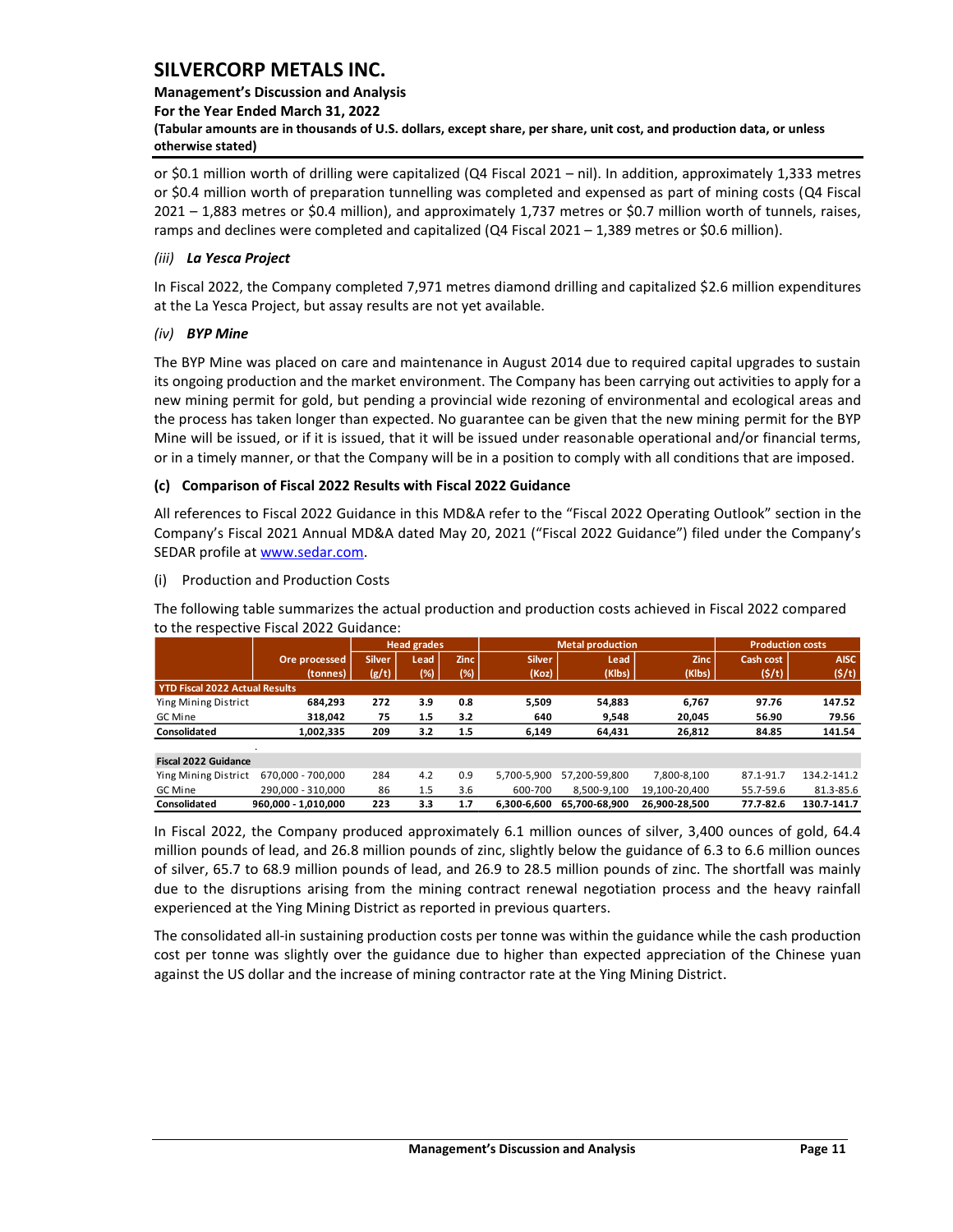**Management's Discussion and Analysis** 

**For the Year Ended March 31, 2022**

**(Tabular amounts are in thousands of U.S. dollars, except share, per share, unit cost, and production data, or unless otherwise stated)** 

## (ii) Development and Capital Expenditures

The following table summarizes the development work and capitalized expenditures in Fiscal 2022 compared to the Fiscal 2022 Guidance.

|                                       |                         |     |                          |                                    |    |                                                 |                                |    |                 |                                   |        |              |                        | <b>Expensed</b>    | <b>Expensed</b>    |
|---------------------------------------|-------------------------|-----|--------------------------|------------------------------------|----|-------------------------------------------------|--------------------------------|----|-----------------|-----------------------------------|--------|--------------|------------------------|--------------------|--------------------|
|                                       |                         |     |                          |                                    |    | <b>Capitalized Development and Expenditures</b> |                                |    |                 |                                   |        |              |                        | <b>Tunneling</b>   | <b>Drilling</b>    |
|                                       |                         |     |                          | <b>Exploration and Development</b> |    |                                                 | <b>Capitalized Exploration</b> |    |                 |                                   |        |              |                        | <b>Mining</b>      | <b>Exploration</b> |
|                                       | <b>Ramp Development</b> |     |                          |                                    |    | <b>Tunnels</b>                                  |                                |    | <b>Drilling</b> | <b>Equipment &amp; Facilities</b> |        | <b>Total</b> |                        | <b>Preparation</b> | <b>Drilling</b>    |
|                                       | (Metres)                |     | (\$Thousand)             | (Metres)                           |    | (\$Thousand)                                    | (Metres) S Thousand)           |    |                 | (\$Thousand)                      |        |              | (Metres) (\$ Thousand) | (Metres)           | (Metres)           |
| <b>YTD Fiscal 2022 Actual Results</b> |                         |     |                          |                                    |    |                                                 |                                |    |                 |                                   |        |              |                        |                    |                    |
| Ying Mining District                  | 7.279                   | - S | 4,858                    | 53.032                             | Ŝ. | 21,851                                          | 135.390                        | S  | 10.598 \$       | 8,609                             | 60.311 | - S          | 45,916                 | 25,134             | 216,068            |
| GC Mine                               | 1,012                   |     | 1,218                    | 12,739                             |    | 3,049                                           | 6.317                          |    | 240             | 504                               | 13.751 |              | 5,011                  | 6,167              | 60,382             |
| Corporate and other                   |                         |     | $\overline{\phantom{a}}$ | ٠                                  |    |                                                 | 7,971                          |    | 2,612           | 452                               | ٠      |              | 3,064                  |                    |                    |
| Consolidated                          | 8,291                   |     | 6,076                    | 65,771                             | -5 | 24,900                                          | 149,678                        |    | 13,450 \$       | 9,565                             | 74,062 |              | 53,991                 | 31,301             | 276,450            |
| <b>Fiscal 2022 Guidance</b>           |                         |     |                          |                                    |    |                                                 |                                |    |                 |                                   |        |              |                        |                    |                    |
| Ying Mining District                  | 6,100                   | - S | 5,200                    | 52,200                             | S. | 18,800                                          | 50.000                         | S. | 3.500S          | 6,300                             | 58.300 | - S          | 33,800                 | 23,400             | 148,400            |
| GC Mine                               | 500                     |     | 400                      | 10,300                             |    | 3,000                                           | $\overline{\phantom{a}}$       |    | ۰               | 1,000                             | 10,800 |              | 4,400                  | 10,200             | 58,500             |
| Consolidated                          | 6,600                   |     | 5.600                    | 62,500                             |    | 21,800                                          | 50,000                         |    | 3,500           | 7,300                             | 69,100 |              | 38,200                 | 33,600             | 206,900            |

Total capital expenditures incurred in Fiscal 2022 was \$54.0 million, \$15.8 million or 41% over the guidance as the Company completed more drilling, ramp and tunneling development than planned for the purposes of increasing production and defining additional mineral resources. In addition, the \$2.6 million capital expenditures incurred at the Las Yesca Project was not included in the Fiscal 2022 Guidance.

## **(d) Acquisition of Kuanping Silver-Lead-Zinc-Gold Project**

In October 2021, the Company, through a 100% owned subsidiary of Henan Found, won an online open auction to acquire a 100% interest in the Kuanping silver-lead-zinc-gold project (the "Kuanping Project"). The transaction was successfully completed in November 2021 for a total consideration of \$13.1 million, comprised of for approximately \$11.4 million in cash (RMB ¥73.5 million) plus the assumption of approximately \$2.0 million (RMB ¥13.3 million) of debt, and net of \$0.3 million cash received. The acquisition was through the acquisition of a 100% interest in the shares of Shanxian Xinbaoyuan Mining Co. Ltd. ("Xinbaoyuan"), an affiliate of a Henan Provincial government-controlled company located in Sanmenxia City, Henan Province. The material asset held by Xinbaoyuan is the Kuanping Project. As Henan Found's subsidiary is considered a domestic Chinese company, the acquisition was not subject to the national security clearance.

The Kuanping Project is located in Shanzhou District, Sanmenxia City, Henan Province, China, approximately 33 km north of the Ying Mining District. The Kuanping Project covers an area of 12.39 km<sup>2</sup>, being approximately 3 km wide (east-west) and 5 km long (north-south).

The exploration rights of the Kuanping Project are currently in a reservation period for mining permit application, and the Company is in the process applying for the mining permit.

## <span id="page-12-0"></span>**5. Fiscal 2023 Operating Outlook**

The Company reiterates its production guidance for the year ended March 31, 2023 ("Fiscal 2023") previously announced in the Company's news release dated February 8, 2022.

## **(a) Production and Production Costs**

In Fiscal 2023, the Company continues to expect production of approximately 1,040,000 - 1,140,000 tonnes of ore, yielding 6,300 to 7,900 ounces of gold, 7.0 million to 7.3 million ounces of silver, 68.4 million to 71.3 million pounds of lead, and 32.0 million to 34.5 million pounds of zinc. Fiscal 2023 production guidance represents an anticipated increases of approximately 4% to 14% in ore, 14% to 19% in silver, 85% to 132% in gold, 6% to 11% in lead, and 19% to 29% in zinc productions compared to Fiscal 2022 production results.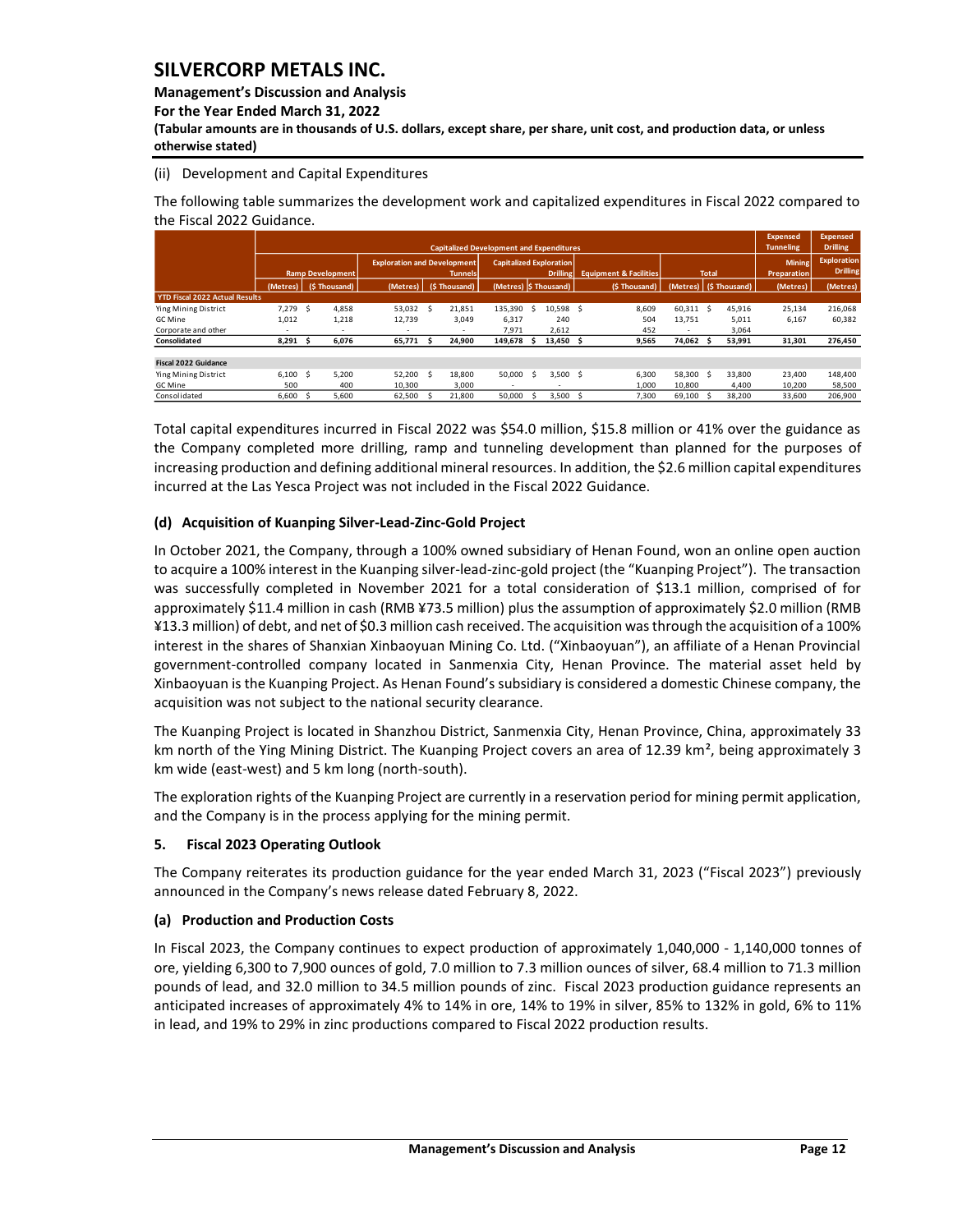### **Management's Discussion and Analysis**

**For the Year Ended March 31, 2022**

**(Tabular amounts are in thousands of U.S. dollars, except share, per share, unit cost, and production data, or unless otherwise stated)** 

|                             |                       |             |               | <b>Head grades</b> |                          |                          | <b>Metal production</b> |               |               | <b>Production costs</b> |               |
|-----------------------------|-----------------------|-------------|---------------|--------------------|--------------------------|--------------------------|-------------------------|---------------|---------------|-------------------------|---------------|
|                             | Ore processed         | <b>Gold</b> | <b>Silver</b> | Lead               | <b>Zinc</b>              | Gold                     | <b>Silver</b>           | Lead          | <b>Zinc</b>   | Cash cost               | AISC*         |
|                             | (tonnes)              | (g/t)       | (g/t)         | (%)                | (%)                      | (koz)                    | (Moz)                   | (Mlbs)        | (Mlbs)        | $($ \$/t $)$            | (5/t)         |
| Fiscal 2023 Guidance        |                       |             |               |                    |                          |                          |                         |               |               |                         |               |
| Gold ore                    | 30.000 - 43.000       | 3.9         | 60            | 0.5                | $\overline{\phantom{a}}$ | $3.4 - 4.9$              | $0.1 - 0.1$             | $0.3 - 0.5$   |               |                         |               |
| Silver ore                  | 710.000 - 731.000     | 0.1         | 287           | 3.9                | 0.9                      | $2.9 - 3.0$              | $6.2 - 6.4$             | $58.6 - 60.4$ | $8.2 - 8.5$   |                         |               |
| <b>Ying Mining District</b> | 740.000 - 774.000     | 0.3         | 276           | 3.8                | 0.9                      | $6.3 - 7.9$              | $6.3 - 6.5$             | $58.9 - 60.9$ | $8.2 - 8.5$   | $92.3 - 93.7$           | 143.5 - 145.7 |
| <b>GC Mine</b>              | 300.000 - 330.000     |             | 93            | 1.6                | 3.7                      | $\overline{\phantom{a}}$ | $0.7 - 0.8$             | $9.5 - 10.4$  | $21.8 - 24.0$ | $54.9 - 57.5$           | $86.1 - 92.0$ |
| <b>Consolidated</b>         | 1.040.000 - 1.140.000 | 0.2         | 224           | 3.2                | 1.7                      | $6.3 - 7.9$              | 7.0 - 7.3               | $68.4 - 71.3$ | $32.0 - 34.5$ | $83.3 - 85.9$           | 141.6 - 143.5 |

*\*Both AISC and cash costs are non-IFRS measures. AISC refers to all-in sustaining costs per tonne of ore processed. Cash costs refer to cash production costs per tonne of ore processed. Foreign exchange rates assumptions used are: US\$1 = CAD\$1.30, US\$1 = RMB¥6.40.*

## **(b) Development and Capital Expenditures**

The increased production guidance is made possible by over 629,000 metres of exploration and resource upgrade drilling completed at the mines from 2021 to 2022. Other benefits of the extensive drilling include: i) slowing down the rate of mining depth increase, and with some mines, its average mining depths becoming shallower; and ii) reducing the amount of tunnel development as more resources and reserves were identified near existing infrastructures.

The table below summarizes the work plan and estimated capital expenditures in Fiscal 2023.

|                                                                           |       |                         |          |                            | <b>Capitalized Development Work and Expenditures</b> |                         |                                   |                             |                 | <b>Expensed</b>    |
|---------------------------------------------------------------------------|-------|-------------------------|----------|----------------------------|------------------------------------------------------|-------------------------|-----------------------------------|-----------------------------|-----------------|--------------------|
|                                                                           |       |                         |          |                            |                                                      |                         |                                   |                             | <b>Mining</b>   |                    |
|                                                                           |       |                         |          | <b>Exploration and</b>     |                                                      |                         | Equipment,                        |                             | Preparation     | <b>Underground</b> |
|                                                                           |       | Ramp Development        |          | <b>Development Tunnels</b> |                                                      |                         | Capitalized Drilling Mill and TSF | <b>Total</b>                | <b>Tunnnels</b> | driling            |
|                                                                           |       | (Metres)   (\$ Million) | (Metres) | (\$ Million)               |                                                      | (Metres)   (\$ Million) |                                   | $(S$ Million) $(S$ Million) | (Metres)        | (Metres)           |
| <b>Fiscal 2023 Capitalized Work Plan and Capita Expenditure Estimates</b> |       |                         |          |                            |                                                      |                         |                                   |                             |                 |                    |
| <b>Ying Mining District</b>                                               | 4,600 | 3.2                     | 61,300   | 26.3                       | 110.700                                              | 6.8                     | 44.6                              | 80.9                        | 29.000          | 135,300            |
| GC Mine                                                                   |       |                         | 13,200   | 4.2                        | 14,800                                               | 0.4                     | 1.9                               | 6.5                         | 7,600           | 46,600             |
| Corporate and others                                                      |       |                         |          |                            | 10,500                                               | 0.7                     | 0.5                               | 1.2                         |                 |                    |
| Consolidated                                                              | 4.600 | 3.2                     | 74.500   | 30.5                       | 136.000                                              | 7.9                     | 47.0                              | 88.6                        | 36.600          | 181,900            |

In Fiscal 2023, the Company plans to: i) complete 4,600 metres of 4.0 x 4.2 metre tunnels as major access and transportation ramps at estimated capitalized expenditures of \$3.2 million, representing a 30% decrease in meterage and a 43% decrease in total cost compared to Fiscal 2022 guidance; ii) complete 74,500 metres of exploration and mining development tunnels (2.2x2.6 metres) at estimated capitalized expenditures of \$30.5 million, representing a 19% increase in meterage and a 40% increase in cost mainly due to increased tunnel dimension to allow small scale mechanized equipment access, compared to Fiscal 2022 guidance; iii) complete and capitalize 136,000 metres of drilling at an estimated cost of \$7.9 million, representing a 172% increase in meterage to prepare for future production and a 126% increase in total cost compared to Fiscal 2022 Guidance; and iv) spend \$47.0 million on equipment, mill and tailing storage facility ("TSF"), including \$39.9 million towards the construction of a new 3,000 tonne per day flotation mill and 19.1 million cubic metre TSF at the Ying Mining District.

In addition to the capitalized tunneling and drilling work, the Company also plans to complete and expense 36,600 metres of mining preparation tunnels and 181,900 metres of underground definition drilling.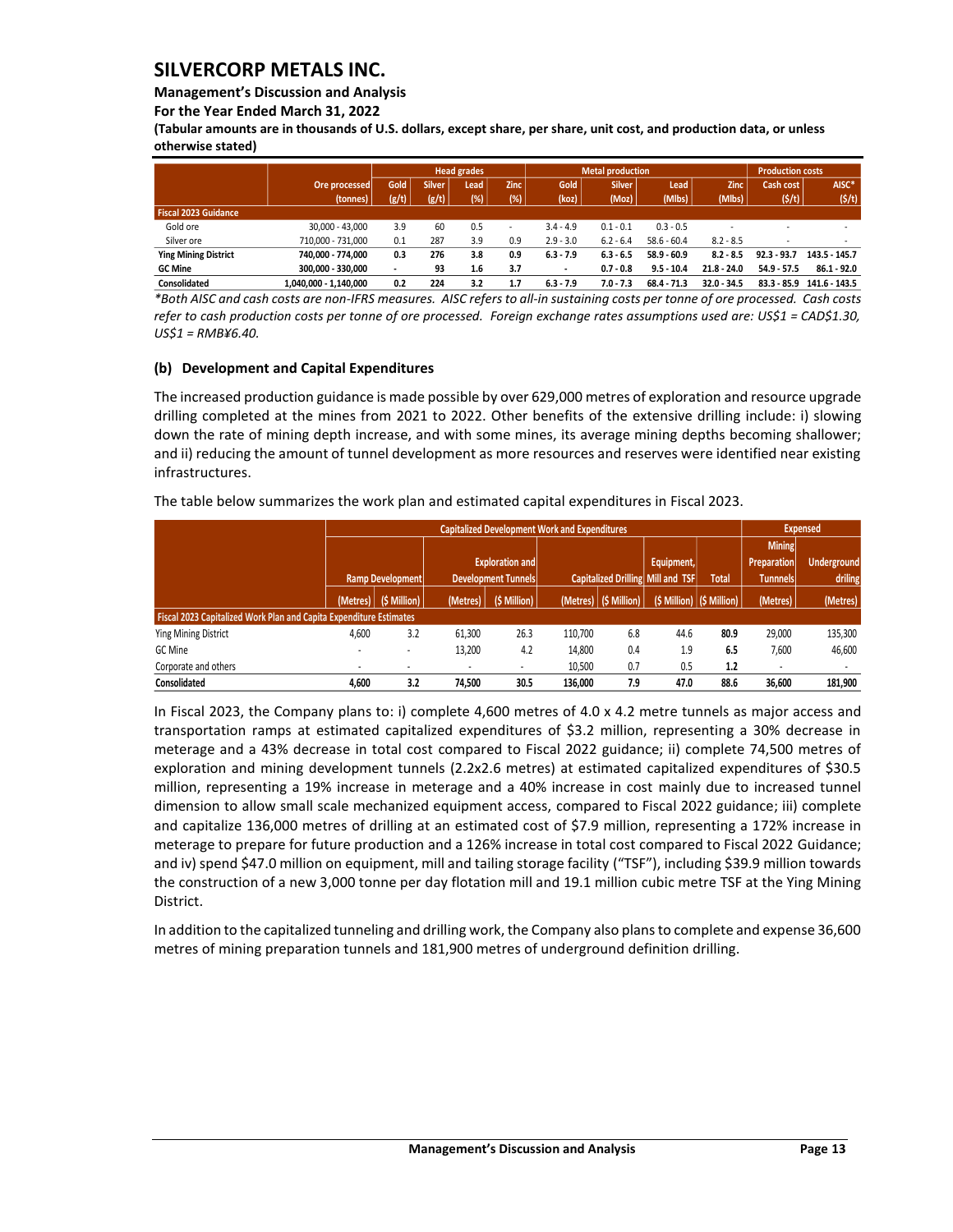**Management's Discussion and Analysis For the Year Ended March 31, 2022 (Tabular amounts are in thousands of U.S. dollars, except share, per share, unit cost, and production data, or unless otherwise stated)** 

## (i) Ying Mining District

In Fiscal 2023, the Company plans to mine and process 740,000 – 774,000 tonnes of ore at the Ying Mining District, including 30,000 – 43,000 tonnes of gold ore with an expected head grade of 3.9 g/t gold, to produce 6,300 to 7,900 ounces of gold, 6.3 million to 6.5 million ounces of silver, 58.9 million to 60.9 million pounds of lead, and 8.2 million to 8.5 million pounds of zinc. Fiscal 2023 production guidance at the Ying Mining District represents increases of approximately 10% in ore production, 10% in silver production, 3% in lead production, and 5% in zinc production.

The cash production cost is expected to be \$92.3 to \$93.7 per tonne of ore, and the all-in sustaining cost is estimated at \$143.5 to \$145.7 per tonne of ore processed.

In Fiscal 2023, the Ying Mining District plans to: i) complete 4,600 metres of 4.0 x 4.2 metre tunnels as major access and transportation ramps at estimated capitalized expenditures of \$3.2 million, representing a 25% decrease in meterage and a 38% decrease in total cost compared to Fiscal 2022 Guidance; ii) complete 61,300 metres of exploration and mining development tunnels (2.2x2.6 metres) at estimated capitalized expenditures of \$26.3 million, representing a 17% increase in meterage and a 40% increase in cost mainly due to increased tunnel dimension to allow small scale mechanized equipment access, compared to Fiscal 2022 Guidance; iii) complete and capitalize 110,700 metres of drilling at an estimated cost of \$6.8 million, representing a 121% increase in meterage to prepare for future production and a 94% increase in total costs compared to Fiscal 2022 Guidance; and iv) spend \$44.6 million on equipment, mill and TSF, including \$39.9 million towards the construction of a new 3,000 tonne per day flotation mill and 20 million cubic metre TSF.

Excluding the \$39.9 million capital expenditures to be incurred on the new mill and TSF, the total capital expenditures at the Ying Mining District are budgeted at \$41.0 million, up 21% compared to Fiscal 2022 Guidance as a result of increased tunneling and drilling work, and a substantial increase in the price of explosives.

In addition to the capitalized tunneling and drilling work, the Company also plans to complete and expense 29,000 metres of mining preparation tunnels and 135,300 metres of underground drilling at the Ying Mining District.

(ii) GC Mine

In Fiscal 2023, the Company plans to mine and process 300,000 to 330,000 tonnes of ore at the GC Mine to produce 700 thousand to 800 thousand ounces of silver, 9.5 million to 10.4 million pounds of lead, and 21.8 million to 24.0 million pounds of zinc. Fiscal 2023 production guidance at the GC Mine represents increases of approximately 3% to 6% in ore production, 14% to 17% in silver production, 12% to 14% in lead production, and 14% to 26% in zinc production compared to Fiscal 2022 Guidance.

The cash production cost is expected to be \$54.9 to \$57.5 per tonne of ore, and the all-in sustaining cost is estimated at \$86.1 to \$92.0 per tonne of ore processed.

In Fiscal 2023, the GC Mine plans to: i) complete and capitalize 13,200 metres of exploration and development tunnels (2.2x2.6 metres) at estimated capital expenditures of \$4.2 million, a 28% increase in meterage and a 40% increase in cost mainly due to increased tunnel dimension to allow small scale mechanized equipment access, compared to Fiscal 2022 Guidance; ii) complete and capitalize 14,800 metres of drilling at an estimated cost of \$0.4 million, representing a 100% increase in meterage and cost to prepare for future production, compared to Fiscal 2022 Guidance; and iii) spend \$1.9 million on equipment and facilities. The total capital expenditures at the GC Mine are budgeted at \$6.5 million in Fiscal 2023, up \$2.1 million compared to Fiscal 2022 Guidance.

In addition to the capitalized tunneling and drilling work, the Company also plans to complete and expense 7,600 metres of tunnels and 46,600 metres of underground drilling at the GC Mine.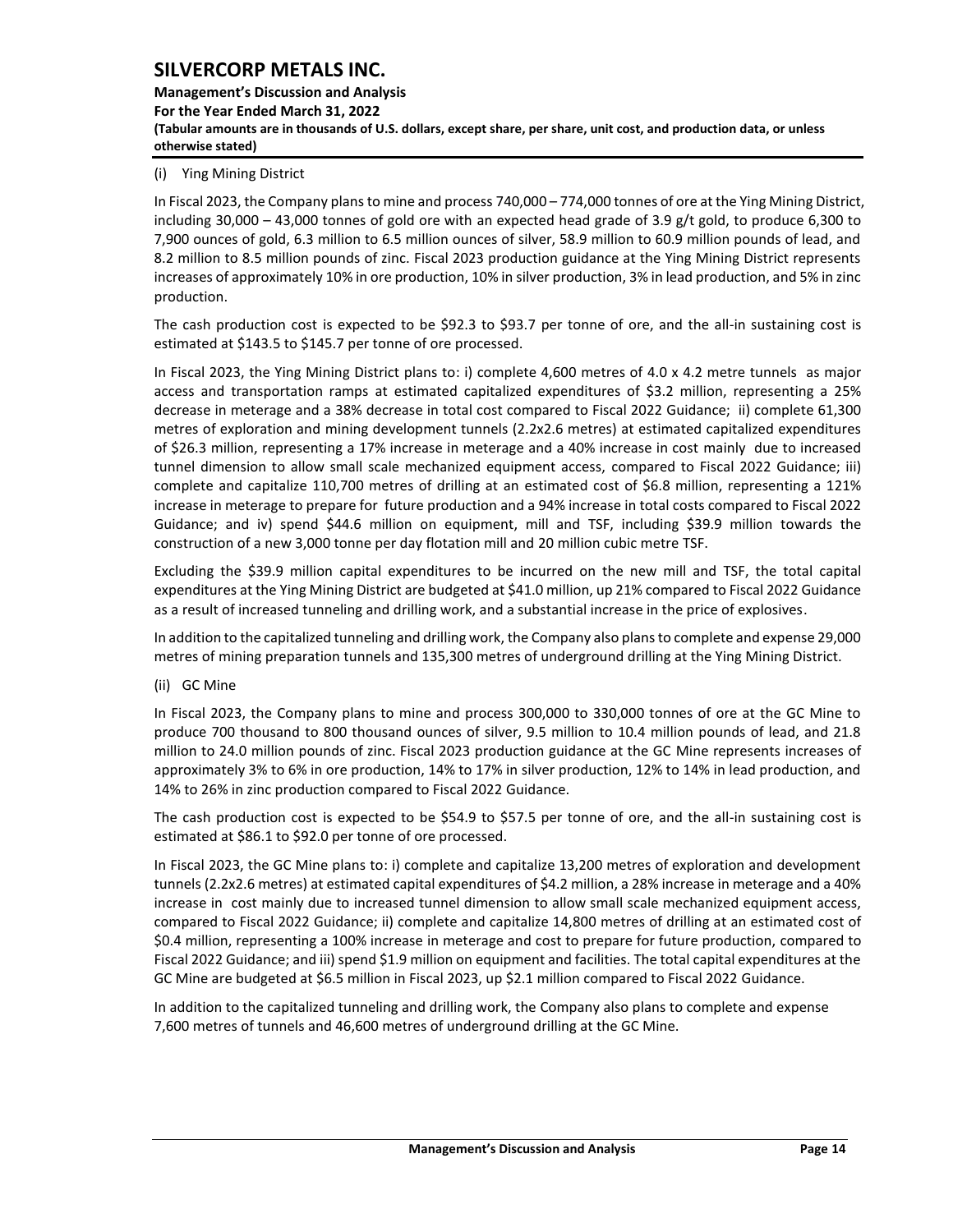## **Management's Discussion and Analysis For the Year Ended March 31, 2022 (Tabular amounts are in thousands of U.S. dollars, except share, per share, unit cost, and production data, or unless otherwise stated)**

#### (iii) Kuanping Project

Total capital expenditures at the Kuanping Project in Fiscal 2023 are estimated at \$1.2 million, including \$0.7 million for a 10,500 metre drilling program and \$0.5 million to complete reports and studies to apply for the mining permit.

(iv) New Mill and Tailing Storage Facility

The Company has budgeted \$29.8 million to construct a new 3,000 tonne per day floatation mill (the "New Mill") and \$38.0 million for a TSF at the Ying Mining District. The New Mill will be equipped with a Knelson gold gravity separation circuit and designed to produce silver-lead, zinc, copper and gold concentrates. The TSF may be constructed in two phases, with approximately 10.2 million cubic metres storage capacity in Phase 1, and approximately 8.9 million cubic metres capacity in Phase 2, for a total storage capacity of 19.1 million cubic metres.

In Fiscal 2023, the Company expects to spend \$23.8 million on construction of the New Mill and \$16.1 million on the TSF. So far, the Company has i) leased 123.46 hectares of land; ii) filed the environmental assessment report and safety report for the TSF with the local county government; iii) completed 142 drill holes, or 5,760 metres of foundation engineering survey drilling at the TSF; iv) elected a contractor to construct approximately 5,100 metres of drain tunnel at the TSF; and v) completed the preliminary engineering design for the New Mill.

## <span id="page-15-0"></span>**6. Investment in Associates**

#### **(a) Investment in New Pacific Metals Corp.**

New Pacific Metals Corp. ("NUAG") is a Canadian public company listed on the Toronto Stock Exchange (symbol: NUAG) and NYSE American (symbol: NEWP). NUAG is a related party of the Company by way of two common directors and two common officers, and the Company accounts for its investment in NUAG using the equity method as it is able to exercise significant influence over the financial and operating policies of NUAG.

During the year ended March 31, 2022, the Company acquired 125,000 common shares of NUAG from the public market for a total cost of \$0.4 million. Subsequent to March 31, 2022, the Company acquired additional 48,500 common shares of NUAG from the public market for a total cost of \$0.2 million.

In November 2020, NUAG completed a spin-out by way of a plan of arrangement of its then wholly-owned subsidiary, Whitehorse Gold Corp. ("WHG"), which owns 100% of Skukum Gold Project (formerly "Tagish Lake Gold Project") located in Yukon, Canada, and distributed all of the WHG common shares to its shareholders on a pro rata basis.

As at March 31, 2022, the Company owned 44,042,216 common shares of NUAG (March 31, 2021 – 43,917,216), representing an ownership interest of 28.2% (March 31, 2021 – 28.6%).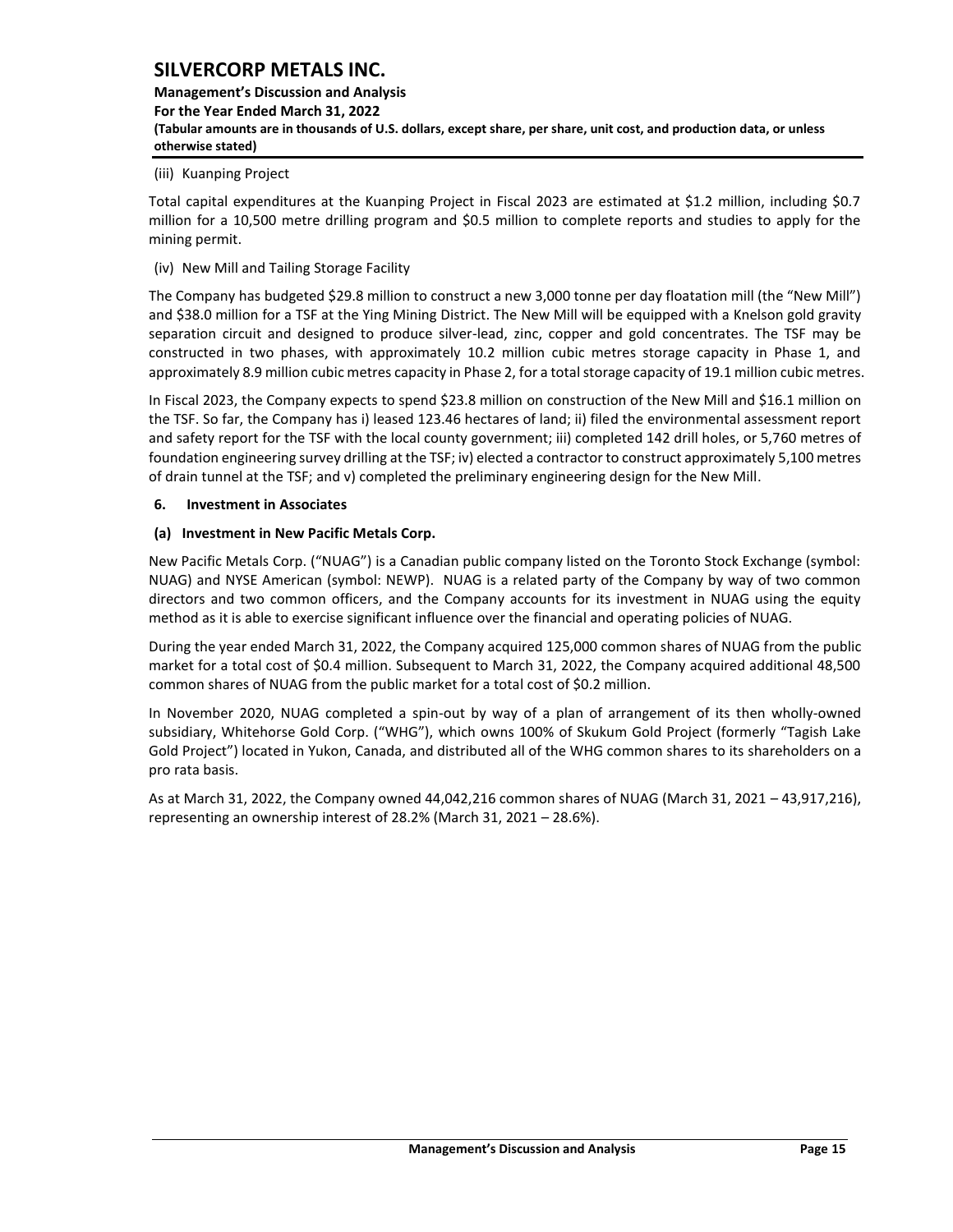### **Management's Discussion and Analysis**

**For the Year Ended March 31, 2022**

**(Tabular amounts are in thousands of U.S. dollars, except share, per share, unit cost, and production data, or unless otherwise stated)** 

The summary of the investment in NUAG common shares and its market value as at the respective reporting dates are as follows:

|                                     |            |   |         |      | Value of NUAG's     |
|-------------------------------------|------------|---|---------|------|---------------------|
|                                     | Number of  |   |         |      | common shares per   |
|                                     | shares     |   | Amount  |      | quoted market price |
| Balance April 1, 2020               | 42,596,506 | Ŝ | 44,555  | - \$ | 148,624             |
| Participation in public offering    | 1,320,710  |   | 5,805   |      |                     |
| WHG Spin-out                        |            |   | (1,793) |      |                     |
| Share of net loss                   |            |   | (1,672) |      |                     |
| Share of other comprehensive loss   |            |   | (2,324) |      |                     |
| Foreign exchange impact             |            |   | 5,828   |      |                     |
| Balance March 31, 2021              | 43,917,216 | S | 50,399  | - \$ | 181,257             |
| Purchase from open market           | 125,000    |   | 352     |      |                     |
| Share of net loss                   |            |   | (1,715) |      |                     |
| Share of other comprehensive income |            |   | 95      |      |                     |
| Foreign exchange impact             |            |   | 306     |      |                     |
| Balance March 31, 2022              | 44,042,216 | Ś | 49,437  | \$   | 140.275             |

Summarized financial information for the Company's investment in NUAG on a 100% basis is as follows:

|                                                                  | Years ended March 31, |              |              |  |  |  |
|------------------------------------------------------------------|-----------------------|--------------|--------------|--|--|--|
|                                                                  |                       | $2022^{(1)}$ | $2021^{(1)}$ |  |  |  |
| Net loss attributable to NUAG's shareholders as reported by NUAG |                       | $(6,055)$ \$ | 3,029        |  |  |  |
| Adjustments to remove impairment charges recognized by NUAG      |                       |              | (8,862)      |  |  |  |
| Net loss of NUAG qualified for pick-up                           |                       | (6,055)      | (5,833)      |  |  |  |
| Other comprehensive income (loss) attributable to NUAG's         |                       |              |              |  |  |  |
| shareholders as reported by NUAG                                 |                       | 334          | (8,079)      |  |  |  |
| Comprehensive income (loss) of NUAG qualified for pick-up        |                       | $(5,721)$ \$ | (13, 912)    |  |  |  |
| Company's share of net loss                                      |                       | (1,715)      | (1,672)      |  |  |  |
| Company's share of other comprehensive income (loss)             |                       | 95           | (2,324)      |  |  |  |
| Company's share of comprehensive income                          |                       | $(1,620)$ \$ | (3,996)      |  |  |  |

 $<sup>(1)</sup>$ NUAG's fiscal year-end is on June 30. NUAG's quarterly financial results were used to compile the financial</sup> information that matched with the Company's year-end on March 31.

| As at                                               | March 31, 2022 |      | March 31, 2021 |
|-----------------------------------------------------|----------------|------|----------------|
| Current assets                                      | \$<br>37,075   | - \$ | 48,511         |
| Non-current assets                                  | 88,171         |      | 78,164         |
| Total assets                                        | 125,246        |      | 126,675        |
|                                                     |                |      |                |
| Current liabilities                                 | 2,353          |      | 811            |
| Total liabilities                                   | 2,353          |      | 811            |
|                                                     |                |      |                |
| Net assets                                          | 122,893        |      | 125,864        |
| Non-controlling interests                           | (24)           |      | (50)           |
| Total equity attributable to equity holders of NUAG | 122,917        | - S  | 125,914        |
| Company's share of net assets of associate          | 34,670         |      | 35,932         |

## **(b) Investment in Whitehorse Gold Corp.**

Whitehorse Gold Corp. ("WHG") is a Canadian public company listed on the TSX Venture Exchange (symbol: WHG). WHG is a related party of the Company by way of one common director, and the Company accounts for its investment in WHG using the equity method as it is able to exercise significant influence over the financial and operating policies of WHG.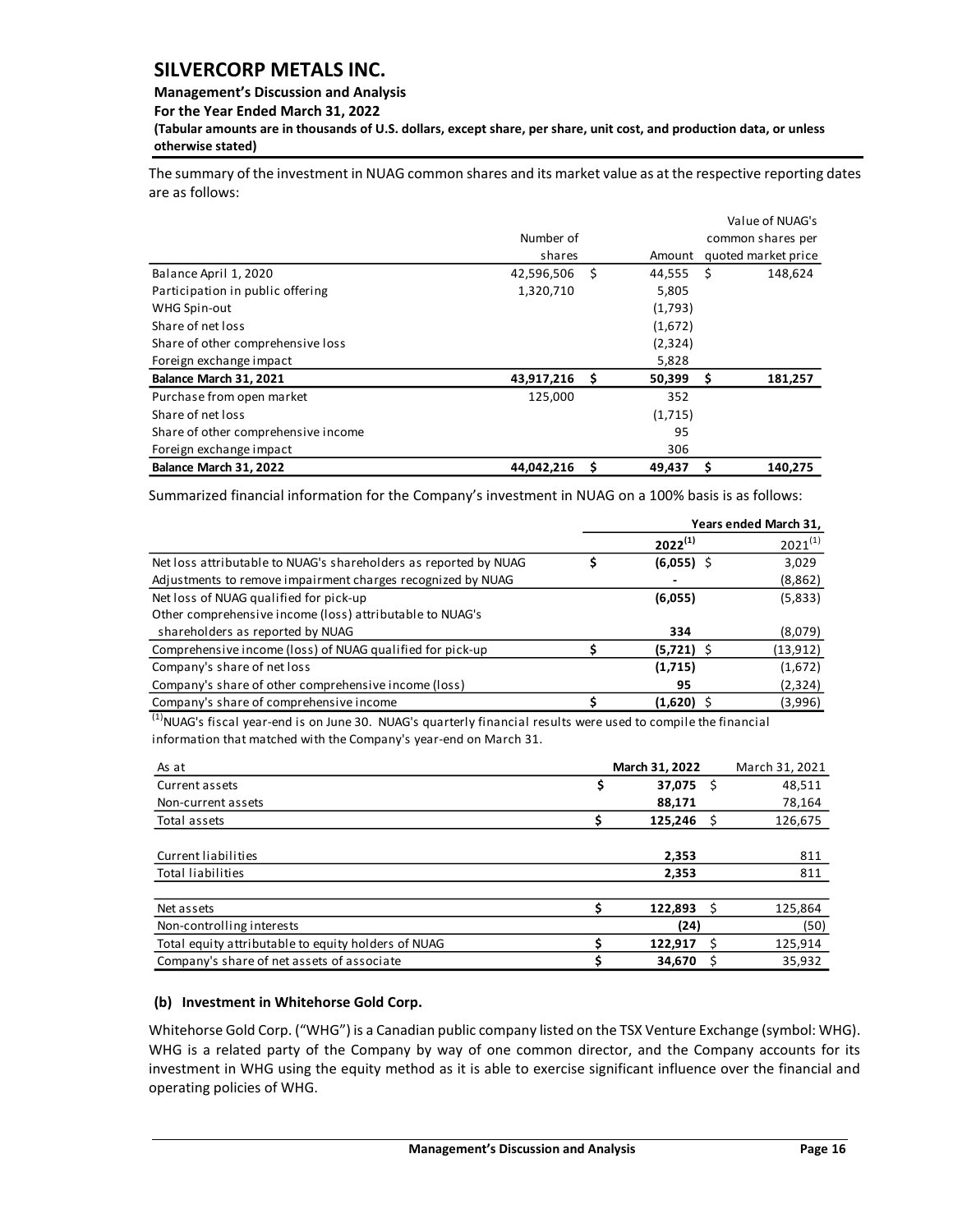#### **Management's Discussion and Analysis**

**For the Year Ended March 31, 2022**

**(Tabular amounts are in thousands of U.S. dollars, except share, per share, unit cost, and production data, or unless otherwise stated)** 

On May 14, 2021, the Company participated in a brokered private placement of WHG and purchased 4,000,000 units at a cost of \$5.0 million. Each unit was comprised of one WHG common share and one common share purchase warrant at exercise price of CAD\$2 per share. The common share purchase warrant expires on May 14, 2026.

As at March 31, 2022, the Company owned 15,514,285 common shares of WHG (March 31, 2021 – 11,514,285), representing an ownership interest of 29.3% (March 31, 2021 – 27.0%). The summary of the investment in WHG common shares and its market value as at the respective reporting dates are as follows:

|                                          |            |   |                     |                   | Value of WHG's |  |  |  |
|------------------------------------------|------------|---|---------------------|-------------------|----------------|--|--|--|
|                                          | Number of  |   |                     | common shares per |                |  |  |  |
|                                          | shares     |   | quoted market price |                   |                |  |  |  |
| Balance April 1, 2020                    |            |   |                     |                   |                |  |  |  |
| Distributed by NUAG through WHG spin-out | 5,740,285  |   | 1,793               |                   |                |  |  |  |
| Participation in private placement       | 5,774,000  |   | 1,326               |                   |                |  |  |  |
| Share of net loss                        |            |   | (174)               |                   |                |  |  |  |
| Foreign exchange impact                  |            |   | 113                 |                   |                |  |  |  |
| Balance March 31, 2021                   | 11,514,285 | S | $3,058$ \$          |                   | 15,108         |  |  |  |
| Participation in private placement       | 4,000,000  |   | 4,960               |                   |                |  |  |  |
| Share of net loss                        |            |   | (473)               |                   |                |  |  |  |
| Foreign exchange impact                  |            |   | (141)               |                   |                |  |  |  |
| Balance March 31, 2022                   | 15,514,285 | Ś | 7.404               |                   | 6.208          |  |  |  |

Summarized financial information for the Company's investment in WHG on a 100% basis is as follows:

|                                                                | Year ended March 31, |              |
|----------------------------------------------------------------|----------------------|--------------|
|                                                                | $2022^{(1)}$         | $2021^{(1)}$ |
| Net loss attributable to WHG's shareholders as reported by WHG | $(1,607)$ \$         | (856)        |
| Adjustments to exclude WHG's net loss before spin-out          | -                    | 211          |
| Net loss of WHG qualified for pick-up                          | (1.607)              | (645)        |
| Company's share of net loss                                    | (473)                | (174)        |

 $<sup>(1)</sup>$ WHG's fiscal year-end is on December 31. WHG's quarterly financial results were used to compile the financial</sup> information that matched with the Company's year-end on March 31.

| As at                                      | March 31, 2022 |    | March 31, 2021 |
|--------------------------------------------|----------------|----|----------------|
| Current assets                             | 3,068          | -S | 823            |
| Non-current assets                         | 19,159         |    | 10,862         |
| Total assets                               | 22,227         | S  | 11,685         |
|                                            |                |    |                |
| Current liabilities                        | 575            |    | 237            |
| Long-term liabilities                      |                |    |                |
| Total liabilities                          | 580            |    | 237            |
|                                            |                |    |                |
| Net assets                                 | 21,647         |    | 11,448         |
| Company's share of net assets of associate | 6,341          |    | 3,090          |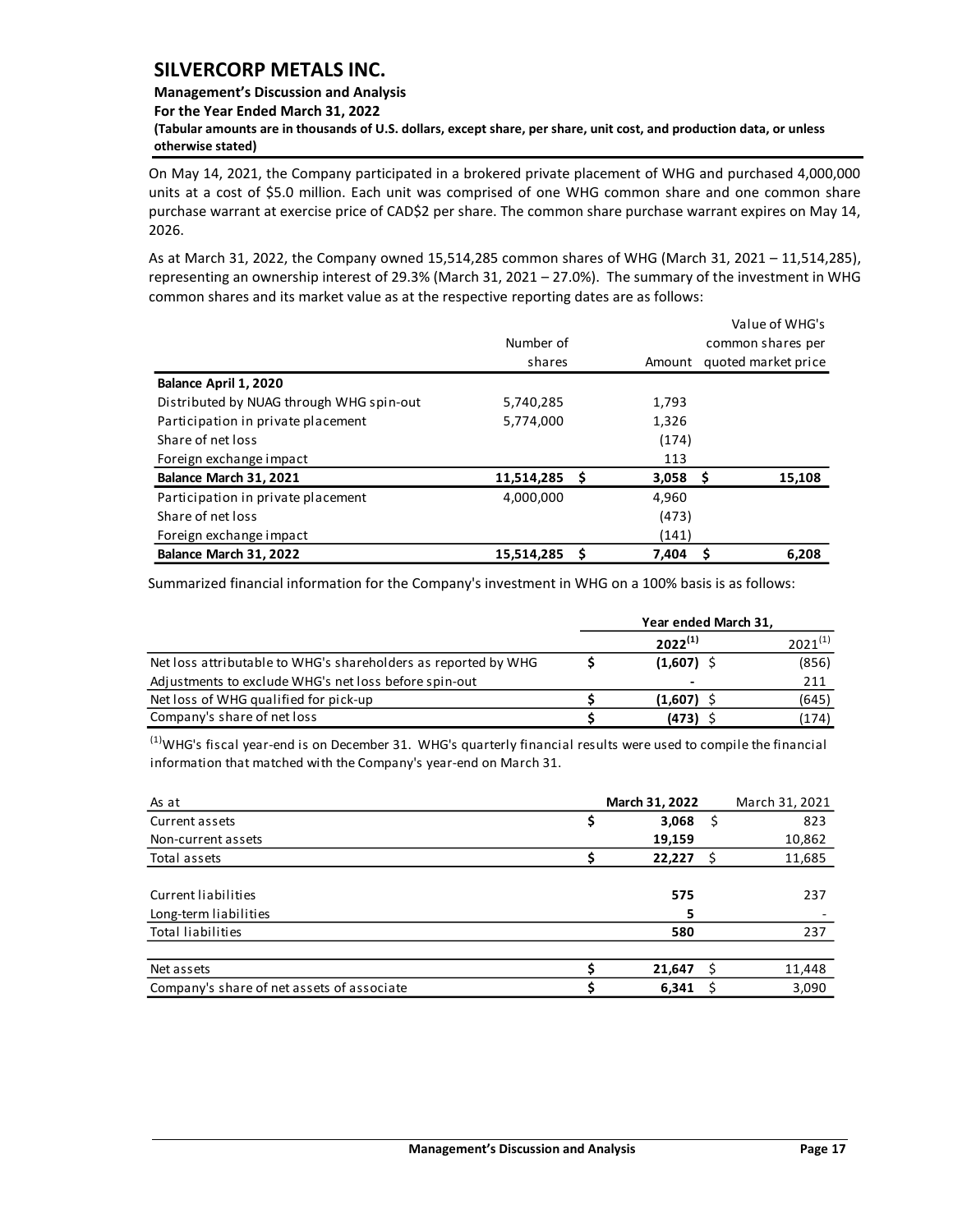**Management's Discussion and Analysis** 

**For the Year Ended March 31, 2022**

**(Tabular amounts are in thousands of U.S. dollars, except share, per share, unit cost, and production data, or unless otherwise stated)** 

### <span id="page-18-0"></span>**7. Overview of Financial Results**

#### **(a) Selected Annual and Quarterly Information**

The following tables set out selected quarterly results for the past twelve quarters as well as selected annual results for the past three years. The dominant factors affecting results presented below are the volatility of the realized selling metal prices and the timing of sales. The results for the quarters ended March 31 are normally affected by the extended Chinese New Year holiday, and during the quarter ended March 31, 2020, the operations in China were shut down for an extra month due to Covid-19.

| Fiscal 2022                                         |              |      | <b>Year Ended</b> |              |     |              |               |
|-----------------------------------------------------|--------------|------|-------------------|--------------|-----|--------------|---------------|
| (In thousands of USD, other than per share amounts) | Jun 30, 2021 |      | Sep 30, 2021      | Dec 31, 2021 |     | Mar 31, 2022 | Mar 31, 2022  |
| Revenue                                             | \$<br>58,819 | - \$ | 58,435            | \$<br>59,079 | \$. | 41,590       | \$<br>217,923 |
| Cost of mine operations                             | \$<br>33,315 | \$   | 34,823            | \$<br>37,603 |     | 27,881       | 133,622       |
| Income from mine operations                         | 25,504       |      | 23,612            | 21,476       |     | 13,709       | 84,301        |
| Corporate general and administrative expenses       | 3,838        |      | 3,749             | 3,310        |     | 3,284        | 14,181        |
| Foreign exchange loss (gain)                        | 450          |      | (2,063)           | (1, 813)     |     | 3,159        | (267)         |
| Share of loss in associates                         | 396          |      | 469               | 403          |     | 920          | 2,188         |
| Loss (gain) on equity investments                   | 722          |      | 3,365             | (1,101)      |     | 499          | 3,485         |
| Other items                                         | 314          |      | 460               | 1,481        |     | (106)        | 2,149         |
| Income from operations                              | 19,784       |      | 17,632            | 19,196       |     | 5,953        | 62,565        |
| Finance items                                       | (1,265)      |      | (481)             | 8,171        |     | (932)        | 5,493         |
| Income tax expenses                                 | 4,817        |      | 5,355             | 3,093        |     | 523          | 13,788        |
| Net income                                          | 16,232       |      | 12,758            | 7,932        |     | 6,362        | 43,284        |
| Net income attributable to equity holders of the    |              |      |                   |              |     |              |               |
| Company                                             | 12,212       |      | 9,393             | 5,063        |     | 3,966        | 30,634        |
| Basic earnings per share                            | 0.07         |      | 0.05              | 0.03         |     | 0.02         | 0.17          |
| Diluted earnings per share                          | 0.07         |      | 0.05              | 0.03         |     | 0.02         | 0.17          |
| Cash dividend declared                              | 2,202        |      |                   | 2,211        |     |              | 4,413         |
| Cash dividend declared per share                    | 0.0125       |      |                   | 0.0125       |     |              | 0.025         |
| Other financial information                         |              |      |                   |              |     |              |               |
| Total assets                                        |              |      |                   |              |     |              | 723,538       |
| <b>Total liabilities</b>                            |              |      |                   |              |     |              | 103,424       |
| Total attributable shareholders' equity             |              |      |                   |              |     |              | 512,396       |
|                                                     |              |      |                   |              |     |              |               |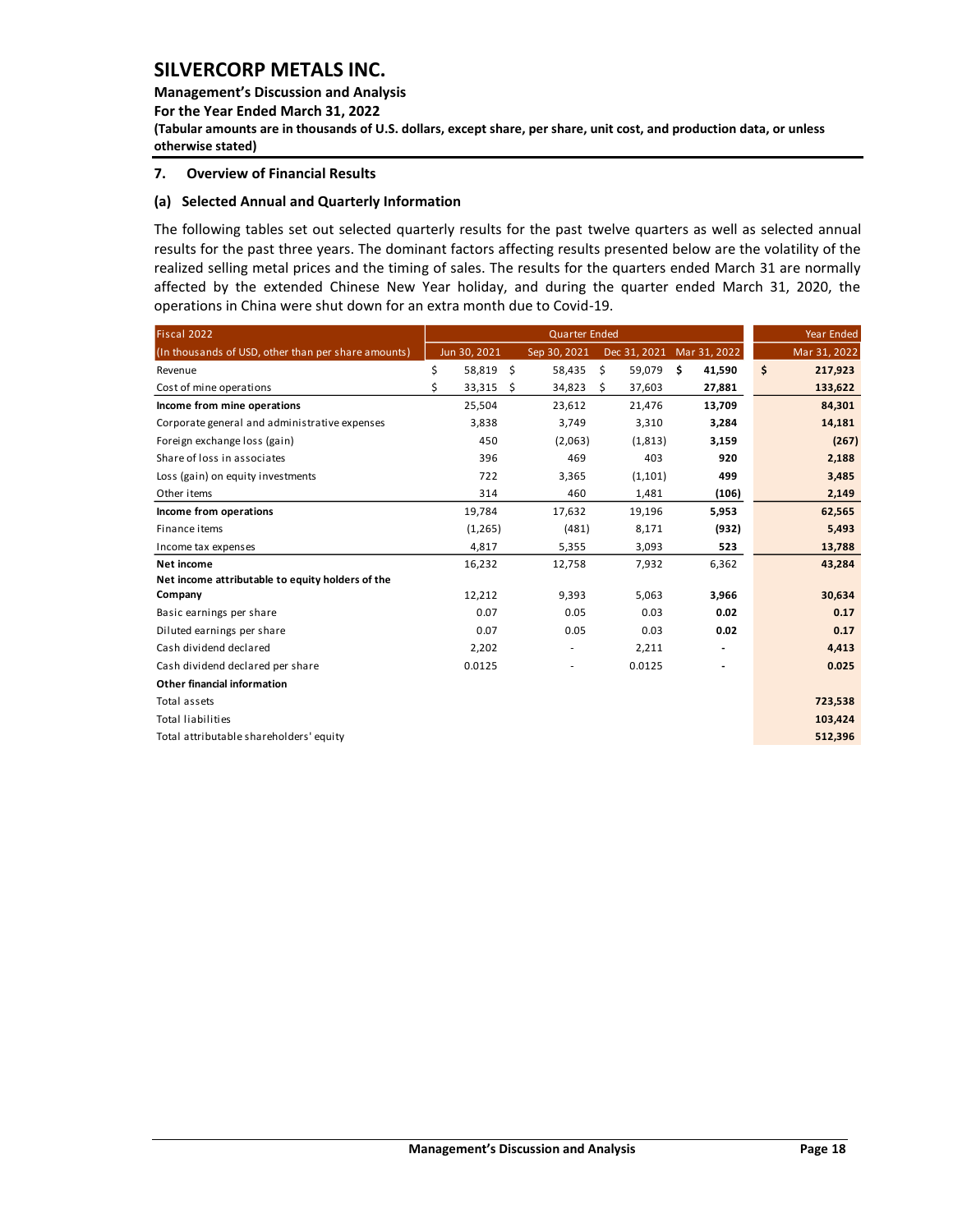## **Management's Discussion and Analysis**

**For the Year Ended March 31, 2022**

**(Tabular amounts are in thousands of U.S. dollars, except share, per share, unit cost, and production data, or unless otherwise stated)** 

| Fiscal 2021                                         |    |              |      | Year Ended     |    |                           |                          |         |              |
|-----------------------------------------------------|----|--------------|------|----------------|----|---------------------------|--------------------------|---------|--------------|
| (In thousands of USD, other than per share amounts) |    | Jun 30, 2020 |      | Sep 30, 2020   |    | Dec 31, 2020 Mar 31, 2021 |                          |         | Mar 31, 2021 |
| Revenue                                             | \$ | 46,705       | - \$ | 56,372         | \$ | 53,296                    | \$<br>35,732             | $\zeta$ | 192,105      |
| Cost of mine operations                             | Ś  | 27,420       | \$   | 29,700         | Ŝ. | 28,495                    | 22,328                   |         | 107,943      |
| Income from mine operations                         |    | 19,285       |      | 26,672         |    | 24,801                    | 13,404                   |         | 84,162       |
| Corporate general and administrative expenses       |    | 2,687        |      | 2,784          |    | 3,525                     | 3,369                    |         | 12,365       |
| Foreign exchange loss                               |    | 2,670        |      | 1,349          |    | 2,954                     | 773                      |         | 7,746        |
| Share of loss in associates                         |    | 161          |      | 319            |    | 550                       | 816                      |         | 1,846        |
| Loss (gain) on equity investments                   |    | (5,466)      |      | (2,771)        |    | (600)                     | 1,105                    |         | (7, 732)     |
| Other items                                         |    | (3,841)      |      | 214            |    | (258)                     | 2,098                    |         | (1,787)      |
| Income from operations                              |    | 23,074       |      | 24,777         |    | 18,630                    | 5,243                    |         | 71,724       |
| Finance items                                       |    | (800)        |      | (657)          |    | 295                       | (617)                    |         | (1,779)      |
| Income tax expenses (recovery)                      |    | 5,382        |      | 5,877          |    | 6,046                     | (4, 311)                 |         | 12,994       |
| Net income                                          |    | 18,492       |      | 19,557         |    | 12,289                    | 10,171                   |         | 60,509       |
| Net income attributable to equity holders of the    |    |              |      |                |    |                           |                          |         |              |
| Company                                             |    | 15,491       |      | 15,472         |    | 8,392                     | 7,021                    |         | 46,376       |
| Basic earnings per share                            |    | 0.09         |      | 0.09           |    | 0.05                      | 0.04                     |         | 0.27         |
| Diluted earnings per share                          |    | 0.09         |      | 0.09           |    | 0.05                      | 0.04                     |         | 0.26         |
| Cash dividend declared                              |    | 2,178        |      | $\overline{a}$ |    | 2,190                     | $\overline{\phantom{a}}$ |         | 4,368        |
| Cash dividend declared per share                    |    | 0.0125       |      |                |    | 0.0125                    |                          |         | 0.025        |
| <b>Other financial information</b>                  |    |              |      |                |    |                           |                          |         |              |
| Total assets                                        |    |              |      |                |    |                           |                          |         | 652,642      |
| <b>Total liabilities</b>                            |    |              |      |                |    |                           |                          |         | 86,914       |
| Total attributable shareholders' equity             |    |              |      |                |    |                           |                          |         | 467,574      |

| Fiscal 2020                                         |                 | Year Ended   |              |                          |               |
|-----------------------------------------------------|-----------------|--------------|--------------|--------------------------|---------------|
| (In thousands of USD, other than per share amounts) | Jun 30, 2019    | Sep 30, 2019 | Dec 31, 2019 | Mar 31, 2020             | Mar 31, 2020  |
| Revenue                                             | \$<br>45,576 \$ | 49,886       | \$<br>44,508 | \$<br>18,859             | \$<br>158,829 |
| Cost of mine operations                             | 27,843          | 27,219       | 28,738       | 15,655                   | 99,455        |
| Income from mine operations                         | 17,733          | 22,667       | 15,770       | 3,204                    | 59,374        |
| Corporate general and administrative                | 2,353           | 2,583        | 2,568        | 2,590                    | 10,094        |
| Foreign exchange loss (gain)                        | 854             | (797)        | 1,277        | (5, 437)                 | (4, 103)      |
| Share of loss in associates                         | 281             | 244          | 322          | 429                      | 1,276         |
| Dilution gain on investment in associate            | (723)           |              |              | ٠                        | (723)         |
| Gain on disposal of mineral rights and properties   | (1, 477)        |              |              | $\overline{\phantom{a}}$ | (1, 477)      |
| Gain on equity investments                          | ٠               |              | ٠            | $\overline{\phantom{a}}$ |               |
| Other items                                         | 386             | 519          | 160          | 1,080                    | 2,145         |
| Income from operations                              | 16,059          | 20,118       | 11,443       | 4,542                    | 52,162        |
| Finance items                                       | (754)           | (682)        | (988)        | 474                      | (1,950)       |
| Income tax expenses (recovery)                      | (488)           | 5,139        | 3,715        | 543                      | 8,909         |
| Net income                                          | 17,301          | 15,661       | 8,716        | 3,525                    | 45,203        |
| Net income attributable to equity holders of the    |                 |              |              |                          |               |
| Company                                             | 12,607          | 12,221       | 6,283        | 3,163                    | 34,274        |
| Basic earnings per share                            | 0.07            | 0.07         | 0.04         | 0.02                     | 0.20          |
| Diluted earnings per share                          | 0.07            | 0.07         | 0.04         | 0.02                     | 0.20          |
| Cash dividend declared                              | 2,125           |              | 2,162        | ÷,                       | 4,287         |
| Cash dividend declared per share                    | 0.0125          |              | 0.0125       |                          | 0.025         |
| <b>Other financial information</b>                  |                 |              |              |                          |               |
| Total assets                                        |                 |              |              |                          | 512,760       |
| <b>Total liabilities</b>                            |                 |              |              |                          | 73,788        |
| Total attributable shareholders' equity             |                 |              |              |                          | 368,682       |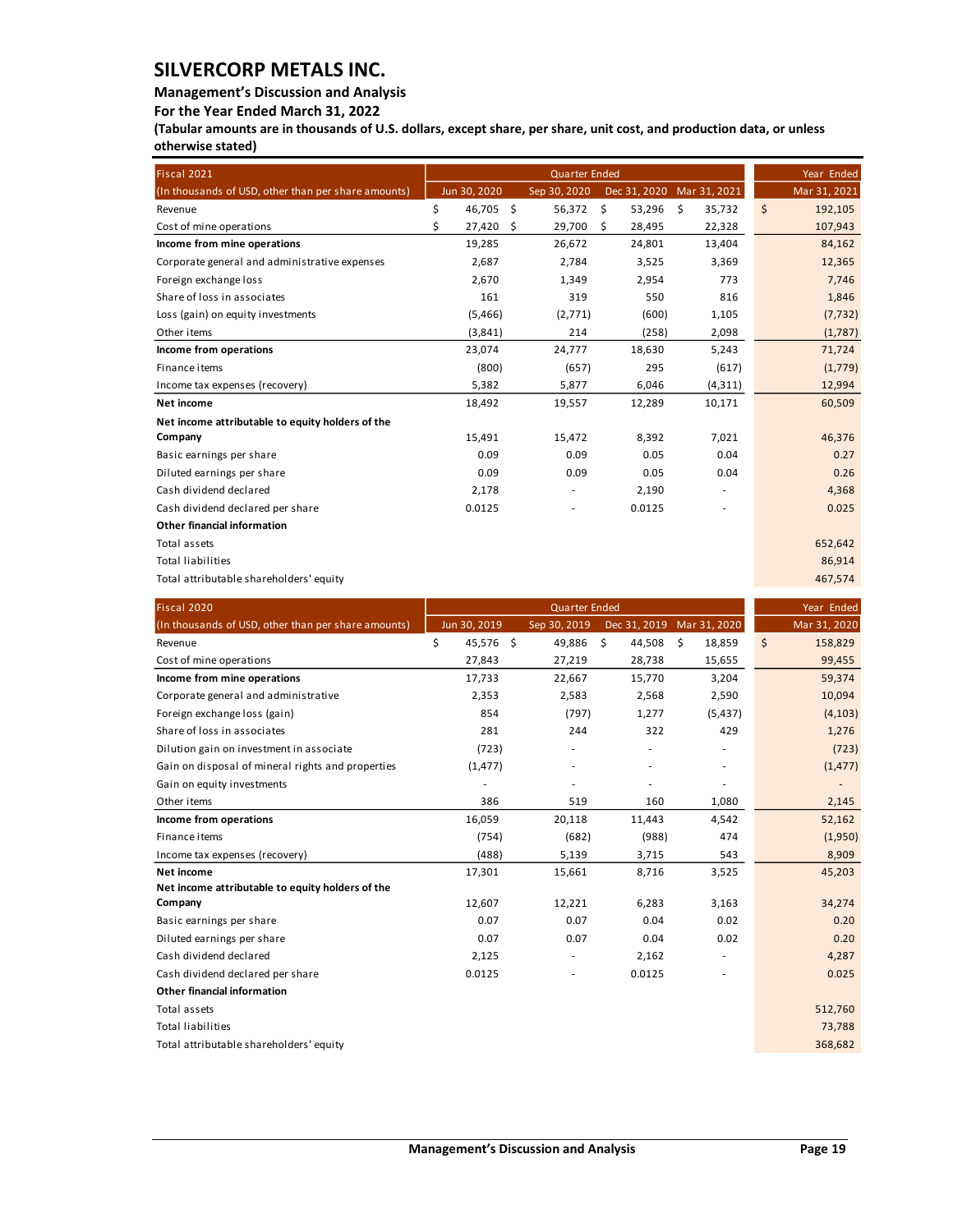**Management's Discussion and Analysis For the Year Ended March 31, 2022 (Tabular amounts are in thousands of U.S. dollars, except share, per share, unit cost, and production data, or unless otherwise stated)** 

### **(b) Overview of Annual Financial Results**

**Net income attributable to equity holders of the Company** in Fiscal 2022 was \$30.6 million or \$0.17 per share, compared to \$46.4 million or \$0.27 per share in Fiscal 2021.

In Fiscal 2022, the Company's consolidated financial results were mainly impacted by i) an increase of 10%, 5%, 20% and 38%, respectively, in the net realized selling prices for silver, gold, lead and zinc; offset by ii) a 1%, 28%, 5% and 4% decrease in silver, gold, lead and zinc sold; iii) a 17% increase in cash production costs per tonne, and iv) an impairment charge of \$10.6 million against bond investments and a \$3.5 million loss on equity investments in Fiscal 2022 while an impairment charge of \$1.4 million against bond investments and a gain of \$7.7 million on equity investments was recorded in Fiscal 2021.

**Revenue** in Fiscal 2022 was \$217.9 million, up 13% or \$25.8 million compared to \$192.1 million in Fiscal 2021. The increase was mainly due to an increase of \$29.9 million arising from the increase in the net realized silver, gold, lead and zinc selling prices; offset by a decrease of \$7.8 million arising from the decrease in the quantities of silver, gold, lead and zinc sold. Revenues from silver, gold, and base metals were \$121.3 million, \$5.1 million, and \$91.6 million, respectively, compared to \$111.2 million, \$6.7 million, and \$74.2 million in Fiscal 2021. Revenue from the Ying Mining District was \$176.8 million, up 12% compared to \$157.3 million in Fiscal 2021. Revenue from the GC Mine was \$41.2 million, up 24% compared to \$33.3 million in Fiscal 2021. Gold sales in Fiscal 2021 included \$1.5 million from sales of remaining gold concentrate inventory at the BYP mine before it was placed on care and maintenance in 2014.

Fluctuation in sales revenue is mainly dependent on metal sales and realized metal prices. The net realized selling price is calculated using the Shanghai Metal Exchange ("SME") price, less smelter charges, recovery, and value added tax ("VAT"). The metal prices quoted on SME, excluding gold, include VAT. The following table is a comparison among the Company's net realized selling prices, prices quoted on SME, and prices quoted on London Metal Exchange ("LME"):

|                             | Silver (in US\$/ounce) |            | Gold (in US\$/ounce) |  |       |      | Lead (in US\$/pound) |  |                   |  | Zinc (in US\$/pound) |  |       |  |
|-----------------------------|------------------------|------------|----------------------|--|-------|------|----------------------|--|-------------------|--|----------------------|--|-------|--|
|                             | F2022                  | F2021      | F2022                |  | F2021 |      | F2022                |  | F2021             |  | F2022                |  | F2021 |  |
| Net realized selling prices | 19.36                  | 17.61 S    | 1.495                |  | 1,430 | - \$ | 0.90                 |  | $0.75$ \$         |  | 1.08                 |  | 0.78  |  |
| <b>SME</b>                  | 24.58                  | $22.93$ \$ | 1,826                |  | 1,800 | - \$ | 1.08                 |  | 1.00              |  | 1.65                 |  | 1.29  |  |
| <b>LME</b>                  | 24.58                  | 22.92S     | 1.819                |  | 1.825 |      | 1.03                 |  | 0.86 <sup>5</sup> |  | 1.47                 |  |       |  |

|                                 | Fiscal 2022 | Fiscal 2021 | Change |
|---------------------------------|-------------|-------------|--------|
| <b>Production costs</b>         | 88,537      | 69,544      | 27%    |
| Depreciation and amortization   | 25,082      | 21,434      | 17%    |
| Mineral resource taxes          | 5,952       | 5,004       | 19%    |
| Government fees and other taxes | 2,643       | 2.374       | 11%    |
| General and administrative      | 11.408      | 9,587       | 19%    |
|                                 | 133,622     | 107,943     | 24%    |

**Cost of mine operations** in Fiscal 2022 was \$133.6 million, up 24% compared to \$107.9 million in Fiscal 2021. Items included in cost of mine operations are summarized as follows:

Production costs expensed in Fiscal 2022 were \$88.5 million, up 27% compared to \$69.5 million in Fiscal 2021. The increase was mainly due to the increase in per tonne production costs and more ore processed. The production costs expensed represent approximately 1,043,450 tonnes of ore processed and expensed at \$84.85 per tonne, compared to approximately 956,460 tonnes of ore processed and expensed at \$72.71 per tonne in Fiscal 2021.

The increases in the mineral resource taxes and government fees and other taxes were mainly due to higher revenue achieved in Fiscal 2022. Government fees and other taxes are comprised of environmental protection fees, surtaxes on VAT, land usage levies, stamp duties and other miscellaneous levies, duties and taxes imposed by the state and local Chinese governments.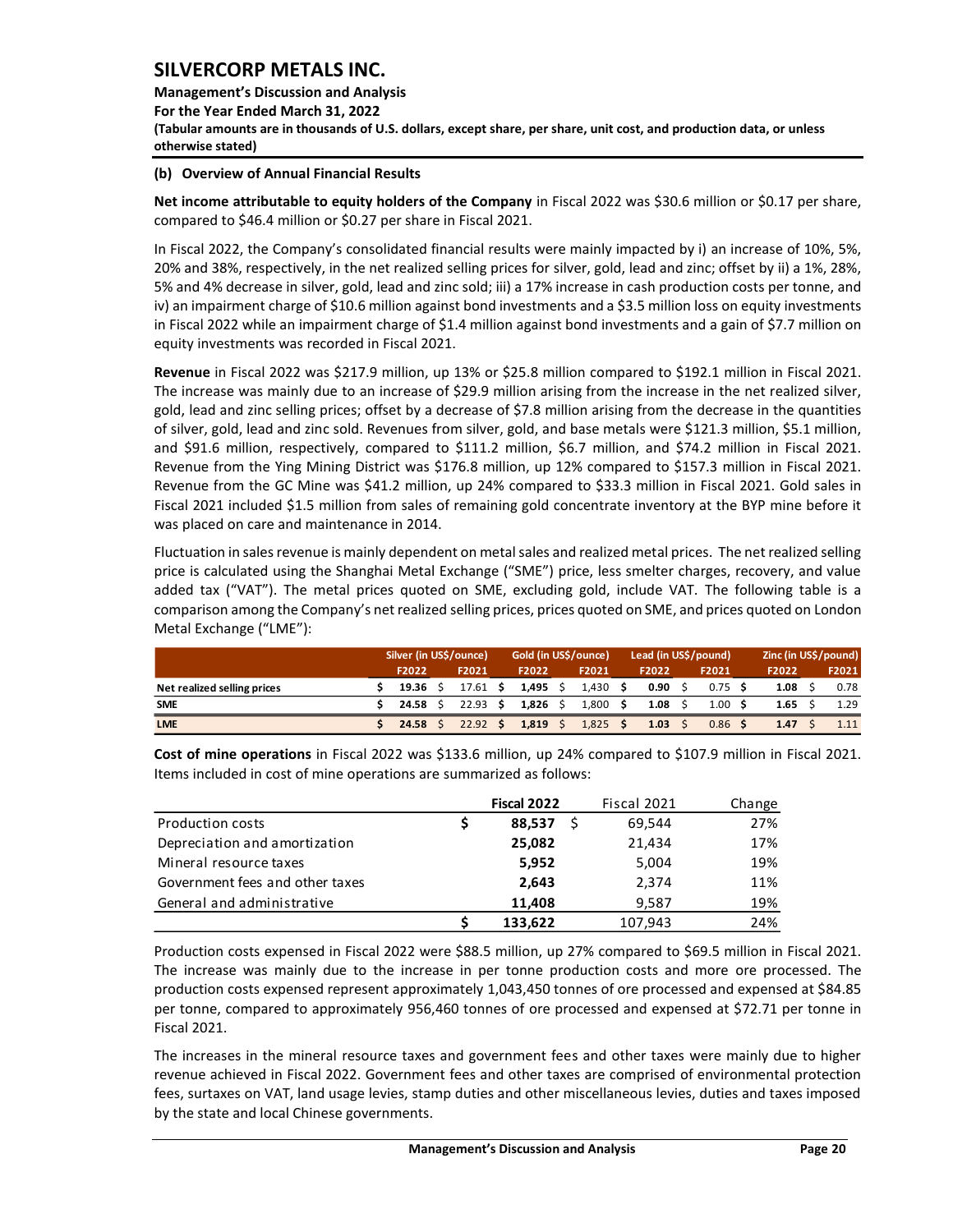### **Management's Discussion and Analysis**

**For the Year Ended March 31, 2022**

**(Tabular amounts are in thousands of U.S. dollars, except share, per share, unit cost, and production data, or unless otherwise stated)** 

General and administrative expensesfor the mine operations in Fiscal 2022 were \$11.4 million, up 19% compared to \$9.6 million in Fiscal 2021. The increase was mainly due to the increase in salaries and benefits as results of i) an increase in employees' pay rates; ii) additional staff in preparation for production expansion and new project; and iii) the contribution to the employees' social welfare funds in China returning to the normal rate from a reduced contribution rate granted by the Chinese government in Fiscal 2021 due to Covid-19. Items included in general and administrative expenses in Fiscal 2022 are summarized as follows:

|                                    | Fiscal 2022 | Fiscal 2021 | Change |
|------------------------------------|-------------|-------------|--------|
| Amortization and depreciation      | 1.354       | 1,255       | 8%     |
| Office and administrative expenses | 3,149       | 2.897       | 9%     |
| Professional Fees                  | 428         | 442         | $-3%$  |
| Salaries and benefits              | 6.477       | 4.993       | 30%    |
|                                    | 11.408      | 9.587       | 19%    |

**Income from mine operations** in Fiscal 2022 was \$84.3 million, compared to \$84.2 million in Fiscal 2021. Income from mine operations at the Ying Mining District was \$70.0 million, down 6% compared to \$74.2 million in Fiscal 2021. Income from mine operations at the GC Mine was \$14.8 million, up 52% compared to \$9.8 million in Fiscal 2021.

**Corporate general and administrative expenses** in Fiscal 2022 were \$14.2 million, up 15% compared to \$12.4 million in Fiscal 2021. The increase was mainly due to the increase in non-cash share-based compensation expenses. Items included in corporate general and administrative expenses are summarized as follows:

|                                    | Fiscal 2022 | Fiscal 2021 | Change |
|------------------------------------|-------------|-------------|--------|
| Amortization and depreciation      | 593         | 533         | 11%    |
| Office and administrative expenses | 1,598       | 1,946       | $-18%$ |
| Professional Fees                  | 771         | 783         | $-2%$  |
| Salaries and benefits              | 5,392       | 4.947       | 9%     |
| Share-based compensation           | 5,827       | 4.156       | 40%    |
|                                    | 14.181      | 12,365      | 15%    |

**Property evaluation and business development expenses** in Fiscal 2022 were \$0.9 million, compared to a recovery of \$3.2 million in Fiscal 2021. In Fiscal 2021, a break fee of \$6.5 million, net of expenses of \$2.5 million, was included as a recovery of property evaluation and business development expenses.

**Foreign exchange gain** in Fiscal 2022 was \$0.3 million compared to a loss of \$7.7 million in Fiscal 2021. The foreign exchange gain or loss is mainly driven by the exchange rate between the US dollar and the Canadian dollar.

**Share of loss in associates** in Fiscal 2022 was \$2.2 million, compared to \$1.8 million in Fiscal 2021. Share of loss in an associate represents the Company's equity pickup in NUAG and WHG.

**Loss on equity investments** in Fiscal 2022 was \$3.5 million, compared to a gain of \$7.7 million in Fiscal 2021. The gain or loss on equity investments includes changes from the investment in mark-to-market equity instruments.

**Finance income** in Fiscal 2022 was \$5.2 million compared to \$3.8 million in Fiscal 2021. The Company invests in short-term investments which include term deposits, money market instruments, and bonds.

**Finance costs** in Fiscal 2022 was \$10.7 million compared to \$2.0 million in Fiscal 2021. The finance costs included \$10.6 million impairment charge against short-term investment in bonds, compared to \$1.4 million in Fiscal 2021.

**Income tax expenses** in Fiscal 2022 were \$13.8 million, up \$0.8 million compared to \$13.0 million in Fiscal 2021. The income tax expenses recorded in Fiscal 2022 included a current income tax expenses of \$8.8 million (Fiscal 2021 - \$10.9 million) and a deferred income tax expenses of \$5.0 million (Fiscal 2021 - \$2.1 million).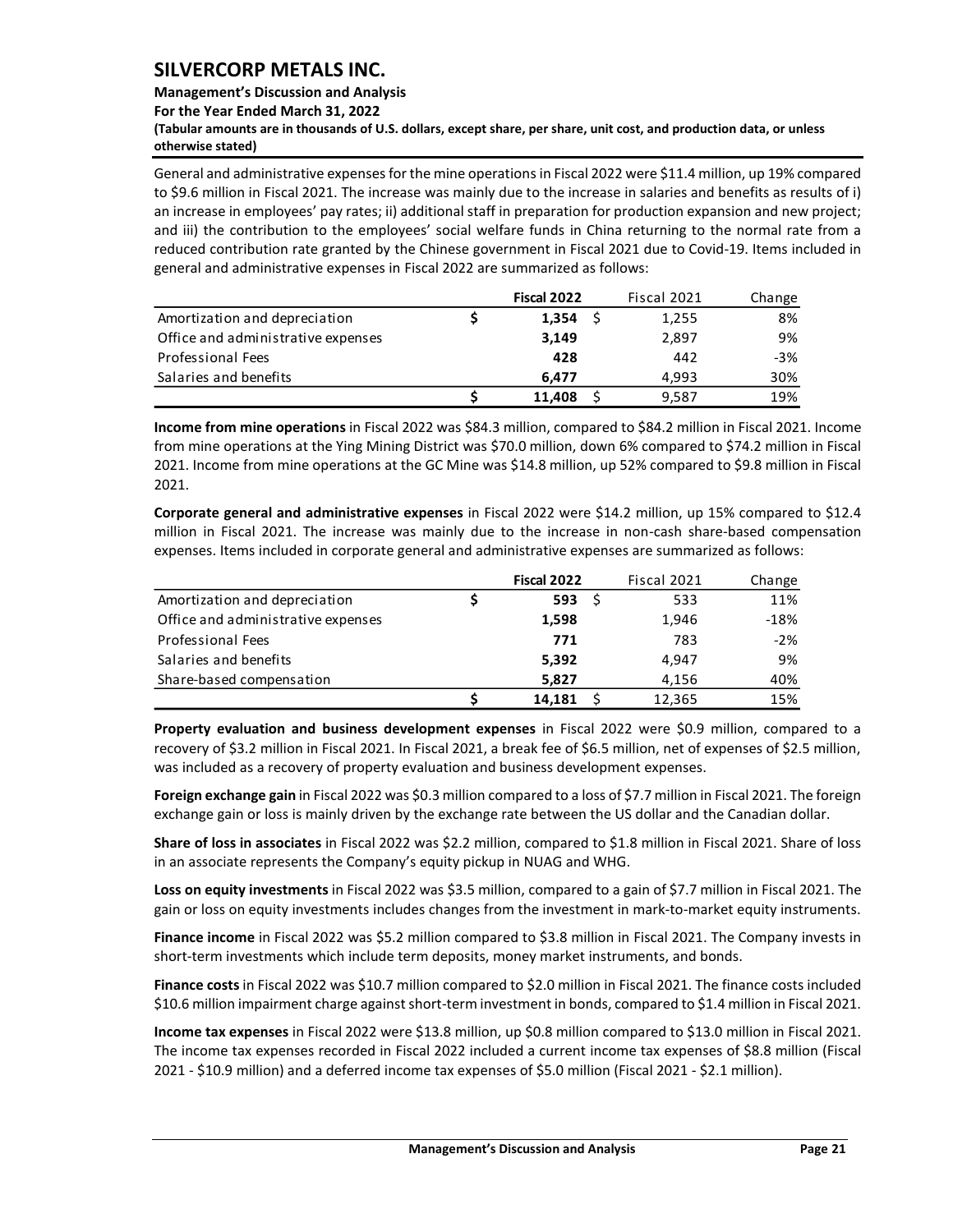**Management's Discussion and Analysis For the Year Ended March 31, 2022 (Tabular amounts are in thousands of U.S. dollars, except share, per share, unit cost, and production data, or unless otherwise stated)** 

#### **(c) Overview of Fourth Quarter Financial Results**

**Net income attributable to equity holders of the Company** in Q4 Fiscal 2022 was \$4.0 million or \$0.02 per share, compared to \$7.0 million or \$0.04 per share in Q4 Fiscal 2021.

Compared to the prior year quarter, the Company's consolidated financial results in Q4 Fiscal 2022 were mainly impacted by i) an increase of 3%, 15%, and 24%, respectively, in the realized selling prices for gold, lead and zinc; ii) an 11% and 13% increase in silver and lead sold; offset by iii) a 4% decrease in the realized selling price for silver; iv) a 29% and 5% decrease in gold and zinc sold; v) an 8% increase in cash production costs per tonne; and vi) a foreign exchange loss of \$3.2 million.

**Revenue** in Q4 Fiscal 2022 was \$41.6 million, up 16% or \$5.7 million, compared to \$35.9 million in the same prior year period. The increase was mainly due to i) an increase of \$3.5 million arising from more silver and lead sold; and ii) an increase of \$2.4 million arising from the increase in the net realized selling price for lead and zinc. Silver, gold and base metals sales represented \$22.7 million, \$0.9 million, and \$18.0 million, respectively, compared to silver, gold and base metals sales of \$21.2 million, \$1.0 million and \$13.6 million, respectively, in the same prior year period.

The following table is a comparison among the Company's net realized selling prices, prices quoted on SME, and prices quoted on LME:

|                             | Silver (in US\$/ounce) |  |            |  | Gold (in US\$/ounce) |  | Lead (in US\$/pound) |      |         |  |                 | Zinc (in US\$/pound) |         |  |         |
|-----------------------------|------------------------|--|------------|--|----------------------|--|----------------------|------|---------|--|-----------------|----------------------|---------|--|---------|
|                             | 04 2022                |  | Q4 2021    |  | Q4 2022              |  | Q4 2021              |      | Q4 2022 |  | Q4 2021         |                      | Q4 2022 |  | Q4 2021 |
| Net realized selling prices | 19.38                  |  |            |  | $20.11$ \$ 1,475 \$  |  | $1,437$ \$           |      | 0.93    |  | 0.81            |                      | 1.22    |  | 0.98    |
| <b>SME</b>                  | 23.97                  |  | $25.68$ \$ |  | 1,885                |  | 1,800                | - \$ | 1.09    |  | $1.05 \quad$ \$ |                      | 1.80    |  | 1.47    |
| <b>LME</b>                  | $24.01 \quad$          |  | $26.26$ \$ |  | 1.877                |  | $1,794$ \$           |      | 1.05    |  | $0.92 \quad$ \$ |                      | 1.69    |  | 1.25    |

**Cost of mine operations** in Q4 Fiscal 2022 was \$27.9 million, up 25% compared to \$22.3 million in Q4 Fiscal 2021. Items included in cost of mine operations are summarized as follows:

|                                 | <b>Q4 Fiscal 2022</b> | <b>Q4 Fiscal 2021</b> | Change |
|---------------------------------|-----------------------|-----------------------|--------|
| <b>Production costs</b>         | 18.226                | 14,084                | 29%    |
| Depreciation and amortization   | 5,168                 | 4.507                 | 15%    |
| Mineral resource taxes          | 1,012                 | 898                   | 13%    |
| Government fees and other taxes | 446                   | 409                   | 9%     |
| General and administrative      | 3.029                 | 2,431                 | 25%    |
|                                 | 27,881                | 22,329                | 25%    |

Production costs expensed in Q4 Fiscal 2022 were \$18.2 million, up 29% compared to \$14.1 million during the same prior year period. The increase was mainly due to the increase in per tonne production cost and more silver and lead sold. The production costs expensed represent approximately 196,440 tonnes of ore processed and expensed at \$92.78 per tonne, compared to approximately 164,340 tonnes of ore processed and expensed at \$85.70 per tonne In Q4 Fiscal 2021.

Items included in general and administrative expenses for the mine operations In Q4 Fiscal 2022 are summarized as follows:

|                                    | Q4 Fiscal 2022 | Q4 Fiscal 2021 | Change |
|------------------------------------|----------------|----------------|--------|
| Amortization and depreciation      | 340            | 333            | 2%     |
| Office and administrative expenses | 729            | 670            | 9%     |
| Professional Fees                  | 102            | 97             | 5%     |
| Salaries and benefits              | 1.858          | 1.331          | 40%    |
|                                    | 3.029          | 2.431          | 25%    |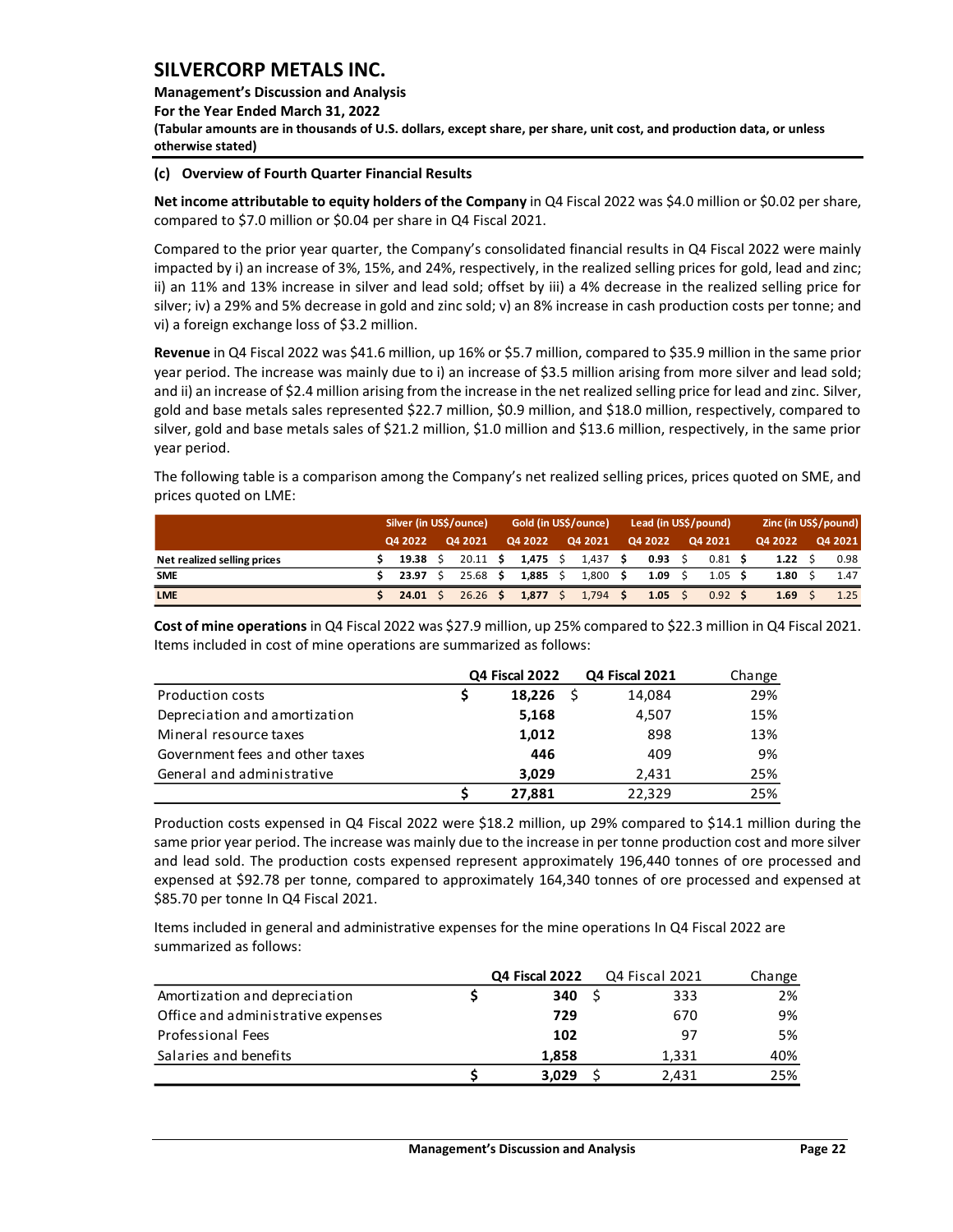## **Management's Discussion and Analysis**

**For the Year Ended March 31, 2022**

**(Tabular amounts are in thousands of U.S. dollars, except share, per share, unit cost, and production data, or unless otherwise stated)** 

**Income from mine operations** in Q4 Fiscal 2022 was \$13.7 million, up 2% compared to \$13.4 million in Q4 Fiscal 2021. Income from mine operations at the Ying Mining District was \$11.9 million, compared to \$11.9 million in Q4 Fiscal 2021, while GC Mine was \$2.0 million, up 16% compared to \$1.7 million in Q4 Fiscal 2021.

**Corporate general and administrative expenses** in Q4 Fiscal 2022 were \$3.3 million, down 3% compared to \$3.4 million In Q4 Fiscal 2021. Items included in corporate general and administrative expenses are summarized as follows:

|                                    | <b>Q4 Fiscal 2022</b> | Q4 Fiscal 2021 | Change |
|------------------------------------|-----------------------|----------------|--------|
| Amortization and depreciation      | 158                   | 142            | 11%    |
| Office and administrative expenses | 370                   | 387            | $-4%$  |
| <b>Professional Fees</b>           | 248                   | 222            | 12%    |
| Salaries and benefits              | 1,556                 | 1,373          | 13%    |
| Share-based compensation           | 952                   | 1.245          | $-24%$ |
|                                    | 3,284                 | 3,369          | $-3%$  |

**Property evaluation and business development expenses** in Q4 Fiscal 2022 were \$0.1 million, compared to \$0.2 million in Q4 Fiscal 2021.

**Foreign exchange gain** in Q4 Fiscal 2022 was \$3.2 million compared to \$0.8 million in Q4 Fiscal 2021.

**Share of loss in associates** in Q4 Fiscal 2022 was \$0.9 million, compared to \$0.8 million in Q4 Fiscal 2021.

**Loss on equity investments** in Q4 Fiscal 2022 was \$0.5 million, compared to \$1.1 million in Q4 Fiscal 2021., mainly arising from changes due to the mark-to-market adjustments.

**Finance income** in Q4 Fiscal 2022 was \$1.0 million compared to \$1.0 million in Q4 Fiscal 2021.

**Finance costs** in Q4 Fiscal 2022 was \$0.1 million compared to \$0.4 million in Q4 Fiscal 2021.

**Income tax expenses** in Q4 Fiscal 2022 were \$0.5 million, compared to a recovery of \$4.3 million in the Q4 Fiscal 2021. The income tax expenses recorded in Q4 Fiscal 2022 included a current income tax expenses of \$0.4 million (Q4 Fiscal 2021 – a recovery of \$3.3 million) and a deferred income tax expense of \$0.1 million (Q4 Fiscal 2021 – \$1.0 million). In Q4 Fiscal 2022, Guangdong Found was recognized as a High and New Technology Enterprise ("HNTE") and its effective income tax rate was reduced to 15% from 25%, while Henan Found was recognized as a HNTE in Q4 Fiscal 2021.

## <span id="page-23-0"></span>**8. Liquidity and Capital Resources**

| As at                     | March 31, 2022 | March 31, 2021 | <b>Changes</b> |
|---------------------------|----------------|----------------|----------------|
| Cash and cash equivalents | 113,302        | 118,735        | (5, 433)       |
| Short-term investments    | 99.623         | 80,357         | 19,266         |
|                           | 212.925        | 199.092        | 13,833         |
| Working capital           | 186,270        | 184,014        | 2,256          |

**Cash, cash equivalents and short-term investments** as at March 31, 2022 were \$212.9 million, up 7% or \$13.8 million, compared to \$199.1 million as at March 31, 2021.

**Working capital** as at March 31, 2022 was \$186.3 million, up 1% or \$2.3 million, compared to \$184.0 million as at March 31, 2021.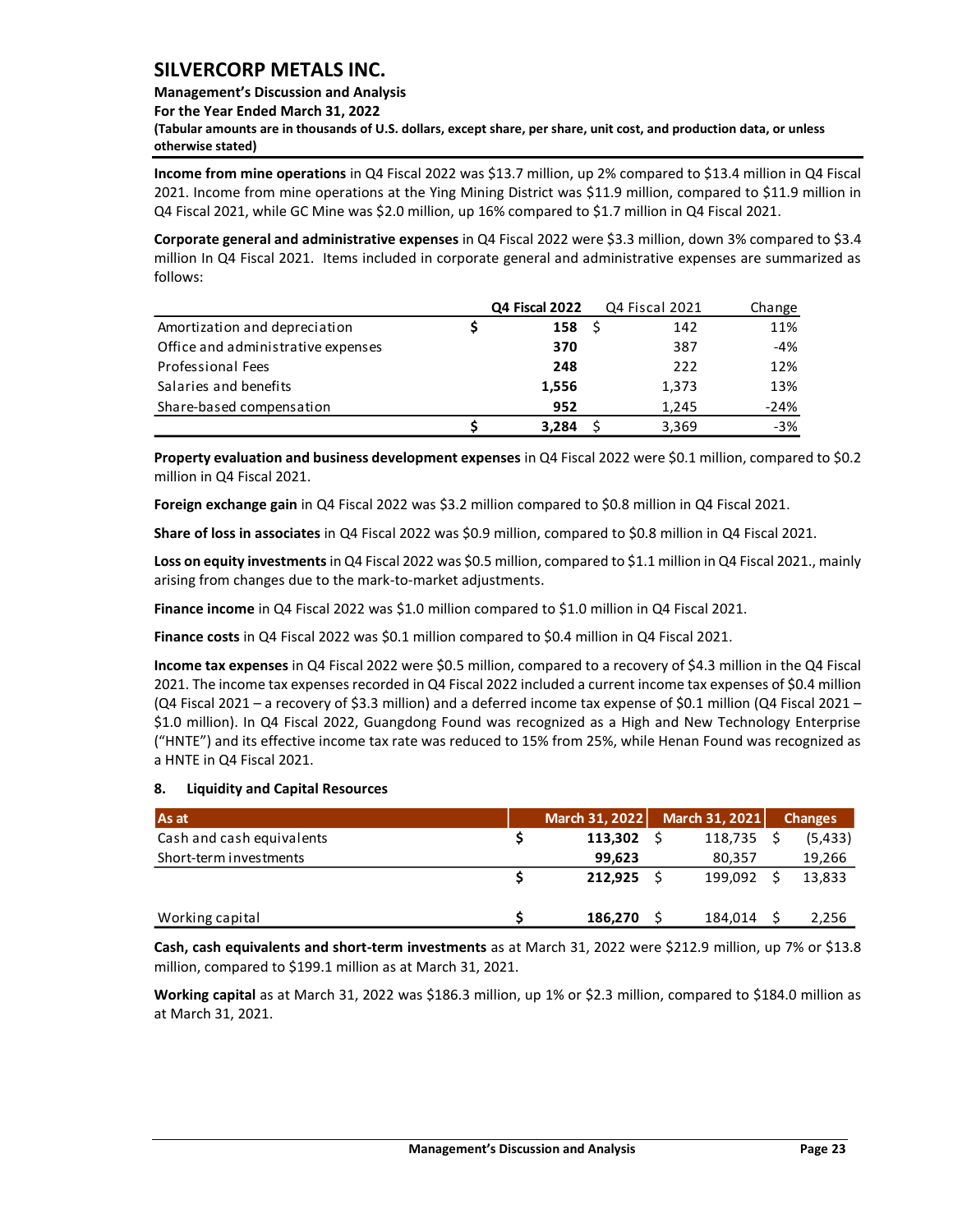## **Management's Discussion and Analysis**

#### **For the Year Ended March 31, 2022**

**(Tabular amounts are in thousands of U.S. dollars, except share, per share, unit cost, and production data, or unless otherwise stated)** 

|                                                              | Three months ended March 31, |           |   |                | Year ended March 31, |              |                |
|--------------------------------------------------------------|------------------------------|-----------|---|----------------|----------------------|--------------|----------------|
|                                                              | 2022                         | 2021      |   | <b>Changes</b> | 2022                 | 2021         | <b>Changes</b> |
| Cash flow                                                    |                              |           |   |                |                      |              |                |
| Cash provided by operating activities                        | 11,406                       | 2,231     | S | 9.175          | \$107,378            | 85.912<br>S. | \$21,466       |
| Cash provided by (used in) investing activities              | (50, 997)                    | 10,429    |   | (61, 426)      | (106, 626)           | (40, 974)    | (65, 652)      |
| Cash provided by financing activities                        | 645                          | 838       |   | (193)          | (7, 426)             | (1, 453)     | (5, 973)       |
| Increase (decrease) in cash and cash equivalents             | (38,946)                     | 13,498    |   | (52, 444)      | (6, 674)             | 43,485       | (50, 159)      |
| Effect of exchange rate changes on cash and cash equivalents | 221                          | 467       |   | (246)          | 1.241                | 9.473        | (8, 232)       |
| Cash and cash equivalents, beginning of the period           | 152,027                      | 104,770   |   | 47,257         | 118,735              | 65,777       | 52,958         |
| Cash and cash equivalents, end of the period                 | 113.302                      | \$118.735 |   | (5, 433)       | \$113,302            | \$118.735    | (5, 433)       |

**Cash flow provided by operating activities** in Fiscal 2022 was \$107.4 million, up 25% or \$21.5 million, compared to \$85.9 million in Fiscal 2021. The increase was due to:

- \$100.9 million cash flow from operating activities before changes in non-cash operating working capital, up 22% or \$18.1 million, compared to \$82.8 million in Fiscal 2021; offset by
- \$6.4 million cash inflow from a reduction in non-cash working capital, compared to \$3.1 million in Fiscal 2021.

In Q4 Fiscal 2022, cash flow provided by operating activities was \$11.4 million, compared to \$2.2 million in Q4 Fiscal 2021. Before changes in non-cash operating working capital, cash flow provided by operating activities in Q4 Fiscal 2022 was \$14.0 million, compared to \$11.9 million in Q4 Fiscal 2021.

**Cash flow used in investing activities** in Fiscal 2022 was \$106.6 million, compared to \$41.0 million cash used in Fiscal 2021, and comprised mostly of:

- \$43.3 million spent on mineral exploration and development expenditures (Fiscal 2021 \$35.7 million);
- \$13.1 million paid for the acquisition of the Kuanping Project (Fiscal 2021 \$7.6 million paid for the acquisition of La Yesca Project)
- \$10.7 million spent to acquire plant and equipment (Fiscal 2021 \$9.0 million);
- \$8.2 million spent on the acquisition of other investments (Fiscal 2021 \$12.7 million);
- \$5.3 million spent on investment in associates (Fiscal 2021 \$7.1million), including \$5.0 million investment in WHG (Fiscal 2021 - \$1.3 million) and \$0.3 million in NUAG (Fiscal 2021 - \$5.8million); and
- \$27.2 million spent on net purchase of short-term investments (Fiscal 2021 \$9.8 million proceeds from net redemption).

In Q4 Fiscal 2022, cash flow used in investing activities was \$51.0 million (Q4 Fiscal 2021 – \$10.4 million provided by investing activities) and comprised mostly of:

- \$7.8 million spent on mineral exploration and development expenditures (Q4 Fiscal 2021 \$6.5 million);
- \$nil paid for the acquisition of mineral project (Q4 Fiscal 2021 \$1.0 million for the acquisition of La Yesca Project);
- \$3.6 million spent to acquire plant and equipment (Q4 Fiscal 2021 \$2.9 million);
- \$0.8 million spent on the acquisition of other investments (Q4 Fiscal 2021 \$nil); and
- \$39.2 million spent on net purchase of short-term investments (Q4 Fiscal 2021 \$19.1 million proceeds from the net redemptions); offset by
- \$0.4 million proceeds from disposal of other investments (Q4 Fiscal 2021 \$1.4 million).

**Cash flow used in financing activities** in Fiscal 2022 was \$7.4 million, compared to \$1.5 million in Fiscal 2021, and comprised mostly of: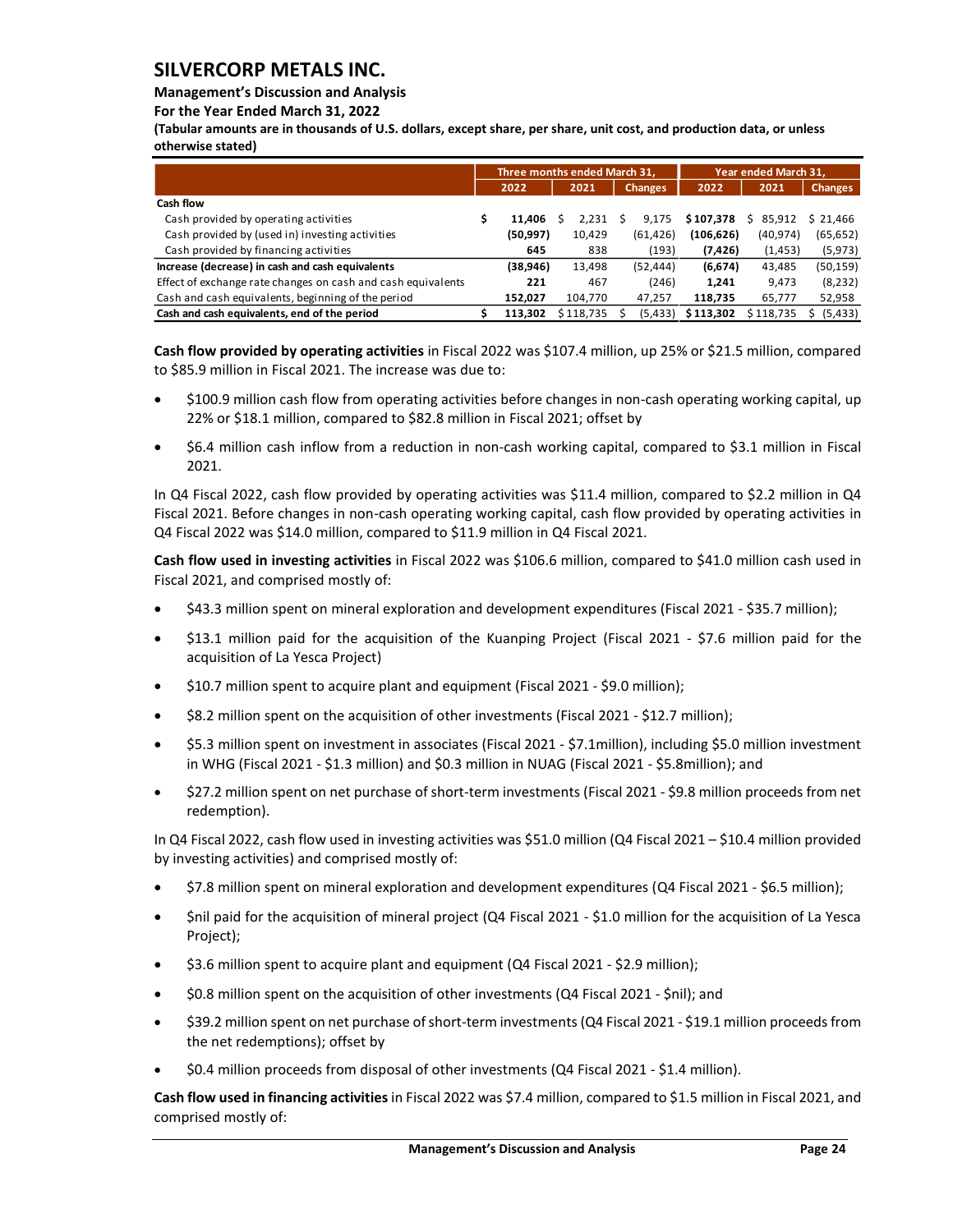**Management's Discussion and Analysis** 

**For the Year Ended March 31, 2022**

**(Tabular amounts are in thousands of U.S. dollars, except share, per share, unit cost, and production data, or unless otherwise stated)** 

- \$5.1 million in distributions to non-controlling shareholders (Fiscal 2021 \$3.2 million);
- \$4.4 million cash dividends paid to the equity shareholders of the Company (Fiscal 2021 \$4.4 million);
- \$0.6 million lease payment (Fiscal 2021 \$0.6 million); offset by
- \$0.8 million received from a related party for a loan repayment (Fiscal 2021 \$1.4 million);
- \$1.9 million cash received arising from exercise of stock options (Fiscal 2021 \$3.5 million).

In Q4 Fiscal 2022, cash flow provided by financing activities was \$0.6 million (Q4 Fiscal 2021 - \$0.8 million) and comprised mostly of:

- \$0.8 million received from a related party for a loan repayment while a loan of \$2.2 million made to the related party in Q4 Fiscal 2021;
- \$nil contribution received from non-controlling interests' shareholders (Q4 Fiscal 2021 \$2.5 million);
- \$nil received arising from exercise of stock options (Q4 Fiscal 2021 \$0.7 million); and offset by
- \$0.2 million lease payment (Q4 Fiscal 2021 \$0.1 million).

## **Available sources of funding**

The Company does not have unlimited resources and its future capital requirements will depend on many factors, including, among others, cash flow from operations. To the extent that its existing resources and the funds generated by future income are insufficient to fund the Company's operations, the Company may need to raise additional funds through public or private debt or equity financing. If additional funds are raised through the issuance of equity securities, the percentage ownership of current shareholders will be reduced, and such equity securities may have rights, preferences or privileges senior to those of the holders of the Company's common shares. No assurance can be given that additional financing will be available or that, if available, can be obtained on terms favourable to the Company and its shareholders. If adequate funds are not available, the Company may be required to delay, limit or eliminate some or all of its proposed operations. The Company believes it has sufficient capital to meet its cash needs for the next 12 months, including the cost of compliance with continuing reporting requirements.

## <span id="page-25-0"></span>**9. Financial Instruments and Related Risks**

The Company manages its exposure to financial risks, including liquidity risk, foreign exchange risk, interest rate risk, credit risk and equity price risk in accordance with its risk management framework. The Company's Board of Directors has overall responsibility for the establishment and oversight of the Company's risk management framework and reviews the Company's policies on an ongoing basis.

## (a) *Fair value*

The Company classifies its fair value measurements within a fair value hierarchy, which reflects the significance of the inputs used in making the measurements as defined in IFRS 13, Fair Value Measurement ("IFRS 13").

Level 1 – Unadjusted quoted prices at the measurement date for identical assets or liabilities in active markets.

Level 2 – Observable inputs other than quoted prices included in Level 1, such as quoted prices for similar assets and liabilities in active markets; quoted prices for identical or similar assets and liabilities in markets that are not active; or other inputs that are observable or can be corroborated by observable market data.

Level 3 – Unobservable inputs which are supported by little or no market activity.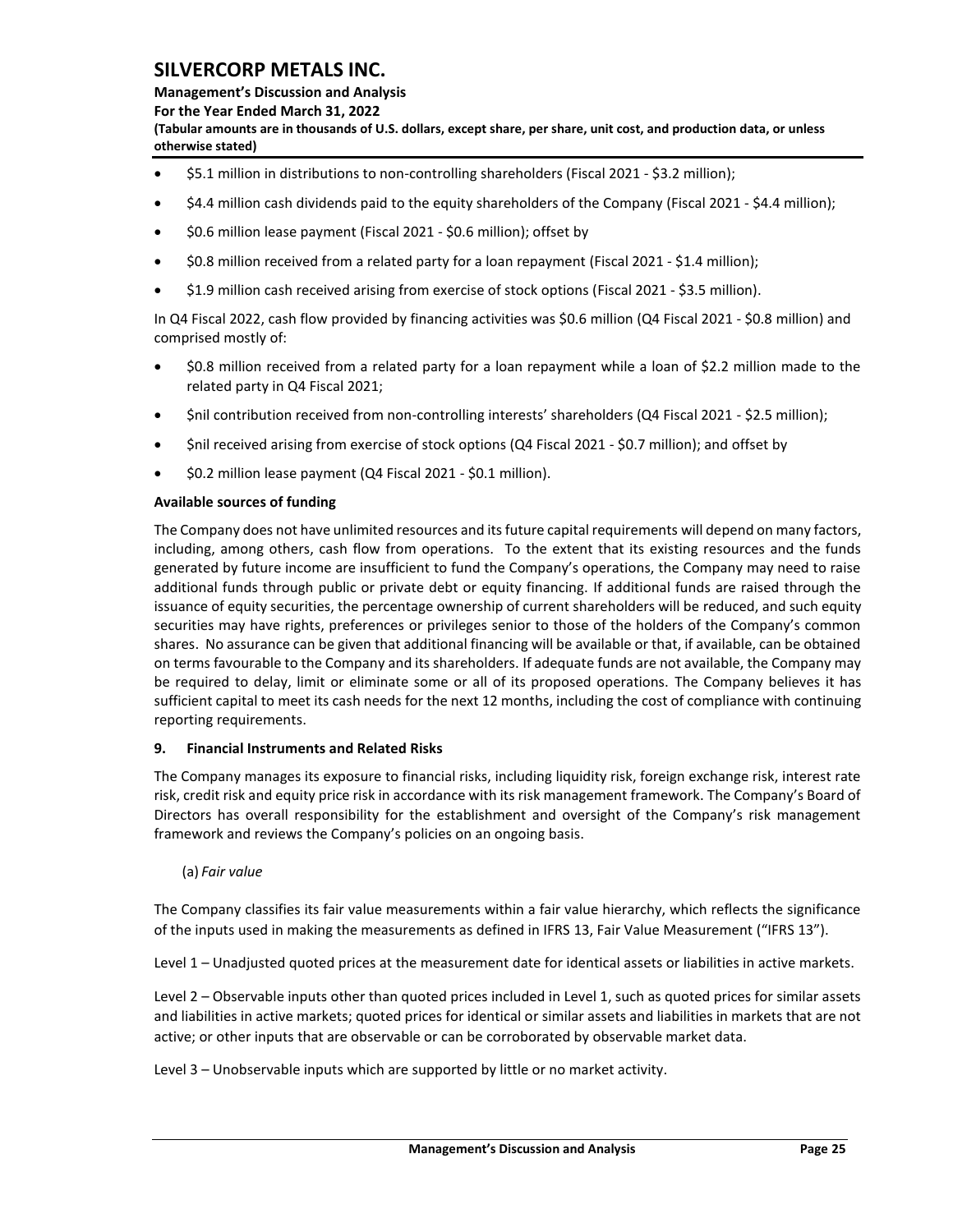## **Management's Discussion and Analysis**

**For the Year Ended March 31, 2022**

**(Tabular amounts are in thousands of U.S. dollars, except share, per share, unit cost, and production data, or unless otherwise stated)** 

The following tables set forth the Company's financial assets and liabilities that are measured at fair value level on a recurring basis within the fair value hierarchy as at March 31, 2022 and March 31, 2021. As required by IFRS 13, the assets and liabilities are classified in their entirety based on the lowest level of input that is significant to the fair value measurement.

|                                                   |    | Fair value as at March 31, 2022 |  |                          |      |                                 |              |  |  |  |  |  |  |  |
|---------------------------------------------------|----|---------------------------------|--|--------------------------|------|---------------------------------|--------------|--|--|--|--|--|--|--|
| <b>Recurring measurements</b>                     |    | Level 1                         |  | Level 2                  |      | Level 3                         | <b>Total</b> |  |  |  |  |  |  |  |
| <b>Financial assets</b>                           |    |                                 |  |                          |      |                                 |              |  |  |  |  |  |  |  |
| Cash and cash equivalents                         | Ś. | $113,302 \quad $$               |  | $\overline{\phantom{0}}$ | - \$ | - \$                            | 113,302      |  |  |  |  |  |  |  |
| Short-term investments - money market instruments |    | 90,455                          |  |                          |      |                                 | 90,455       |  |  |  |  |  |  |  |
| Investments in public companies                   |    | 13,916                          |  |                          |      |                                 | 13,916       |  |  |  |  |  |  |  |
| Investments in private companies                  |    |                                 |  |                          |      | 3,852                           | 3,852        |  |  |  |  |  |  |  |
|                                                   |    |                                 |  |                          |      |                                 |              |  |  |  |  |  |  |  |
|                                                   |    |                                 |  |                          |      | Fair value as at March 31, 2021 |              |  |  |  |  |  |  |  |
| <b>Recurring measurements</b>                     |    | Level 1                         |  | Level 2                  |      | Level 3                         | Total        |  |  |  |  |  |  |  |
| <b>Financial assets</b>                           |    |                                 |  |                          |      |                                 |              |  |  |  |  |  |  |  |
| Cash and cash equivalents                         | Ś. | $118,735$ \$                    |  | $\overline{\phantom{0}}$ | - \$ | - \$                            | 118,735      |  |  |  |  |  |  |  |
| Short-term investments - money market instruments |    | 64,545                          |  |                          |      |                                 | 64,545       |  |  |  |  |  |  |  |
| Investments in public companies                   |    | 13,444                          |  |                          |      |                                 | 13,444       |  |  |  |  |  |  |  |
| Investments in private companies                  |    |                                 |  |                          |      | 2,289                           | 2,289        |  |  |  |  |  |  |  |

Financial assets classified within Level 3 are equity investments in private companies owned by the Company. Significant unobservable inputs are used to determine the fair value of the financial assets, which includes recent arm's length transactions of the investee, the investee's financial performance as well as any changes in planned milestones of the investees.

Fair value of the other financial instruments excluded from the table above approximates their carrying amount as at March 31, 2022 and March 31, 2021, due to the short-term nature of these instruments.

There were no transfers into or out of Level 3 during the year ended March 31, 2022 and 2021.

(b) *Liquidity risk*

Liquidity risk is the risk that the Company will not be able to meet its short-term business requirements. The Company has in place a planning and budgeting process to help determine the funds required to support the Company's normal operating requirements on an ongoing basis and its expansion plans.

In the normal course of business, the Company enters into contracts that give rise to commitments for future minimum payments. The following summarizes the remaining contractual maturities of the Company's financial liabilities.

|                                          |               | March 31, 2021 |        |        |  |  |
|------------------------------------------|---------------|----------------|--------|--------|--|--|
|                                          | Within a year | 2-5 years      | Total  | Total  |  |  |
| Accounts payable and accrued liabilities | 39.667        | $\sim$         | 39.667 | 30,298 |  |  |
| Lease obligation                         | 677           | 666            | 1.343  | 1,741  |  |  |
|                                          | 40.344        | 666            | 41.010 | 32.039 |  |  |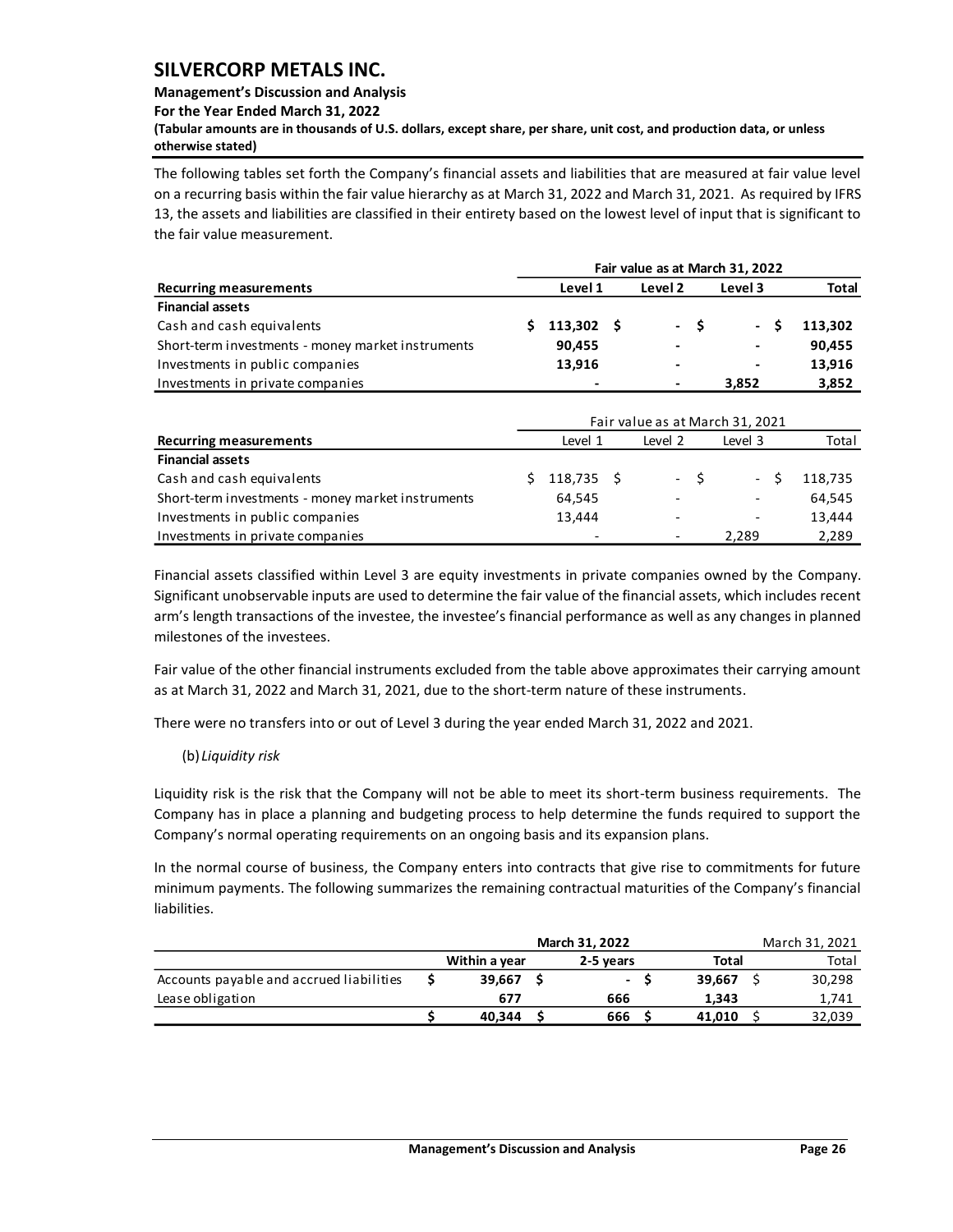**Management's Discussion and Analysis For the Year Ended March 31, 2022 (Tabular amounts are in thousands of U.S. dollars, except share, per share, unit cost, and production data, or unless otherwise stated)** 

## (c) *Foreign exchange risk*

The Company reports its financial statements in US dollars. The functional currency of the head office, Canadian subsidiaries and all intermediate holding companies is CAD and the functional currency of all Chinese subsidiaries is RMB. The functional currency of New Infini and its subsidiaries is USD. The Company is exposed to foreign exchange risk when the Company undertakes transactions and holds assets and liabilities in currencies other than its functional currencies.

The Company currently does not engage in foreign exchange currency hedging. The Company's exposure to currency risk affect net income is summarized as follows:

|                                                   | <b>USD</b>               | USD            |
|---------------------------------------------------|--------------------------|----------------|
|                                                   | <b>March 31, 2022</b>    | March 31, 2021 |
| Financial assets denominated in U.S. Dollars      | 59.272                   | 58,610         |
|                                                   |                          |                |
| Financial liabilities denominated in U.S. Dollars | $\overline{\phantom{0}}$ |                |

As at March 31, 2022, with other variables unchanged, a 10% strengthening (weakening) of the CAD against the USD would have decreased (increased) net income by approximately \$6.0 million.

#### (d)*Interest rate risk*

The Company is exposed to interest rate risk on its cash equivalents and short term investments. As at March 31, 2022, all of its interest-bearing cash equivalents and short-term investments earn interest at market rates that are fixed to maturity or at variable interest rates with terms of less than one year. The Company monitors its exposure to changes in interest rates on cash equivalents and short term investments. Due to the short-term nature of these financial instruments, fluctuations in interest rates would not have a significant impact on the Company's net income.

(e) *Credit risk*

Credit risk is the risk that one party to a financial instrument will fail to discharge an obligation and cause the other party to incur a financial loss. The Company is exposed to credit risk primarily associated to accounts receivable, due from related parties, cash and cash equivalents, and short-term investments. The carrying amount of assets included on the in the consolidated statement of financial position represents the maximum credit exposure.

The Company undertakes credit evaluations on counterparties as necessary, requests deposits from customers prior to delivery, and has monitoring processes intended to mitigate credit risks. There were no material amounts in trade or other receivables which were past due on March 31, 2022 (at March 31, 2021 - \$nil).

(f) *Equity price risk*

The Company holds certain marketable securities that will fluctuate in value as a result of trading on financial markets. As the Company's marketable securities holdings are mainly in mining companies, the value will also fluctuate based on commodity prices. Based upon the Company's portfolio as at March 31, 2022, a 10% increase (decrease) in the market price of the securities held, ignoring any foreign currency effects, would have resulted in an increase (decrease) to the net income and other comprehensive income of \$1.2 million and \$0.2 million, respectively.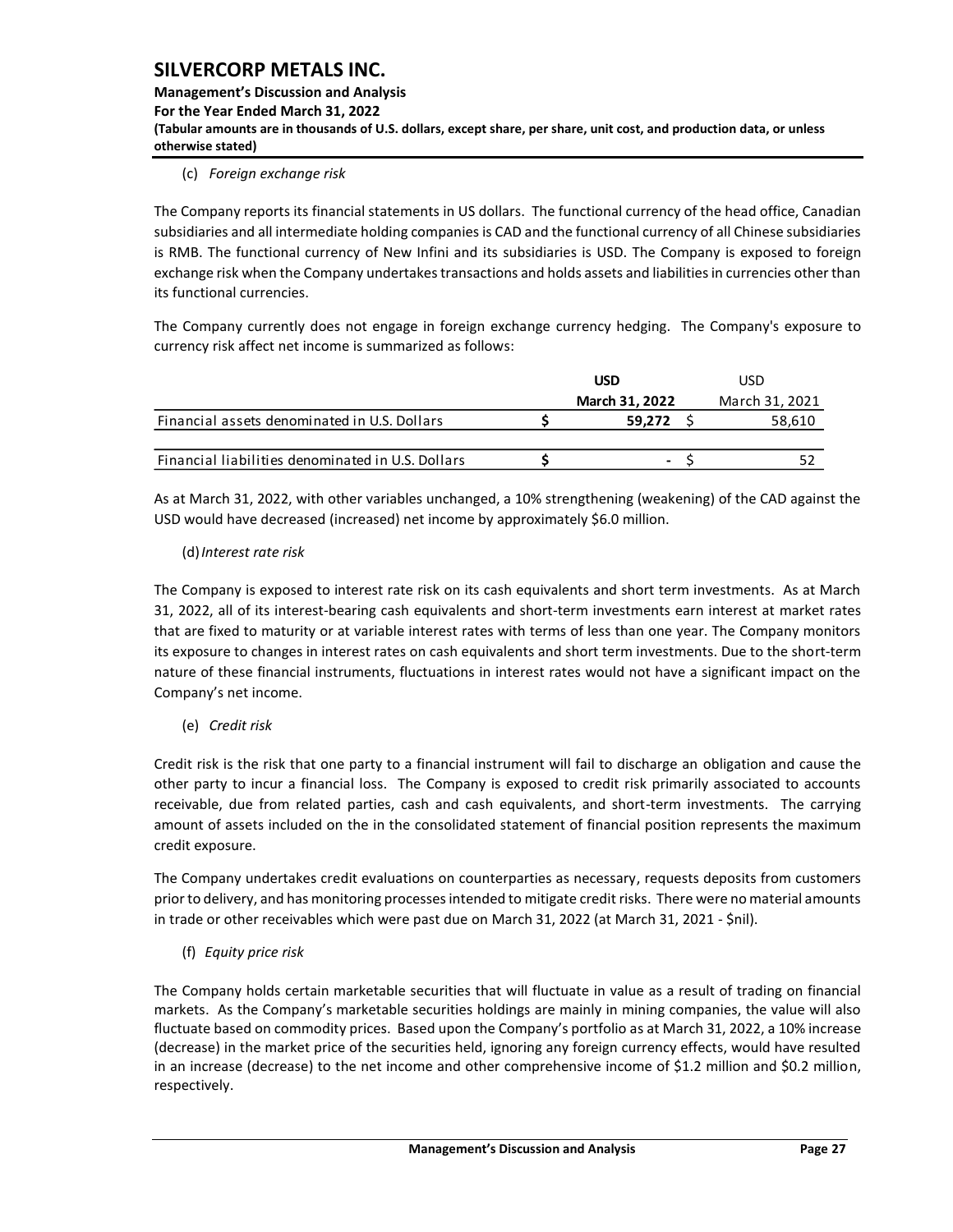**Management's Discussion and Analysis** 

**For the Year Ended March 31, 2022**

**(Tabular amounts are in thousands of U.S. dollars, except share, per share, unit cost, and production data, or unless otherwise stated)** 

## <span id="page-28-0"></span>**10. Off-Balance Sheet Arrangements**

The Company does not have any off-balance sheet arrangements.

### <span id="page-28-1"></span>**11. Transactions with Related Parties**

Related party transactions are made on terms agreed upon with the related parties. The balances with related parties are unsecured and due on demand. Related party transactions not disclosed elsewhere in this MD&A are as follows:

(a) *Due from related parties*

|                         | March 31, 2022 March 31, 2021 |     |
|-------------------------|-------------------------------|-----|
| NUAG (i)                | 43                            | 59  |
| WHG (ii)                | 23                            | 19  |
| Henan Non-ferrous (iii) | $\overline{\phantom{0}}$      | 769 |
|                         | 66                            | 847 |

- (i) The Company recovers costs for services rendered to NUAG and expenses incurred on behalf of NUAG pursuant to a services and administrative costs reallocation agreement. During the year ended March 31, 2022, the Company recovered \$0.7 million (year ended March 31, 2021 - \$0.6 million), from NUAG for services rendered and expenses incurred on behalf of NUAG. The costs recovered from NUAG were recorded as a direct reduction of general and administrative expenses on the consolidated statements of income.
- (ii) The Company recovers costs for services rendered to WHG and expenses incurred on behalf of WHG pursuant to a services and administrative costs reallocation agreement. During the year ended March 31, 2022, the Company recovered \$0.2 million (year ended March 31, 2021 - \$0.1 million) from WHG for services rendered and expenses incurred on behalf of WHG. The costs recovered from WHG were recorded as a direct reduction of general and administrative expenses on the consolidated statements of income.
- (iii) In January 2021, Henan Found advanced a loan of \$0.8 million (RMB¥5 million) to Henan Non-ferrous. The loan bears an interest rate of 4.35% per annum. In January 2022, the loan, including accumulated interest, of \$0.8 million (RMB¥5.2 million) was repaid in full.

The balances with related parties are unsecured.

(b) *Compensation of key management personnel*

The remuneration of directors and other members of key management personnel, who are those having authority and responsibility for planning, directing and controlling the activities of the entity, directly or indirectly, for the years ended March 31, 2022 and 2021 were as follows:

|                          |       | Years Ended March 31, |
|--------------------------|-------|-----------------------|
|                          | 2022  | 2021                  |
| Cash compensation        | 3.246 | 3,252                 |
| Share-based compensation | 3.179 | 2,814                 |
|                          | 6.425 | 6,066                 |

## <span id="page-28-2"></span>**12. Alternative Performance (Non-IFRS) Measures**

The following alternative performance measures are used by the Company to manage and evaluate operating performance of the Company's mines and are widely reported in the silver mining industry as benchmarks for performance but are alternative performance (non-IFRS) measures that do not have standardized meaning prescribed by IFRS and therefore unlikely to be comparable to similar measures presented by other companies. Accordingly, it is intended to provide additional information and should not be considered in isolation or as a substitute for measures of performance prepared in accordance with IFRS. To facilitate a better understanding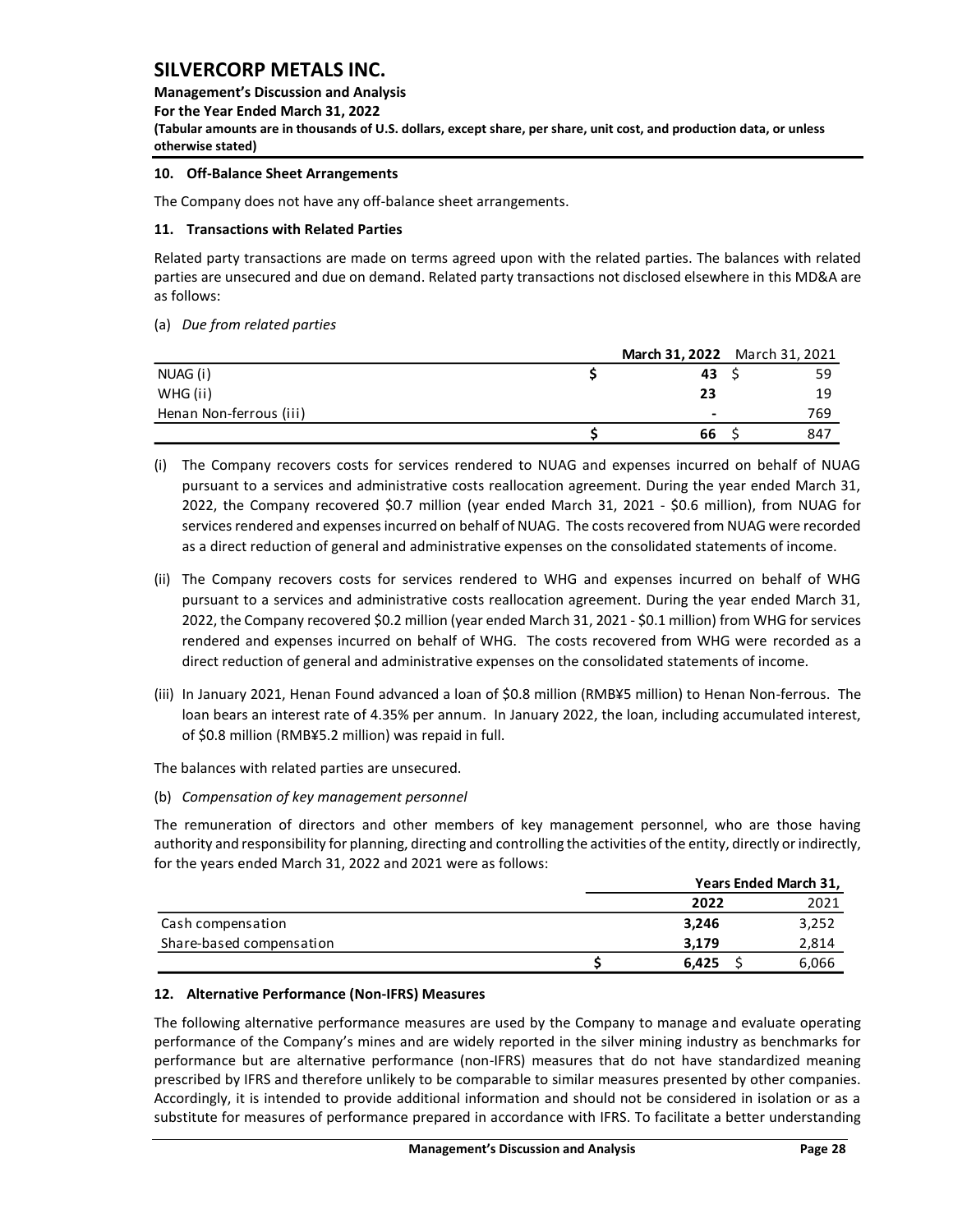#### **Management's Discussion and Analysis**

**For the Year Ended March 31, 2022**

**(Tabular amounts are in thousands of U.S. dollars, except share, per share, unit cost, and production data, or unless otherwise stated)** 

of these measures, the tables in this section provide the reconciliation of these measures to the financial statements for the three months and the year ended March 31, 2022 and 2021:

(a) Adjusted Earnings and Adjusted Earnings per Share

Adjusted earnings and adjusted earnings per share are non-IFRS measures and supplement information to the Company's consolidated financial statements. The Company believes that, in addition to the conventional measures prepared in accordance with IFRS, the Company and certain investors and analysts use this information to evaluate the Company's underlying core operating performance. The presentation of adjusted earnings and adjusted earnings per share is not meant to be a substitute of net income and net income per share presented in accordance with IFRS, but rather should be evaluated in conjunction with such IFRS measure.

The Company defines the adjusted earnings as net income adjusted to exclude certain non-cash and unusual items, and items that in the Company's judgment are subject to volatility as a result of factors which are unrelated to the Company's operation in the period, and/or relate to items that will settle in future period, including impairment adjustments and reversal, foreign exchange gain or loss, dilution gain or loss, share-based compensation, share of gain or loss of associates, gain or loss on investments, and other non-recurring items. Certain items that become applicable in a period may be adjusted for, with the Company retroactively presenting comparable periods with an adjustment for such items and, conversely, items no longer applicable may be removed from the calculation. The following table provides a detailed reconciliation of net income as reported in the Company's consolidated financial statements to adjusted earnings and adjusted earning per share.

|                                                                                    |   | Three months ended March 31, |    |                   |   |              | Year ended March 31, |             |  |  |  |
|------------------------------------------------------------------------------------|---|------------------------------|----|-------------------|---|--------------|----------------------|-------------|--|--|--|
|                                                                                    |   | 2022                         |    | 2021              |   | 2022         |                      | 2021        |  |  |  |
| Net income as reported for the period                                              | S | $6,362$ \$                   |    | $10,171$ \$       |   | 43,284 \$    |                      | 60,509      |  |  |  |
| Adjustments, net of tax                                                            |   |                              |    |                   |   |              |                      |             |  |  |  |
| Share-based compensation included in general and administrative                    |   | 952                          |    | $1,245$ \$        |   | $5,827$ \$   |                      | 4,156       |  |  |  |
| One time break fee recovery included in property evaluation and                    |   |                              |    |                   |   |              |                      |             |  |  |  |
| business development                                                               |   |                              |    |                   |   |              |                      | (3,970)     |  |  |  |
| Foreign exchange loss (gain)                                                       |   | 3,159                        |    | 773               |   | (267)        |                      | 7,746       |  |  |  |
| Share of loss in associates                                                        |   | 920                          |    | 816               |   | 2,188        |                      | 1,846       |  |  |  |
| Loss (gain) on equity investments                                                  |   | 499                          |    | 1,105             |   | 3,485        |                      | (7, 732)    |  |  |  |
| Impairment loss on bonds investments included in finance costs                     |   |                              |    |                   |   | 10,560       |                      | 1,376       |  |  |  |
| Adjusted earnings for the period                                                   |   | 11,892                       | S  | 14,110            | s | 65,077       | Ŝ.                   | 63,931      |  |  |  |
| Non-controlling interest as reported                                               |   | 2,396                        |    | 3,150             |   | 12,650       |                      | 14,133      |  |  |  |
| Adjusted earnings attributable to equity holders                                   |   | $9,496$ \$                   |    | 10,960            | S | 52,427 \$    |                      | 49,798      |  |  |  |
| Adjusted earnings per share attributable to the equity shareholders of the Company |   |                              |    |                   |   |              |                      |             |  |  |  |
| Basic adjusted earning per share                                                   |   | 0.05                         | -Ś | 0.06 <sub>5</sub> |   | $0.30 \quad$ |                      | 0.28        |  |  |  |
| Diluted adjusted earning per share                                                 |   | 0.05                         | S  | 0.06              | S | 0.29         | - S                  | 0.28        |  |  |  |
| Basic weighted average shares outstanding                                          |   | 177,105,799                  |    | 175,530,456       |   | 176,534,501  |                      | 174,868,256 |  |  |  |
| Diluted weighted average shares outstanding                                        |   | 178,741,964                  |    | 177,398,782       |   | 178,323,968  |                      | 177,074,004 |  |  |  |

## (b) Working Capital

Working capital is an alternative performance (non-IFRS) measure calculated as current assets less current liabilities. Working capital dose not have any standardized meaning prescribed by IFRS and is therefore unlikely to be comparable to similar measures presented by other companies. The Company and certain investors use this information to evaluate whether the Company is able to meet its current obligations using its current assets.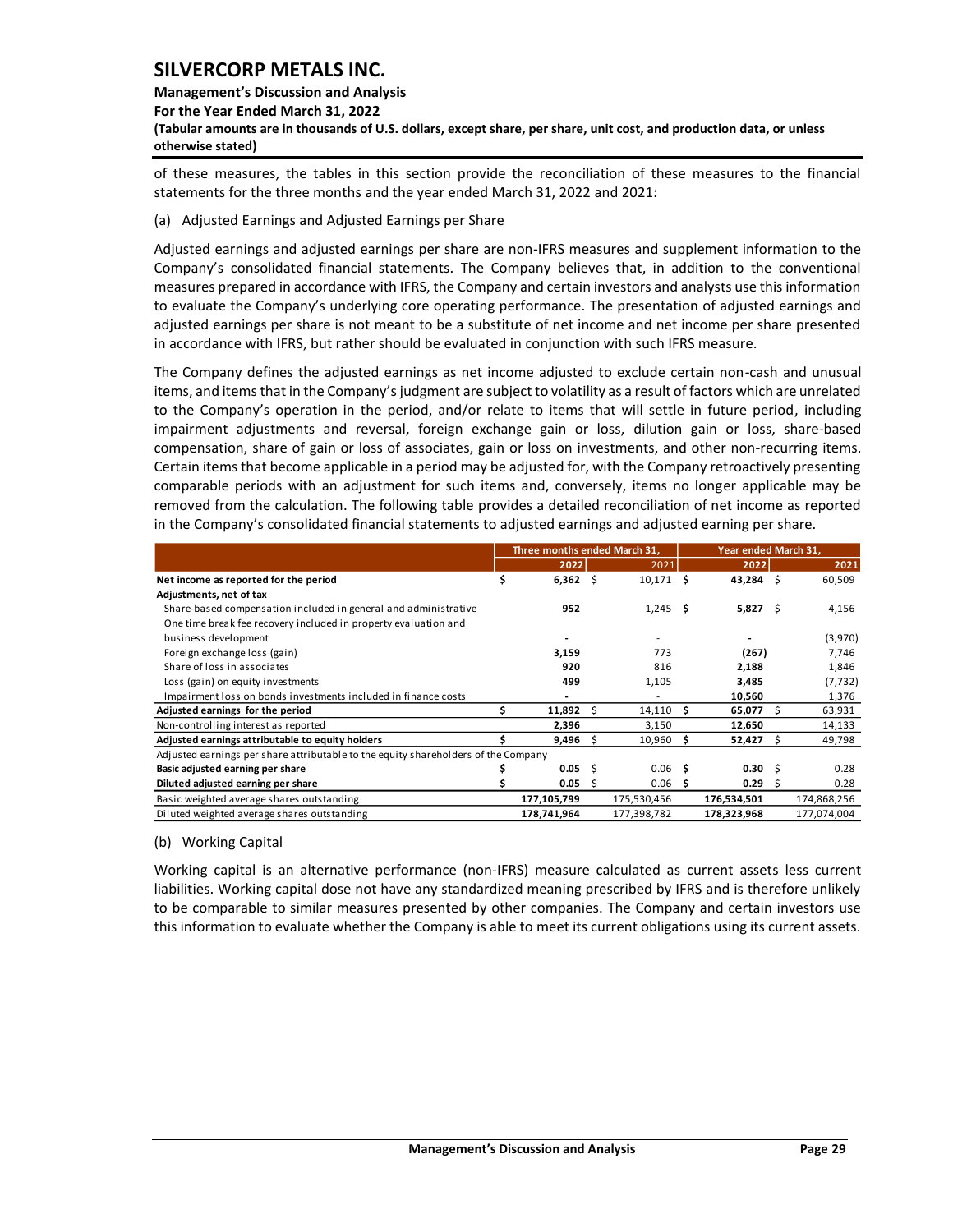**Management's Discussion and Analysis For the Year Ended March 31, 2022 (Tabular amounts are in thousands of U.S. dollars, except share, per share, unit cost, and production data, or unless otherwise stated)** 

#### (c) Costs per Ounce of Silver

Cash cost and all-in sustaining cost ("AISC") per ounce of silver, net of by-product credits, are non-IFRS measures. The Company produces by-product metals incidentally to our silver mining activities. We have adopted the practice of calculating a performance measure with the net cost of producing an ounce of silver, our primary payable metal, after deducting revenues gained from incidental by-product production. This performance measure has been commonly used in the mining industry for many years and was developed as a relatively simple way of comparing the net production costs of the primary metal for a specific period against the prevailing market price of such metal.

Cash cost is calculated by deducting revenue from the sales of all metals other than silver and is calculated per ounce of silver sold.

AISC is an extension of the "cash cost" metric and provides a comprehensive measure of the Company's operating performance and ability to generate cash flows. AISC has been calculated based on World Gold Council ("WGC") guidance released in 2013 and updated in 2018. The WGC is not a regulatory organization and does not have the authority to develop accounting standards for disclosure requirements.

AISC is based on the Company's cash costs, net of by-product sales, and further includes corporate general and administrative expense, government fees and other taxes, reclamation cost accretion, lease liability payments, and sustaining capital expenditures. Sustaining capital expenditures are those costs incurred to sustain and maintain existing assets at current productive capacity and constant planned levels of production output. Excluded are non-sustaining capital expenditures, which result in a material increase in the life of assets, materially increase resources or reserves, productive capacity, or future earning potential, or significant improvement in recovery or grade, or which do not relate to the current production activities. The Company believes that this measure represents the total sustainable costs of producing silver from current operations and provides additional information about the Company's operational performance and ability to generate cash flows.

| The following table provides a reconciliation of cash cost and AISC per ounce of silver, net of by-product credits: |  |
|---------------------------------------------------------------------------------------------------------------------|--|
|---------------------------------------------------------------------------------------------------------------------|--|

|                                                               |              | Year ended March 31, 2022 |                           |                          |             |                          |    |                          |   |                     |     |                    | Year ended March 31, 2021 |                          |   |          |                         |                        |    |           |  |  |
|---------------------------------------------------------------|--------------|---------------------------|---------------------------|--------------------------|-------------|--------------------------|----|--------------------------|---|---------------------|-----|--------------------|---------------------------|--------------------------|---|----------|-------------------------|------------------------|----|-----------|--|--|
| (Expressed in thousands of U.S. dollars, except ounce and     |              |                           | <b>Ying Mining</b>        |                          |             |                          |    |                          |   |                     |     | <b>Ying Mining</b> |                           |                          |   |          |                         |                        |    |           |  |  |
| per ounce amount)                                             |              |                           | <b>District</b>           |                          | GC          | <b>Other</b>             |    | Corporate                |   | <b>Consolidated</b> |     | District           |                           | GC.                      |   | Other    |                         | Corporate Consolidated |    |           |  |  |
| Production costs expensed as reported                         | A            | ¢                         | 70.309                    | \$18,228\$               |             |                          | Ś  |                          | Ś | 88,537              | Š.  | 53,023             |                           | 16,072 \$                |   | 449 \$   |                         |                        | Š. | 69,544    |  |  |
| By-product sales                                              |              |                           |                           |                          |             |                          |    |                          |   |                     |     |                    |                           |                          |   |          |                         |                        |    |           |  |  |
| Gold                                                          |              |                           | (5,083)                   | $\overline{\phantom{a}}$ |             |                          |    |                          |   | (5.083)             |     | (5, 169)           |                           | ÷                        |   | (1, 553) |                         |                        |    | (6, 722)  |  |  |
| Lead                                                          |              |                           | (48, 504)                 | (8,586)                  |             |                          |    |                          |   | (57,090)            |     | (42, 836)          |                           | (7,628)                  |   |          |                         |                        |    | (50, 464) |  |  |
| Zinc                                                          |              |                           | (7, 489)                  | (21, 353)                |             |                          |    |                          |   | (28, 842)           |     | (5,898)            |                           | (15,895)                 |   |          |                         |                        |    | (21, 793) |  |  |
| Other                                                         |              |                           | (3,840)                   | (1,795)                  |             |                          |    |                          |   | (5,635)             |     | (1, 294)           |                           | (641)                    |   |          |                         |                        |    | (1,935)   |  |  |
| <b>Total by-product sales</b>                                 | в            |                           | (64, 916)                 | (31.734)                 |             | ٠                        |    | $\overline{\phantom{a}}$ |   | (96.650)            |     | (55.197)           |                           | (24.164)                 |   | (1.553)  |                         | ٠                      |    | (80.914)  |  |  |
| Total cash cost, net of by-product credits                    | $C = A + B$  |                           | 5,393                     | (13,506)                 |             | $\overline{\phantom{a}}$ |    | $\overline{\phantom{a}}$ |   | (8, 113)            |     | (2, 174)           |                           | (8,092)                  |   | (1, 104) |                         | ٠                      |    | (11, 370) |  |  |
| Add: Mineral resources tax                                    |              |                           | 4,865                     | 1,087                    |             | $\overline{\phantom{a}}$ |    | $\overline{a}$           |   | 5,952               |     | 4,072              |                           | 932                      |   |          |                         | ٠                      |    | 5,004     |  |  |
| <b>General and administrative</b>                             |              |                           | 8.228                     | 2.651                    |             | 529                      |    | 14.181                   |   | 25,589              |     | 6.191              |                           | 2.812                    |   | 584      |                         | 12,365                 |    | 21,952    |  |  |
| Amortization included in general and administrative           |              |                           | (562)                     | (398)                    |             | (395)                    |    | (593)                    |   | (1,948)             |     | (507)              |                           | (373)                    |   | (376)    |                         | (533)                  |    | (1,789)   |  |  |
| Property evaluation and business development*                 |              |                           |                           | $\overline{\phantom{a}}$ |             | 122                      |    | 799                      |   | 921                 |     |                    |                           | $\overline{\phantom{a}}$ |   | 42       |                         | 691                    |    | 733       |  |  |
| Government fees and other taxes                               |              |                           | 1,960                     | 669                      |             | 14                       |    |                          |   | 2.643               |     | 1.781              |                           | 588                      |   | 5        |                         |                        |    | 2,374     |  |  |
| <b>Reclamation accretion</b>                                  |              |                           | 209                       |                          | 25          | 35                       |    | $\overline{\phantom{a}}$ |   | 269                 |     | 196                |                           | 26                       |   | 30       |                         |                        |    | 252       |  |  |
| Lease payment                                                 |              |                           |                           | $\overline{a}$           |             |                          |    | 637                      |   | 637                 |     | $\overline{a}$     |                           | ٠                        |   |          |                         | 563                    |    | 563       |  |  |
| Sustaining capital expenditures                               |              |                           | 24,472                    | 4,259                    |             | 106                      |    | 128                      |   | 28,965              |     | 24,603             |                           | 4,110                    |   | 389      |                         | 501                    |    | 29,603    |  |  |
| All-in sustaining cost, net of by-product credits             | F            |                           | 44,565                    | (5,213)                  |             | 411                      |    | 15,152                   |   | 54,915              |     | 34,162             |                           | 3                        |   | (430)    |                         | 13,587                 |    | 47,322    |  |  |
| Add: Non-sustaining capital expenditures                      |              |                           | 21.470                    | 959                      |             | 2.676                    |    | $\overline{\phantom{a}}$ |   | 25.105              |     | 11.698             |                           | 852                      |   | 2.480    |                         |                        |    | 15.030    |  |  |
| All-in cost, net of by-product credits                        | G            |                           | 66,035                    | (4, 254)                 |             | 3.087                    |    | 15,152                   |   | 80,020              |     | 45,860             |                           | 855                      |   | 2,050    |                         | 13,587                 |    | 62,352    |  |  |
| Silver ounces sold ('000s)                                    | н            |                           | 5.619                     | 646                      |             |                          |    |                          |   | 6,265               |     | 5.610              |                           | 705                      |   |          |                         |                        |    | 6,315     |  |  |
| Cash cost per ounce of silver, net of by-product credits      | $(A+B)/H$ \$ |                           |                           | $0.96$ \$ (20.91) \$     |             |                          | \$ | $\overline{\phantom{a}}$ | Ś | (1.29)              | -\$ | $(0.39)$ \$        |                           | $(11.48)$ \$             |   |          | \$                      |                        | Š. | (1.80)    |  |  |
| All-in sustaining cost per ounce of silver, net of by-product |              |                           |                           |                          |             |                          |    |                          |   |                     |     |                    |                           |                          |   |          |                         |                        |    |           |  |  |
| credits                                                       | F/H          | Ś.                        | $7.93 \quad S$            |                          | $(8.07)$ \$ |                          | Ś  |                          | Ś | 8.77                | Ś   | 6.09               | - \$                      |                          | Ś |          | Ś                       |                        |    | 7.49      |  |  |
| All-in cost per ounce of silver, net of by-product credits    | G/H          | Ŝ.                        | 11.75                     | Ŝ.                       | $(6.59)$ \$ |                          | Ś  |                          | Ś | 12.77               | Š.  | 8.17               | - Ś                       | $1.21 \quad S$           |   |          | $\overline{\mathsf{S}}$ |                        |    | 9.87      |  |  |
|                                                               |              |                           |                           |                          |             |                          |    |                          |   |                     |     |                    |                           |                          |   |          |                         |                        |    |           |  |  |
| By-product credits per ounce of silver                        |              |                           |                           |                          |             |                          |    |                          |   |                     |     |                    |                           |                          |   |          |                         |                        |    |           |  |  |
| Gold                                                          |              |                           | (0.90)                    |                          |             |                          |    |                          |   | (0.81)              |     | (0.92)             |                           |                          |   |          |                         |                        |    | (1.06)    |  |  |
| Lead                                                          |              |                           | (8.63)                    | (13.29)                  |             |                          |    |                          |   | (9.11)              |     | (7.64)             |                           | (10.82)                  |   |          |                         |                        |    | (7.99)    |  |  |
| Zinc                                                          |              |                           | (1.33)                    | (33.05)                  |             |                          |    |                          |   | (4.60)              |     | (1.05)             |                           | (22.55)                  |   |          |                         |                        |    | (3.45)    |  |  |
| Other                                                         |              |                           | (0.68)                    | (2.78)                   |             |                          |    |                          |   | (0.90)              |     | (0.23)             |                           | (0.91)                   |   |          |                         |                        |    | (0.31)    |  |  |
| Total by-product credits per ounce of silver                  |              | ¢                         | $(11.54)$ \$ $(49.12)$ \$ |                          |             |                          | Ś  |                          | Ś | (15.42)             | Ŝ.  | $(9.84)$ \$        |                           | $(34.28)$ \$             |   |          | Ś                       |                        | Š. | (12.81)   |  |  |

\*Recovery of \$3,970, arising the break fee of \$6,497 (CAD\$9,000) receipt from Guyana Goldfields net of expenses of \$2,527, was excluded for the year ended March 31, 2021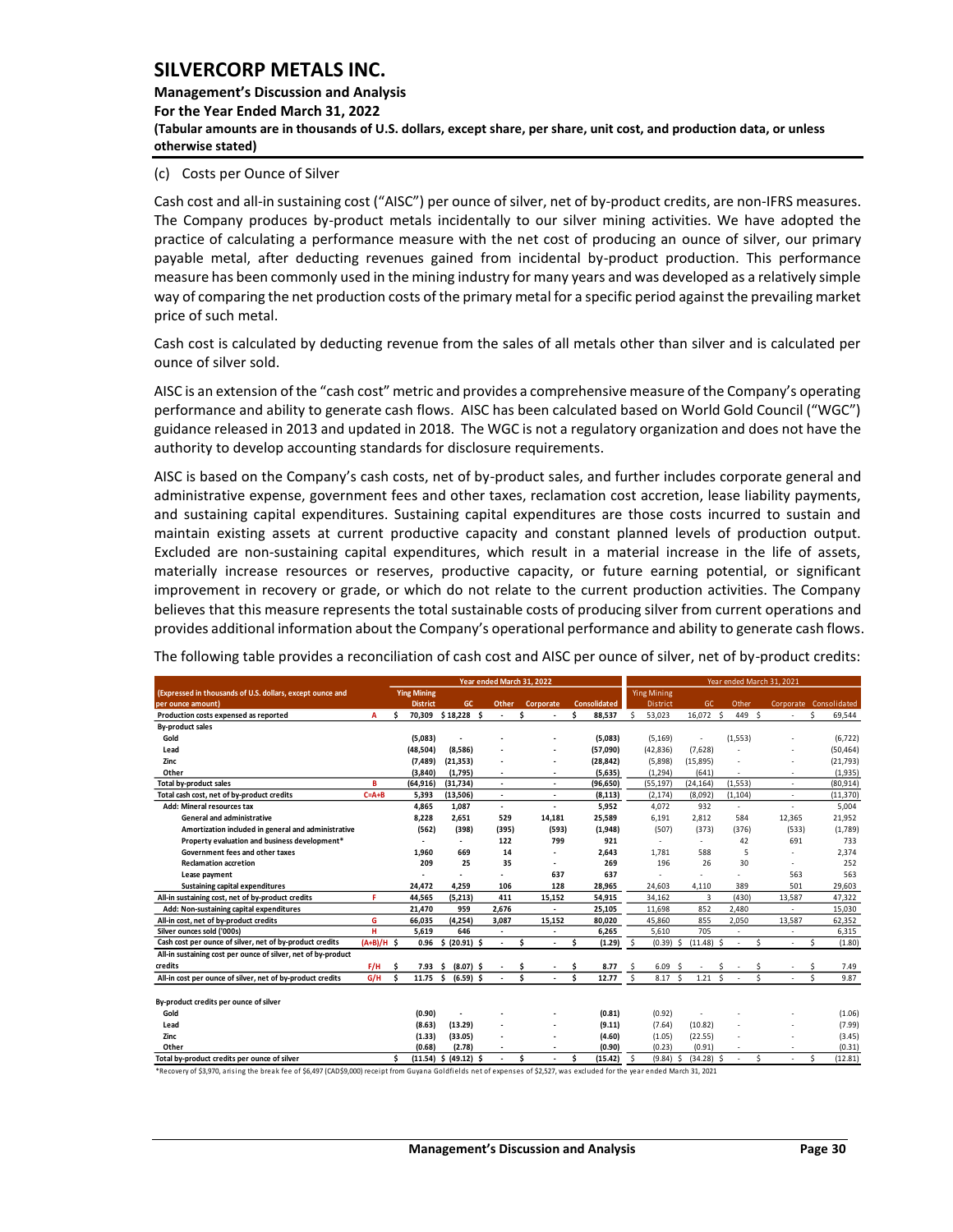## **Management's Discussion and Analysis**

**For the Year Ended March 31, 2022**

**(Tabular amounts are in thousands of U.S. dollars, except share, per share, unit cost, and production data, or unless otherwise stated)** 

|                                                               |              |    | Three months ended March 31, 2022 |    |               |     |        |    |                          |     |                     | Three months ended March 31, 2021 |                    |  |                |    |        |   |    |           |    |              |
|---------------------------------------------------------------|--------------|----|-----------------------------------|----|---------------|-----|--------|----|--------------------------|-----|---------------------|-----------------------------------|--------------------|--|----------------|----|--------|---|----|-----------|----|--------------|
| (Expressed in thousands of U.S. dollars, except ounce and     |              |    | <b>Ying Mining</b>                |    |               |     |        |    |                          |     |                     |                                   | <b>Ying Mining</b> |  |                |    |        |   |    |           |    |              |
| per ounce amount)                                             |              |    | <b>District</b>                   |    | GC            |     | Other  |    | Corporate                |     | <b>Consolidated</b> |                                   | District           |  | GC.            |    | Other  |   |    | Corporate |    | Consolidated |
| Production costs expensed as reported                         | A            | Ś  | 14,354                            | \$ | 3,872 \$      |     |        | Ś  | ٠                        | \$. | 18,226              | <b>S</b>                          | 11,107             |  | 2,977          | Ŝ. | $\sim$ |   | \$ | ÷,        | Ś  | 14,084       |
| <b>By-product sales</b>                                       |              |    |                                   |    |               |     |        |    |                          |     |                     |                                   |                    |  |                |    |        |   |    |           |    |              |
| Gold                                                          |              |    | (885)                             |    |               |     |        |    |                          |     | (885)               |                                   | (1,006)            |  |                |    |        |   |    |           |    | (1,006)      |
| Lead                                                          |              |    | (9,618)                           |    | (1,848)       |     |        |    |                          |     | (11, 466)           |                                   | (7, 450)           |  | (1, 399)       |    |        |   |    |           |    | (8, 849)     |
| Zinc                                                          |              |    | (1,908)                           |    | (3, 387)      |     |        |    |                          |     | (5,295)             |                                   | (1, 342)           |  | (3, 138)       |    |        |   |    |           |    | (4, 480)     |
| Other                                                         |              |    | (664)                             |    | (545)         |     |        |    | ٠                        |     | (1, 209)            |                                   | (182)              |  | 24             |    |        |   |    |           |    | (158)        |
| <b>Total by-product sales</b>                                 | B            |    | (13, 075)                         |    | (5,780)       |     | $\sim$ |    | ٠                        |     | (18, 855)           |                                   | (9,980)            |  | (4, 513)       |    |        |   |    | ٠         |    | (14, 493)    |
| Total cash cost, net of by-product credits                    | $C = A - B$  |    | 1.279                             |    | (1,908)       |     | $\sim$ |    | ٠                        |     | (629)               |                                   | 1,127              |  | (1,536)        |    | ٠      |   |    | ÷,        |    | (409)        |
| Add: Mineral resources tax                                    |              |    | 820                               |    | 192           |     |        |    | ä,                       |     | 1,012               |                                   | 726                |  | 172            |    |        |   |    | ÷         |    | 898          |
| <b>General and administrative</b>                             |              |    | 2,243                             |    | 657           |     | 129    |    | 3,284                    |     | 6,313               |                                   | 1.600              |  | 698            |    | 133    |   |    | 3,369     |    | 5,800        |
| Amortization included in general and administrative           |              |    | (142)                             |    | (101)         |     | (97)   |    | (158)                    |     | (498)               |                                   | (136)              |  | (98)           |    | (100)  |   |    | (142)     |    | (476)        |
| Property evaluation and business development*                 |              |    |                                   |    |               |     | 12     |    | 71                       |     | 83                  |                                   | ÷                  |  | $\sim$ .       |    | 42     |   |    | 171       |    | 213          |
| Government fees and other taxes                               |              |    | 345                               |    | 96            |     | 5      |    |                          |     | 446                 |                                   | 320                |  | 89             |    |        |   |    |           |    | 409          |
| <b>Reclamation accretion</b>                                  |              |    | 52                                |    | 6             |     | 9      |    |                          |     | 67                  |                                   | 51                 |  | $\overline{7}$ |    |        | 8 |    |           |    | 66           |
| Lease payment                                                 |              |    |                                   |    |               |     |        |    | 167                      |     | 167                 |                                   |                    |  |                |    |        |   |    | 149       |    | 149          |
| Sustaining capital expenditures                               |              |    | 6,790                             |    | 1,013         |     | 5      |    | 5                        |     | 7,813               |                                   | 5,674              |  | 730            |    | 193    |   |    | 8         |    | 6,605        |
| All-in sustaining cost, net of by-product credits             | F.           |    | 11,387                            |    | (45)          |     | 63     |    | 3,369                    |     | 14.774              |                                   | 9,362              |  | 62             |    | 276    |   |    | 3,555     |    | 13,255       |
| Add: Non-sustaining capital expenditures                      |              |    | 3.253                             |    | 146           |     | 187    |    | ä,                       |     | 3,586               |                                   | 1,534              |  | 140            |    | 1,164  |   |    | ä,        |    | 2,838        |
| All-in cost, net of by-product credits                        | G            |    | 14,640                            |    | 101           |     | 250    |    | 3,369                    |     | 18,360              |                                   | 10,896             |  | 202            |    | 1,440  |   |    | 3,555     |    | 16,093       |
| Silver ounces sold ('000s)                                    | н            |    | 1.058                             |    | 115           |     |        |    | ٠                        |     | 1,173               |                                   | 936                |  | 120            |    |        |   |    | ÷         |    | 1,056        |
| Cash cost per ounce of silver, net of by-product credits      | $(A+B)/H$ \$ |    | 1.21                              |    | \$ (16.59) \$ |     |        | \$ | $\overline{\phantom{a}}$ | \$. | (0.54)              | -\$                               | 1.20               |  | $(12.80)$ \$   |    |        |   | Ś  | Î,        | Ś. | (0.39)       |
| All-in sustaining cost per ounce of silver, net of by-product |              |    |                                   |    |               |     |        |    |                          |     |                     |                                   |                    |  |                |    |        |   |    |           |    |              |
| credits                                                       | F/H          | .s | 10.76                             | Ŝ. | $(0.39)$ \$   |     |        |    |                          |     | 12.60               |                                   | 10.00              |  | 0.52           |    |        |   |    |           |    | 12.55        |
| All-in cost per ounce of silver, net of by-product credits    | G/H          | Ŝ  | 13.84                             | Ŝ. | 0.88          | - S |        | Ś. |                          | Ŝ.  | 15.65               | <b>S</b>                          | 11.64              |  | 1.68           |    |        |   | ¢  |           | ¢  | 15.24        |
|                                                               |              |    |                                   |    |               |     |        |    |                          |     |                     |                                   |                    |  |                |    |        |   |    |           |    |              |
| By-product credits per ounce of silver                        |              |    |                                   |    |               |     |        |    |                          |     |                     |                                   |                    |  |                |    |        |   |    |           |    |              |
| Gold                                                          |              |    | (0.84)                            |    |               |     |        |    |                          |     | (0.75)              |                                   | (1.07)             |  |                |    |        |   |    |           |    | (0.95)       |
| Lead                                                          |              |    | (9.09)                            |    | (16.07)       |     |        |    | ٠                        |     | (9.77)              |                                   | (7.96)             |  | (11.66)        |    |        |   |    |           |    | (8.38)       |
| Zinc                                                          |              |    | (1.80)                            |    | (29.45)       |     |        |    |                          |     | (4.51)              |                                   | (1.43)             |  | (26.15)        |    |        |   |    |           |    | (4.24)       |
| Other                                                         |              |    | (0.63)                            |    | (4.74)        |     |        |    | $\sim$                   |     | (1.03)              |                                   | (0.19)             |  | 0.20           |    |        |   |    | ÷         |    | (0.15)       |
| Total by-product credits per ounce of silver                  |              | Ś  | (12.36)                           |    | \$ (50.26) \$ |     |        | \$ | ٠                        | \$  | (16.06)             | <b>S</b>                          | $(10.65)$ \$       |  | $(37.61)$ \$   |    |        |   | Ś  |           | Ś  | (13.72)      |

#### (d) Costs per Tonne of Ore Processed

The Company uses cost per tonne of ore processed to manage and evaluate operating performance at each of its mines. Cost per tonne of ore processed is calculated based on total production costs on a sales basis, adjusted for changes in inventory, to arrive at total production costs that relate to ore production during the period. These total production costs are then further divided into mining cost, shipping cost, and milling cost. Cost per tonne of ore processed is the total of per tonne mining cost, per tonne shipping cost, and per tonne milling cost.

All-in sustaining production cost per tonne is an extension of the cash production cost per tonne and provides a comprehensive measure of the Company's operating performance and ability to generate cash flows. All-in sustaining production cost per tonne is based on the Company's cash production cost, and further includes corporate general and administrative expenses, government fees and other taxes, reclamation cost accretion, lease liability payments, and sustaining capital expenditures. The Company believes that this measure represents the total sustainable costs of processing ore from current operations and provides additional information about the Company's operational performance and ability to generate cash flows.

The following table provides a reconciliation of production cost and all-in sustaining production cost per tonne of ore processed: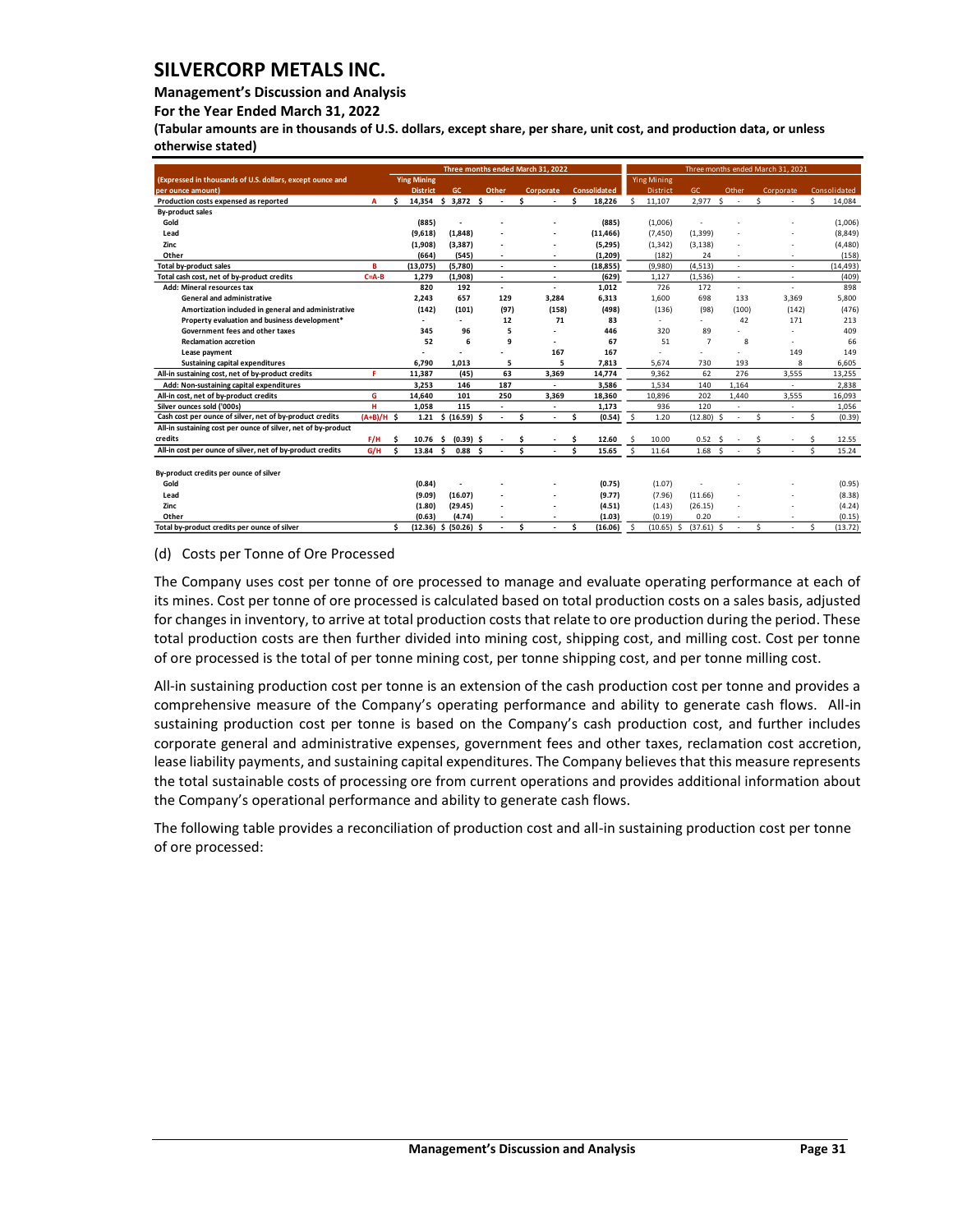#### **Management's Discussion and Analysis**

**For the Year Ended March 31, 2022**

**(Tabular amounts are in thousands of U.S. dollars, except share, per share, unit cost, and production data, or unless otherwise stated)** 

|                                                        | Year ended March 31, 2022 |     |                          |     |                  |                                 |      | Year ended March 31, 2021 |    |                        |    |                    |              |           |                          |          |                               |    |         |
|--------------------------------------------------------|---------------------------|-----|--------------------------|-----|------------------|---------------------------------|------|---------------------------|----|------------------------|----|--------------------|--------------|-----------|--------------------------|----------|-------------------------------|----|---------|
| (Expressed in thousands of U.S. dollars, except ounce  |                           |     | <b>Ying Mining</b>       |     |                  |                                 |      |                           |    |                        |    | <b>Ying Mining</b> |              |           |                          |          |                               |    |         |
| and per ounce amount)                                  |                           |     | <b>District</b>          |     | GC.              | Other                           |      |                           |    | Corporate Consolidated |    | <b>District</b>    |              | <b>GC</b> | Other                    |          | <b>Corporate Consolidated</b> |    |         |
| Production costs expensed as reported                  |                           | \$  |                          |     | 70.309 \$ 18.228 | \$.<br>$\overline{\phantom{a}}$ |      | \$                        | Ś  | 88.537                 | \$ | 53.023             | \$16.072\$   |           | 449                      | s.       |                               | Ŝ. | 69.544  |
| Depreciation and amortization                          |                           |     | 21,392                   |     | 3.690            |                                 |      |                           |    | 25,082                 |    | 17,844             | 3,272        |           | 318                      |          |                               |    | 21,434  |
| Adjustment for aggregate plant operations*             |                           |     | (2, 129)                 |     |                  |                                 |      |                           |    | (2, 129)               |    |                    | ٠            |           |                          |          |                               |    |         |
| Changes in stockpile and concentrate inventory         |                           |     |                          |     |                  |                                 |      |                           |    |                        |    |                    |              |           |                          |          |                               |    |         |
| Less: stockpile and concentrate inventory - Beginning  |                           |     | (5,996)                  |     | (442)            |                                 | (34) |                           |    | (6, 472)               |    | (4,474)            | (241)        |           | (790)                    |          |                               |    | (5,505) |
| Add: stockpile and concentrate inventory - Ending      |                           |     | 4,684                    |     | 137              |                                 | 35   | ä,                        |    | 4,856                  |    | 5,996              | 442          |           | 34                       |          |                               |    | 6,472   |
| Adjustment for foreign exchange movement               |                           |     | (120)                    |     | (9)              |                                 | (1)  | ٠                         |    | (130)                  |    | (492)              | (27)         |           | (11)                     |          | $\sim$                        |    | (530)   |
|                                                        |                           |     | (1, 432)                 |     | (314)            |                                 |      | ÷,                        |    | (1,746)                |    | 1,030              | 174          |           | (767)                    |          |                               |    | 437     |
| <b>Total production cost</b>                           |                           | \$  | 88.140                   | \$  | 21.604           | \$<br>$\sim$                    |      | \$                        | \$ | 109,744                | Ŝ. | 71,897             | 19.518<br>Ŝ. | Ŝ         | ٠                        |          |                               | Ś  | 91,415  |
| Depreciation and amortization charged to mining costs  | A                         |     | 20,015                   |     | 3,135            |                                 |      |                           |    | 23,150                 |    | 16,711             | 2,872        |           |                          |          |                               |    | 19,583  |
| Depreciation and amortization charged to milling costs | B                         |     | 1,466                    |     | 502              |                                 |      |                           |    | 1,968                  |    | 1,189              | 432          |           |                          |          |                               |    | 1,621   |
| Total non-cash production cost                         |                           | Ś   | 21,481                   | \$. | 3,637            | Ś<br>$\overline{\phantom{a}}$   |      | Ś<br>٠                    | Ś  | 25,118                 | \$ | 17,900             | 3.304<br><   | ς         | ٠                        | Ś        | $\sim$                        |    | 21.204  |
| Cash mining cost                                       | c                         |     | 55,859                   |     | 12,780           |                                 |      | ä,                        |    | 68,639                 |    | 45,216             | 12,141       |           |                          |          | ÷,                            |    | 57,357  |
| Shipping cost                                          | D                         |     | 2,523                    |     |                  |                                 |      | L.                        |    | 2,523                  |    | 2,471              | ÷,           |           |                          |          |                               |    | 2,471   |
| Cash milling cost                                      | E.                        |     | 8.277                    |     | 5.187            |                                 |      | ÷                         |    | 13,464                 |    | 6.310              | 4.073        |           |                          |          |                               |    | 10.383  |
| <b>Total cash production cost</b>                      |                           | \$. | 66.659                   | Ŝ.  | 17,967           | ¢<br>٠                          |      | \$                        | \$ | 84,626                 | \$ | 53,997             | 16.214<br>Ŝ. | ŝ         |                          | \$       |                               | Ŝ. | 70,211  |
| General and administrative                             |                           |     | 8,228                    |     | 2,651            | 529                             |      | 14,181                    |    | 25,589                 |    | 6,191              | 2,812        |           | 584                      |          | 12,365                        |    | 21,952  |
| Property evaluation and business development**         |                           |     | $\overline{\phantom{a}}$ |     | $\sim$           | 122                             |      | 799                       |    | 921                    |    | $\overline{a}$     | ÷.           |           | 42                       |          | 691                           |    | 733     |
| Amortization included in general and administrative    |                           |     | (562)                    |     | (398)            | (395)                           |      | (593)                     |    | (1,948)                |    | (507)              | (373)        |           | (376)                    |          | (533)                         |    | (1,789) |
| Government fees and other taxes                        |                           |     | 1,960                    |     | 669              |                                 | 14   | ٠                         |    | 2,643                  |    | 1,781              | 588          |           | 5                        |          | ٠                             |    | 2,374   |
| <b>Reclamation accretion</b>                           |                           |     | 209                      |     | 25               |                                 | 35   | ٠                         |    | 269                    |    | 196                | 26           |           | 30                       |          | ٠                             |    | 252     |
| Lease payment                                          |                           |     |                          |     |                  |                                 |      | 637                       |    | 637                    |    |                    |              |           |                          |          | 563                           |    | 563     |
| Adjustment for aggregate plant operations*             |                           |     | (257)                    |     |                  |                                 |      | $\overline{a}$            |    | (257)                  |    |                    |              |           |                          |          |                               |    |         |
| <b>Sustaining capital expenditures</b>                 |                           |     | 24.472                   |     | 4,259            | 106                             |      | 128                       |    | 28,965                 |    | 24.603             | 4.110        |           | 389                      |          | 501                           |    | 29,603  |
| All-in sustaining production cost                      | F.                        | \$  | 100,709                  | \$. | 25,173           | \$                              | 411  | 15,152<br>Ŝ.              | \$ | 141,445                | \$ | 86,261             | \$23,377     | Ś         | 674                      | Ś        | 13,587                        | Ŝ. | 123,899 |
| Non-sustaining capital expenditures                    |                           |     | 21.470                   |     | 959              | 2.676                           |      | ä,                        |    | 25.105                 |    | 11.698             | 852          |           | 2.480                    |          |                               | ¢  | 15.030  |
| All in production cost                                 | G                         | \$. | 122,179                  | Ŝ.  | 26,132           | \$3,087                         |      | 15,152<br>- Ś             | Ŝ. | 166,550                | Ŝ. | 97.959             | \$24.229     | Š.        | 3.154                    | <b>S</b> | 13.587                        |    | 138,929 |
| Ore mined ('000s)                                      | н                         |     | 681.398                  |     | 314.882          |                                 |      | ÷.                        |    | 996.280                |    | 650.025            | 314.900      |           |                          |          |                               |    | 964.925 |
| Ore shipped ('000s)                                    |                           |     | 684.959                  |     | 314.882          |                                 |      | ä,                        |    | 999.841                |    | 657.337            | 314.900      |           |                          |          |                               |    | 972.237 |
| Ore milled ('000s)                                     |                           |     | 684.293                  |     | 318.042          |                                 |      | ٠                         |    | 1,002.335              |    | 651.402            | 316.179      |           |                          |          |                               |    | 967.581 |
| <b>Per tonne Production cost</b>                       |                           |     |                          |     |                  |                                 |      |                           |    |                        |    |                    |              |           |                          |          |                               |    |         |
| Non-cash mining cost (\$/tonne)                        | $K = A/H$                 |     | 29.37                    |     | 9.96             |                                 |      |                           |    | 23.24                  |    | 25.71              | 9.12         |           |                          |          |                               |    | 20.29   |
| Non-cash milling cost (\$/tonne)                       | $L=B/J$                   |     | 2.14                     |     | 1.58             |                                 |      |                           |    | 1.96                   |    | 1.83               | 1.37         |           |                          |          |                               |    | 1.68    |
| Non-cash production cost (\$/tonne)                    | $M=K+1$                   | Ś   | 31.51                    | Ś   | 11.54            | Ś<br>$\sim$                     |      | \$<br>٠                   | Ś  | 25.20                  | Ŝ. | 27.54              | 10.49<br>Ŝ   | Ŝ         | $\sim$                   | Ś        |                               | ¢  | 21.97   |
| Cash mining cost (\$/tonne)                            | N=C/H                     |     | 81.98                    |     | 40.59            |                                 |      | ä,                        |    | 68.90                  |    | 69.56              | 38.56        |           |                          |          |                               |    | 59.44   |
| Shipping costs (\$/tonne)                              | $O=D/I$                   |     | 3.68                     |     |                  |                                 |      | ä,                        |    | 2.52                   |    | 3.76               |              |           |                          |          |                               |    | 2.54    |
| Cash milling costs (\$/tonne)                          | $P=E/J$                   |     | 12.10                    |     | 16.31            |                                 |      |                           |    | 13.43                  |    | 9.69               | 12.88        |           |                          |          |                               |    | 10.73   |
| Cash production costs (\$/tonne)                       | $Q=N+O+P$                 | Ś.  | 97.76                    |     | 56.90            | ¢                               |      | \$                        | Ś  | 84.85                  | \$ | 83.01              | Š.<br>51.44  | Ŝ         |                          | Ś        |                               | Š. | 72.71   |
| All-in sustaining production costs (\$/tonne)          | $P=(F-C-D-E)/J+Q$ \$      |     | 147.52                   | \$  | 79.56            | Ŝ<br>$\overline{\phantom{a}}$   |      | Ś<br>÷.                   | Ś  | 141.54                 | \$ | 132.54             | 74.09<br>Ŝ.  | Ŝ         | $\overline{\phantom{a}}$ | Ś        | $\sim$                        | Ś  | 128.20  |
| All in costs (\$/tonne)                                | $S = P + (G - F)/J$       | \$  | 178.89                   | Ŝ.  | 82.57 \$         |                                 |      | \$                        | Ś  | 166.58                 | Ś  | 150.50             | Ŝ.<br>76.79  | \$        |                          | Ś        |                               | Ś. | 143.73  |

\*Adjustments to exclude the operating costs of the aggregate plant.<br>\*\*Recovery of \$3,970, arising the break fee of \$6,497 (CAD\$9,000) receipt from Guyana Goldfields net of expenses of \$2,527, was excluded for the year ende

|                                                        |                     | Three months ended March 31, 2022 |                    |                 |        |                               |      |                     | Three months ended March 31, 2021 |                               |              |                    |               |                |               |        |               |                               |     |         |
|--------------------------------------------------------|---------------------|-----------------------------------|--------------------|-----------------|--------|-------------------------------|------|---------------------|-----------------------------------|-------------------------------|--------------|--------------------|---------------|----------------|---------------|--------|---------------|-------------------------------|-----|---------|
| (Expressed in thousands of U.S. dollars, except ounce  |                     |                                   | <b>Ying Mining</b> |                 |        |                               |      |                     |                                   |                               |              | <b>Ying Mining</b> |               |                |               |        |               |                               |     |         |
| and per ounce amount)                                  |                     |                                   | <b>District</b>    |                 | GC.    | Other                         |      |                     |                                   | <b>Corporate Consolidated</b> |              | District           |               | GC.            |               | Other  |               | <b>Corporate Consolidated</b> |     |         |
| Production costs expensed as reported                  |                     | \$.                               | 14,354             | - Ś             | 3,872  | \$.                           |      | \$                  | \$                                | 18,226                        | Ś.           | 11,107 \$          |               | 2,977          | \$            |        | Ś             |                               | \$  | 14,084  |
| Depreciation and amortization as reported              |                     |                                   | 4.411              |                 | 757    |                               |      |                     |                                   | 5.168                         |              | 3,802              |               | 705            |               |        |               |                               |     | 4,507   |
| Adjustment for aggregate plant operations*             |                     |                                   | (471)              |                 |        |                               |      |                     |                                   | (471)                         |              |                    |               |                |               |        |               |                               |     |         |
| Change in stockpile and concentrate inventory          |                     |                                   |                    |                 |        |                               |      |                     |                                   |                               |              |                    |               |                |               |        |               |                               |     |         |
| Less: stockpile and concentrate inventory - Beginning  |                     |                                   | (5,062)            |                 | (725)  |                               | (35) |                     |                                   | (5,822)                       |              | (6, 156)           |               | (499)          |               | (34)   |               |                               |     | (6,689) |
| Add: stockpile and concentrate inventory - Ending      |                     |                                   | 4,684              |                 | 137    |                               | 35   |                     |                                   | 4.856                         |              | 5,996              |               | 442            |               | 34     |               |                               |     | 6,472   |
| Adjustment for foreign exchange movement               |                     |                                   | (24)               |                 | (3)    |                               |      |                     |                                   | (27)                          |              | 232                |               | 6              |               |        |               | ٠                             |     | 238     |
|                                                        |                     |                                   | (402)              |                 | (591)  | ٠                             |      |                     |                                   | (993)                         |              | 72                 |               | (51)           |               | $\sim$ |               |                               |     | 21      |
| <b>Total production cost</b>                           |                     | \$.                               | 17,892             | \$              | 4,038  | Ś<br>$\overline{\phantom{a}}$ |      | Ś                   | Ś                                 | 21,930                        | Ŝ            | 14,981             | Ŝ.            | 3,631          | Ŝ             | $\sim$ |               |                               | Ś   | 18,612  |
| Depreciation and amortization charged to mining costs  | A                   |                                   | 4,128              |                 | 525    |                               |      |                     |                                   | 4,653                         |              | 3,382              |               | 580            |               |        |               |                               |     | 3,962   |
| Depreciation and amortization charged to milling costs | в                   |                                   | 367                |                 | 131    |                               |      |                     |                                   | 498                           |              | 322                |               | 119            |               |        |               |                               |     | 441     |
| Total non-cash production cost                         |                     | Ś                                 | 4.495              | Ŝ.              | 656    | Ś<br>÷.                       |      | Ś<br>٠              | \$                                | 5,151                         | \$           | 3.704              | $\mathsf{S}$  | 699            | Ś             | $\sim$ |               |                               | Ś   | 4.403   |
| Cash mining cost                                       | c                   |                                   | 10,996             |                 | 2.274  | ä,                            |      | ٠                   |                                   | 13,270                        |              | 9,382              |               | 2,124          |               | ٠      |               | ٠                             |     | 11,506  |
| <b>Shipping cost</b>                                   | D                   |                                   | 504                |                 |        |                               |      |                     |                                   | 504                           |              | 416                |               | ÷.             |               |        |               |                               |     | 416     |
| Cash milling cost                                      | Е                   |                                   | 1,897              |                 | 1,108  |                               |      |                     |                                   | 3,005                         |              | 1,479              |               | 808            |               |        |               |                               |     | 2,287   |
| <b>Total cash production cost</b>                      |                     | \$.                               | 13,397             | \$              | 3,382  | ۹<br>٠                        |      | Ś<br>$\overline{a}$ | Ś.                                | 16,779                        | \$           | 11,277             | Ŝ.            | 2,932          | S             | $\sim$ | ¢             | ٠                             | Ŝ.  | 14,209  |
| <b>General and administrative</b>                      |                     |                                   | 2,243              |                 | 657    | 129                           |      | 3,284               |                                   | 6,313                         |              | 1,600              |               | 698            |               | 133    |               | 3,369                         |     | 5,800   |
| Property evaluation and business development           |                     |                                   | ä,                 |                 | $\sim$ |                               | 12   | 71                  |                                   | 83                            |              |                    |               | ٠              |               | 42     |               | 171                           |     | 213     |
| Amortization included in general and administrative    |                     |                                   | (142)              |                 | (101)  |                               | (97) | (158)               |                                   | (498)                         |              | (136)              |               | (98)           |               | (100)  |               | (142)                         |     | (476)   |
| Government fees and other taxes                        |                     |                                   | 345                |                 | 96     |                               | 5    |                     |                                   | 446                           |              | 320                |               | 89             |               | ÷      |               |                               |     | 409     |
| <b>Reclamation accretion</b>                           |                     |                                   | 52                 |                 | 6      |                               | 9    | $\sim$              |                                   | 67                            |              | 51                 |               | $\overline{7}$ |               | 8      |               |                               |     | 66      |
| Lease payment                                          |                     |                                   |                    |                 |        |                               |      | 167                 |                                   | 167                           |              |                    |               |                |               |        |               | 149                           |     | 149     |
| Adjustment for aggregate plant operations*             |                     |                                   | (48)               |                 |        |                               |      |                     |                                   |                               |              |                    |               |                |               |        |               |                               |     |         |
| <b>Sustaining capital expenditures</b>                 |                     |                                   | 6.790              |                 | 1.013  |                               | 5    | 5                   |                                   | 7.813                         |              | 5.674              |               | 730            |               | 193    |               | 8                             |     | 6.605   |
| All-in sustaining production cost                      | F                   | \$.                               | 22,637             | Ŝ.              | 5.053  | ¢                             | 63   | Ŝ.<br>3.369         | Ŝ                                 | 31.170                        | Ŝ.           | 18,786             | ¢             | 4.358          |               | 276    | <sup>\$</sup> | 3,555                         | Ŝ.  | 26,975  |
| Non-sustaining capital expenditures                    |                     |                                   | 3,253              |                 | 146    | 187                           |      |                     |                                   | 3,586                         |              | 1,534              |               | 140            |               | 1.164  |               |                               |     | 2,838   |
| All in production cost                                 | G                   | \$                                | 25,890             | \$              | 5,199  | 250                           |      | \$<br>3,369         | Ś                                 | 34,756                        | <sub>S</sub> | 20,320             | ¢             | 4,498          | ¢             | 1.440  | Ŝ.            | 3,555                         | \$. | 29,813  |
| Ore mined ('000s)                                      | н                   |                                   | 130.612            |                 | 49.893 | ä,                            |      |                     |                                   | 180.505                       |              | 112.561            |               | 50.511         |               |        |               |                               |     | 163.072 |
| Ore shipped ('000s)                                    |                     |                                   | 129.256            |                 | 49.893 |                               |      |                     |                                   | 179.149                       |              | 117.205            |               | 50.511         |               |        |               |                               |     | 167.716 |
| Ore milled ('000s)                                     |                     |                                   | 131.731            |                 | 50.939 |                               |      |                     |                                   | 182.670                       |              | 131.725            |               | 48.949         |               |        |               | ÷                             |     | 180.674 |
| <b>Per tonne Production cost</b>                       |                     |                                   |                    |                 |        |                               |      |                     |                                   |                               |              |                    |               |                |               |        |               |                               |     |         |
| Non-cash mining cost (\$/tonne)                        | $K = A/H$           |                                   | 31.61              |                 | 10.52  |                               |      |                     |                                   | 25.78                         |              | 30.05              |               | 11.48          |               |        |               |                               |     | 24.30   |
| Non-cash milling cost (\$/tonne)                       | $L = B/J$           |                                   | 2.79               |                 | 2.57   |                               |      |                     |                                   | 2.73                          |              | 2.44               |               | 2.43           |               |        |               |                               |     | 2.44    |
| Non-cash production cost (\$/tonne)                    | $M=K+1$             | Ś.                                | 34.40              | Ŝ.              | 13.09  | ¢<br>٠                        |      | Ś                   | Ś                                 | 28.51                         | Ŝ.           | 32.49              | <sup>\$</sup> | 13.91          | ¢,            | $\sim$ | \$            | ż.                            | Ŝ.  | 26.74   |
| Cash mining cost (\$/tonne)                            | $N = C/H$           |                                   | 84.19              |                 | 45.58  |                               |      |                     |                                   | 73.52                         |              | 83.35              |               | 42.05          |               | ż.     |               |                               |     | 70.56   |
| Shipping costs (\$/tonne)                              | O=D/I               |                                   | 3.90               |                 |        |                               |      |                     |                                   | 2.81                          |              | 3.55               |               |                |               |        |               |                               |     | 2.48    |
| Cash milling costs (\$/tonne)                          | $P=E/J$             |                                   | 14.40              |                 | 21.75  |                               |      |                     | Ś                                 | 16.45                         |              | 11.23              |               | 16.51          |               | ż.     |               |                               |     | 12.66   |
| Cash production costs (\$/tonne)                       | $Q=N+O+P$           | \$.                               | 102.49             | \$.             | 67.33  | Ŝ<br>÷.                       |      | Ś                   |                                   | 92.78                         | Ŝ            | 98.13              | Ŝ.            | 58.56          | <sup>\$</sup> | $\sim$ | Ś             | ż.                            | Š.  | 85.70   |
| All-in sustaining production costs (\$/tonne)          | P=(F-C-D-E)/J+Q \$  |                                   | 172.63             | Ŝ.              | 100.13 | Ś<br>٠.                       |      | Ś                   | Ś                                 | 171.56                        | \$           | 155.14             | Ŝ.            | 87.69          | Ś             | ч.     | Ś             |                               | Ś   | 156.36  |
| All in costs (\$/tonne)                                | $S = P + (G - F)/J$ | \$                                | 197.33             | $\ddot{\bm{s}}$ | 103.00 | \$<br>$\sim$                  |      | Ś                   | \$                                | 191.19                        | Ś            | 166.78             | Ŝ.            | 90.55          | \$            |        | Ś             |                               | Ś   | 172.07  |

\*Adjustments to exclude the operating costs of the aggregate plant.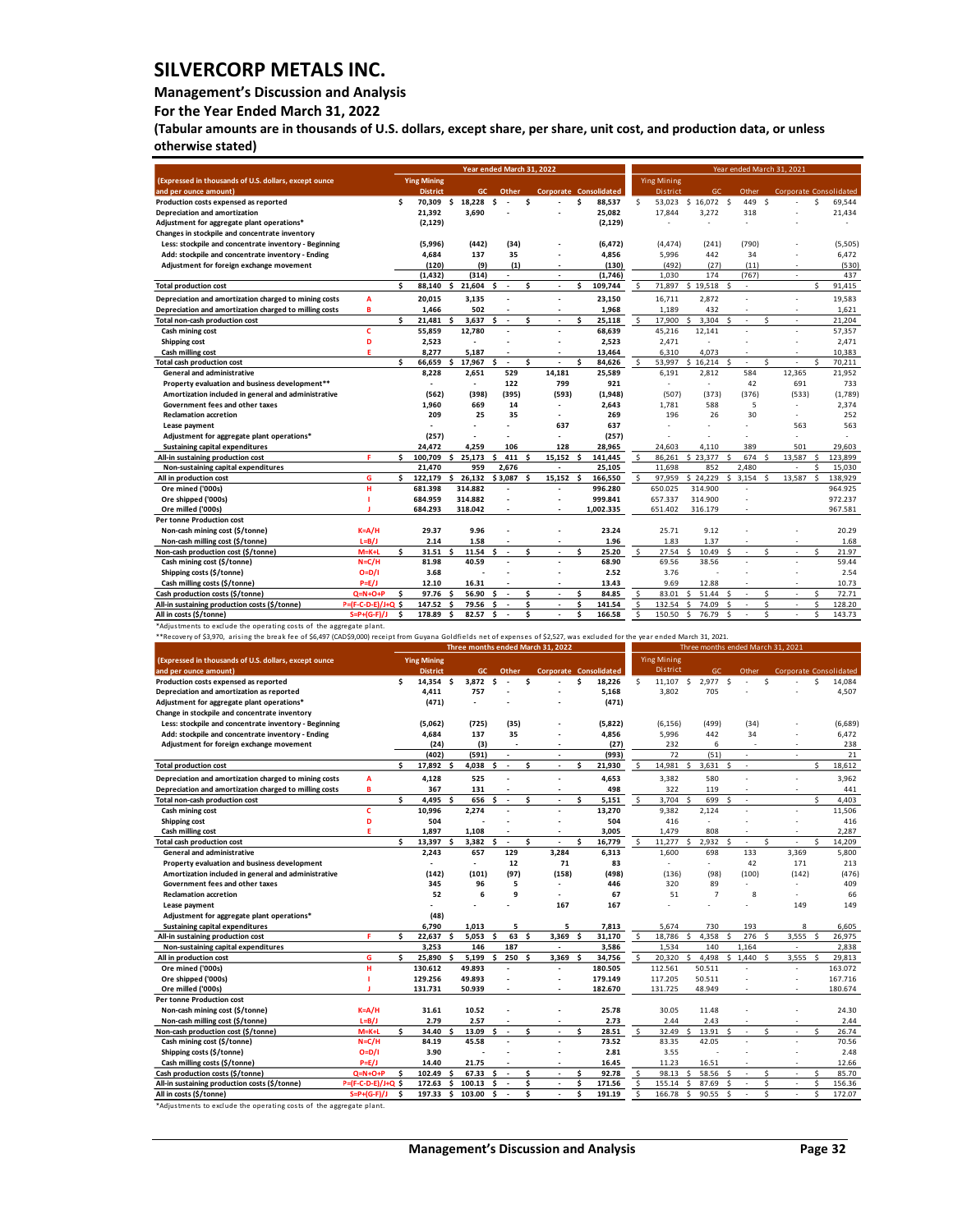**Management's Discussion and Analysis** 

**For the Year Ended March 31, 2022**

**(Tabular amounts are in thousands of U.S. dollars, except share, per share, unit cost, and production data, or unless otherwise stated)** 

## <span id="page-33-0"></span>**13. Critical Accounting Policies, Judgments, and Estimates**

The preparation of financial statements in conformity with IFRS requires management to make estimates and assumptions that affect the amounts reported on the consolidated financial statements. These critical accounting estimates represent management estimates and judgements that are uncertain and any changes in these estimates could materially impact the Company's consolidated financial statements. Management continuously reviews its estimates and assumptions using the most current information available. The Company's critical accounting policies, judgements and estimates are described in Note 2 of the audited financial statements for the year ended March 31, 2022 and 2021.

## <span id="page-33-1"></span>**14. New Accounting Standards**

## **(a) Adoption of new accounting standards**

## **Amendments to IAS 16 - Property, Plant and Equipment: Proceeds before Intended Use**

The Company adopted Amendments to IAS 16 – Property, Plant and Equipment: Proceeds before Intended Use, on April 1, 2021 and the adoption has no material impact on the Company's financial statements. In May 2021, the IASB issued *Property, Plant and Equipment — Proceeds before Intended Use*, which prohibits entities deducting from the cost of an item of property, plant and equipment, any proceeds from selling items produced while bringing that asset to the location and condition necessary for it to be capable of operating in the manner intended by management. Instead, an entity recognizes the proceeds from selling such items, and the costs of producing those items, in profit or loss. The amendment is effective for annual reporting periods beginning on or after January 1, 2022 and must be applied retrospectively to items of property, plant and equipment made available for use on or after the beginning of the earliest period presented when the entity first applies the amendment.

## **(b) Accounting standards not yet effective**

Certain new accounting standards and interpretations have been published that are not mandatory for the current period and have not been early adopted.

## **Amendment to IAS 1 - Presentation of Financial Statements**

The amendments to IAS 1, clarify the presentation of liabilities. The classification of liabilities as current or noncurrent is based on contractual rights that are in existence at the end of the reporting period and is affected by expectations about whether an entity will exercise its right to defer settlement. A liability not due over the next twelve months is classified as non-current even if management intends or expects to settle the liability within twelve months. The amendment also introduces a definition of 'settlement' to make clear that settlement refers to the transfer of cash, equity instruments, other assets, or services to the counterparty. The amendments are effective for annual reporting periods beginning on or after January 1, 2023. The implementation of this amendment is not expected to have a material impact on the Company.

## **Amendments to IAS 12 - Deferred Tax related to Assets and Liabilities arising from a Single Transaction**

The amendment clarifies that the initial recognition exemption does not apply to transactions in which equal amounts of deductible and taxable temporary differences arise on initial recognition. The amendment is effective for annual reporting periods beginning on or after January 1, 2023. Early application is permitted. This amendment is not expected to have a material impact on the Company.

## **Amendments to IAS 1 and IFRS Practice Statement 2 - Disclosure of Accounting Policies**

The amendments require that an entity discloses its material accounting policies, instead of its significant accounting policies. Further amendments explain how an entity can identify a material accounting policy. Examples of when an accounting policy is likely to be material are added. To support the amendment, the IASB has also developed guidance and examples to explain and demonstrate the application of the 'four-step materiality process' described in IFRS Practice Statement 2. The amendments are effective for annual reporting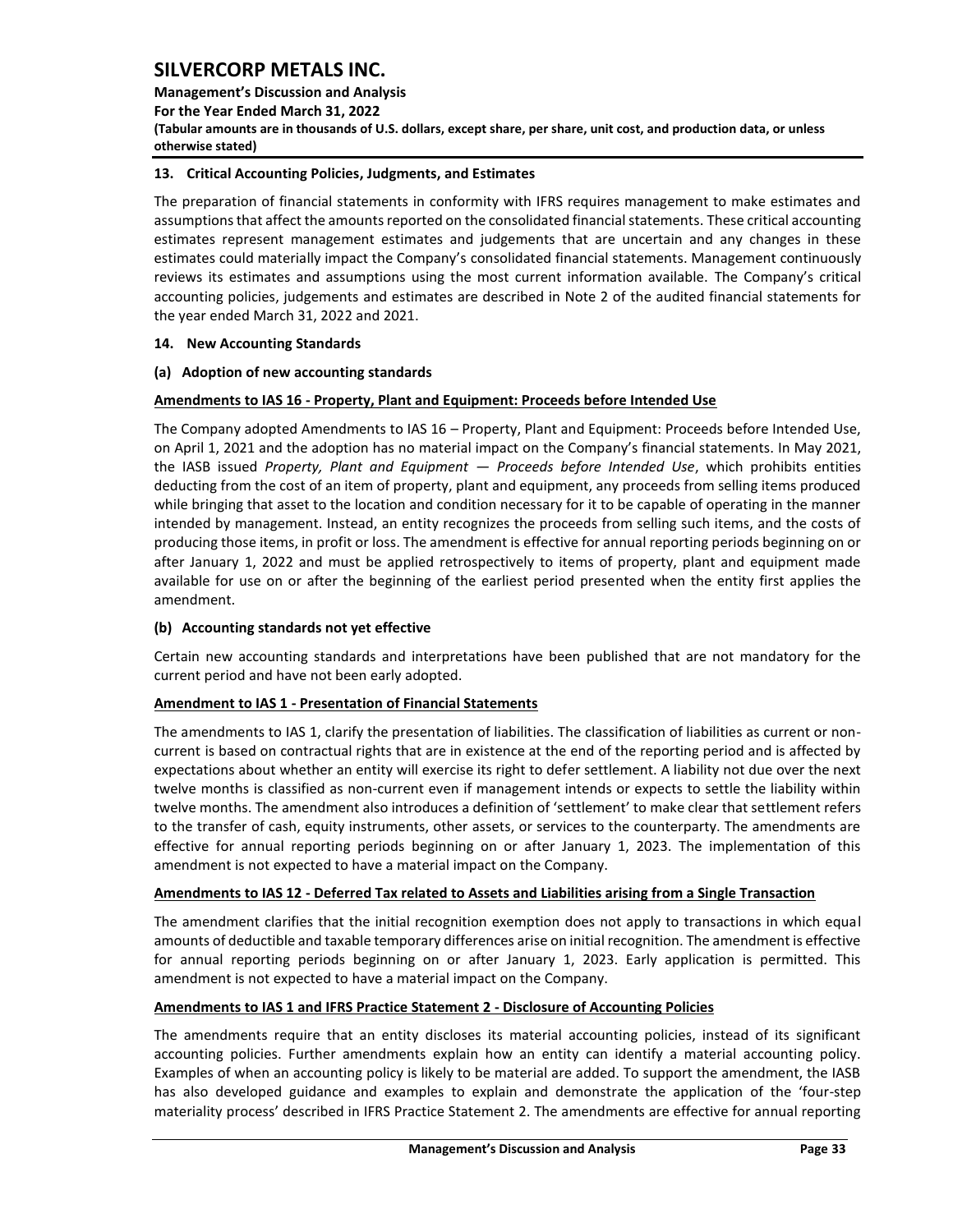## **Management's Discussion and Analysis**

**For the Year Ended March 31, 2022**

**(Tabular amounts are in thousands of U.S. dollars, except share, per share, unit cost, and production data, or unless otherwise stated)** 

periods beginning on or after January 1, 2023. The Company is currently evaluating the impact of the amendment on its financial statements.

## <span id="page-34-0"></span>**15. Other MD&A Requirements**

Additional information relating to the Company:

(a) may be found on SEDAR at www.sedar.com;

(b) may be found at the Company's website www.silvercorp.ca;

(c) may be found in the Company's Annual Information Form; and

(d) is also provided in the Company's annual audited consolidated financial statements as of March 31, 2022.

## <span id="page-34-1"></span>**16. Outstanding Share Data**

As at the date of this MD&A, the following securities were outstanding:

(a) Share Capital

Authorized - unlimited number of common shares without par value

Issued and outstanding – **177,243,675** common shares with a recorded value of **\$256.2 million**

Shares subject to escrow or pooling agreements - \$nil.

(b) Options

As at the date of this MD&A, the outstanding options comprise the following:

| <b>Number of Options</b> | <b>Exercise Price (CAD\$)</b> | <b>Expiry Date</b> |
|--------------------------|-------------------------------|--------------------|
| 535,000                  | \$3.93                        | 4/26/2027          |
| 540,335                  | \$5.46                        | 5/26/2025          |
| 455,000                  | \$9.45                        | 11/11/2025         |
| 1,530,335                |                               |                    |

(c) Restricted Share Units (RSUs)

Outstanding – 2,457,624 RSUs with an average grant date closing price of CAD\$5.45 per share.

## <span id="page-34-2"></span>**17. Risks and Uncertainties**

The Company is exposed to a number of risks in conducting its business, including but not limited to: metal price risk as the Company derives its revenue from the sale of silver, lead, zinc, and gold; credit risk in the normal course of dealing with other companies and financial institutions; foreign exchange risk as the Company reports its financial statements in USD whereas the Company operates in jurisdictions that utilize other currencies; equity price risk and interest rate risk as the Company has investments in marketable securities that are traded in the open market or earn interest at market rates that are fixed to maturity or at variable interest rates; inherent risk of uncertainties in estimating mineral reserves and mineral resources; political risks; economic and social risks related to conducting business in foreign jurisdictions such as China and Mexico; environmental risks; risks related to its relations with employees and local communities where the Company operates, and emerging risks relating to the spread of COVID-19, which has to date resulted in profound health and economic impacts globally and which presents future risks and uncertainties that are largely unknown at this time.

Management and the Board continuously assess risks that the Company is exposed to and attempt to mitigate these risks where practical through a range of risk management strategies.

These and other risks are described in the Company's Annual Information Form, NI 43-101 technical reports, Form 40-F, and Audited Consolidated Financial Statements, which are available on SEDAR at www.sedar.com and on EDGAR at www.sec.gov. Readers are encouraged to refer to these documents for a more detailed description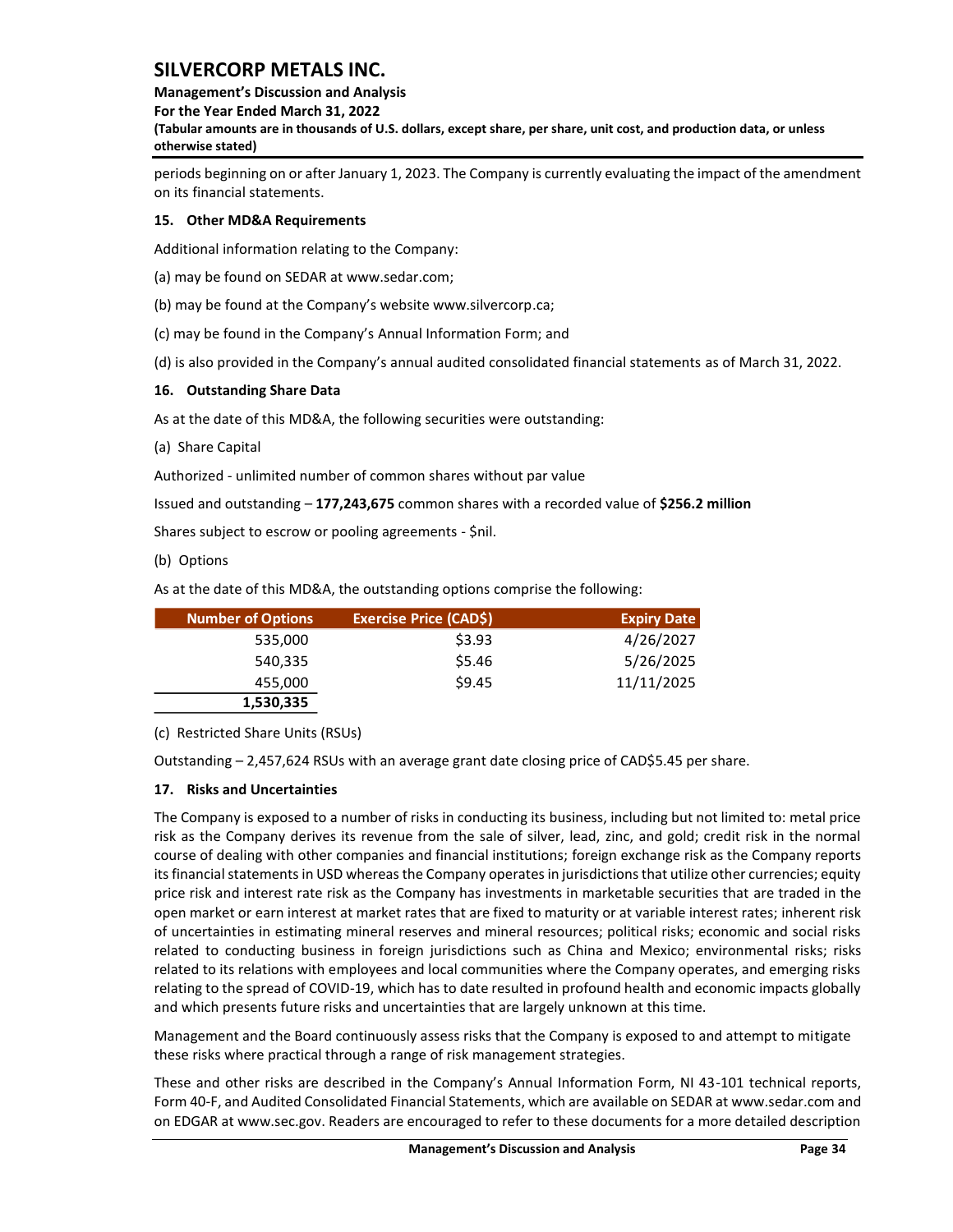## **Management's Discussion and Analysis For the Year Ended March 31, 2022 (Tabular amounts are in thousands of U.S. dollars, except share, per share, unit cost, and production data, or unless otherwise stated)**

of some of the risks and uncertainties inherent to Silvercorp's business.

• COVID-19

The Company's business, operations and financial condition could be materially adversely affected by the outbreak of pandemics or other health crises, such as the outbreak of COVID-19 that was designated as a pandemic by the World Health Organization on March 11, 2020. The international response to the spread of COVID-19 has led to significant restrictions on travel, temporary business closures, quarantines, global stock market volatility, and a general reduction in consumer activity. Such public health crises can result in operating, supply chain and project development delays and disruptions, global stock market and financial market volatility, declining trade and market sentiment, reduced movement of people and labour shortages, and travel and shipping disruption and shutdowns, including as a result of government regulation and prevention measures, or a fear of any of the foregoing, all of which could affect commodity prices, interest rates, credit risk and inflation. In addition, the current COVID-19 pandemic, and any future emergence and spread of similar pathogens could have an adverse impact on global economic conditions which may adversely impact the Company's operations, and the operations of suppliers, contractors and service providers.

The Company may experience business interruptions, including suspended (whether government mandated or otherwise) or reduced operations relating to COVID-19 and other such events outside of the Company's control, which could have a material adverse impact on its business, operations and operating results, financial condition and liquidity.

As at the date of this MD&A, the duration of the business disruptions internationally and related financial impact of COVID-19 cannot be reasonably estimated. It is unknown whether and how the Company may be affected if the pandemic persists for an extended period of time.

The Company's exposure to such public health crises also includes risks to employee health and safety. Should an employee, contractor, community member or visitor become infected with a serious illness that has the potential to spread rapidly, this could place the Company's workforce at risk.

• Metal Price Risk

The Company's sales prices for lead and zinc pounds are fixed against the Shanghai Metals Exchange as quoted at [www.shmet.com;](http://www.shmet.com/) gold ounces are fixed against the Shanghai Gold Exchange as quoted at www.sge.com.cn and silver ounces are fixed against the Shanghai White Platinum & Silver Exchange as quoted at www.exsilver.com.

The Company's revenues, if any, are expected to be in large part derived from the mining and sale of silver, lead, zinc, and gold contained in metal concentrates. The prices of those commodities have fluctuated widely, particularly in recent years, and are affected by numerous factors beyond the Company's control including international and regional economic and political conditions; expectations of inflation; currency exchange fluctuations; interest rates; global or regional supply and demand for jewellery and industrial products containing silver and other metals; sale of silver and other metals by central banks and other holders, speculators and producers of silver and other metals; availability and cost of metal substitutes; and increased production due to new mine developments and improved mining and production methods. The price of base and precious metals may have a significant influence on the market price of the Company's shares and the value of its projects. The effect of these factors on the price of base and precious metals, and therefore the viability of the Company's exploration projects and mining operations, cannot be accurately predicted.

If silver and other metals prices were to decline significantly or for an extended period of time, the Company may be unable to continue operations, develop its projects, or fulfil obligations under agreements with the Company's joint venture partners or under its permits or licenses.

Permits, licenses and national security clearance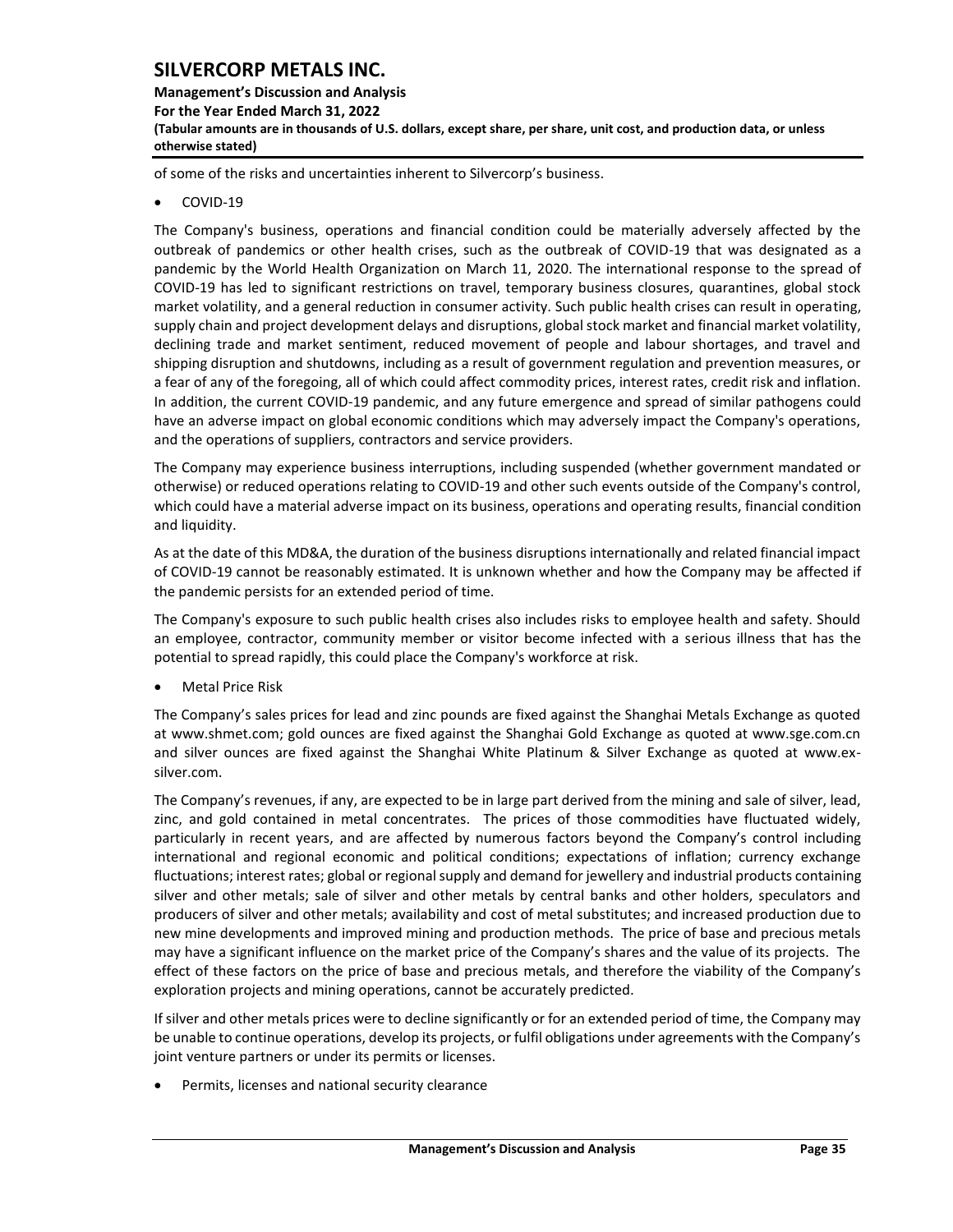### **Management's Discussion and Analysis**

**For the Year Ended March 31, 2022**

**(Tabular amounts are in thousands of U.S. dollars, except share, per share, unit cost, and production data, or unless otherwise stated)** 

All mineral resources and mineral reserves of the Company's subsidiaries are owned by their respective governments, and mineral exploration and mining activities may only be conducted by entities that have obtained or renewed exploration or mining permits and licenses in accordance with the relevant mining laws and regulations. No guarantee can be given that the necessary exploration and mining permits and licenses will be issued to the Company or, if they are issued, that they will be renewed, or if renewed under reasonable operational and/or financial terms, or in a timely manner, or that the Company will be in a position to comply with all conditions that are imposed. No guarantee can be given that the national security clearance for Zhonghe Silver Project will be issued, or if it is issued, that it will be issued under reasonable operational and/or financial terms, or in a timely manner, or that the Company will be in a position to comply with all conditions that are imposed.

Nearly all mining projects require government approval. There can be no certainty that approvals necessary to develop and operate mines on the Company's properties will be granted or renewed in a timely and/or economical manner, or at all.

In addition, China has further strengthened its national security review of foreign investment. The Measures will continue to create an additional layer of uncertainty with respect to foreign investment. Investment plans, timetables, terms and conditions for closing for investment must take into account the timing and contingency of obtaining approval from the national security review process.

• Title to properties

With respect to the Company's Chinese properties, while the Company has investigated title to all of its mineral claims and to the best of its knowledge, title to all of its properties is in good standing, the properties may be subject to prior unregistered agreements or transfers and title may be affected by undetected defects. There may be valid challenges to the title of the Company's properties which, if successful, could impair development and/or operations. The Company cannot give any assurance that title to its properties will not be challenged. Title insurance is generally not available for mineral properties and the Company's ability to ensure that it has obtained secure claims to individual mineral properties or mining concessions may be severely constrained. The Company's mineral properties in China have not been surveyed, and the precise location and extent thereof may be in doubt.

• Operations and political conditions

All the Company's material operations are located in China. These operations are subject to the risks normally associated with conducting business in China, which has different regulatory and legal standards than North America. Some of these risks are more prevalent in countries which are less developed or have emerging economies, including uncertain political and economic environments, as well as risks of civil disturbances or other risks which may limit or disrupt a project, restrict the movement of funds or result in the deprivation of contractual rights or the taking of property by nationalization or expropriation without fair compensation, risk of adverse changes in laws or policies, increases in foreign taxation or royalty obligations, license fees, permit fees, delays in obtaining or the inability to obtain necessary governmental permits, limitations on ownership and repatriation of earnings, and foreign exchange controls and currency devaluations.

In addition, the Company may face import and export regulations, including export restrictions, disadvantages of competing against companies from countries that are not subject to similar laws, restrictions on the ability to pay dividends offshore, and risk of loss due to disease and other potential endemic health issues. Although the Company is not currently experiencing any significant or extraordinary problems in China arising from such risks, there can be no assurance that such problems will not arise in the future. The Company currently does not carry political risk insurance coverage.

The Company's interests in its mineral properties are held through joint venture companies established under and governed by the laws of China. The Company's joint venture partners in China include state-sector entities and, like other state-sector entities, their actions and priorities may be dictated by government policies instead of purely commercial considerations. Additionally, companies with a foreign ownership component operating in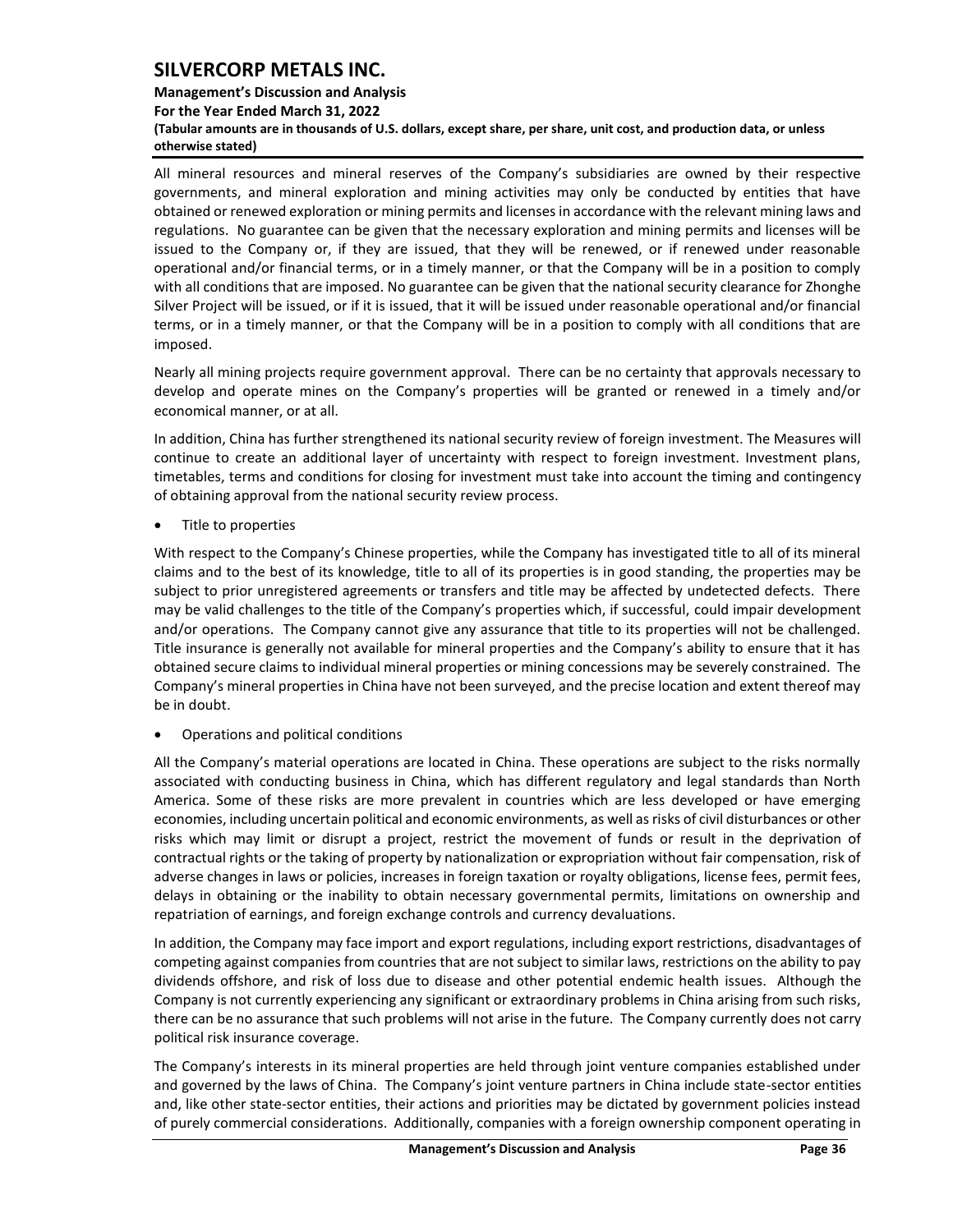## **Management's Discussion and Analysis For the Year Ended March 31, 2022 (Tabular amounts are in thousands of U.S. dollars, except share, per share, unit cost, and production data, or unless otherwise stated)**

China may be required to work within a framework which is different from that imposed on domestic Chinese companies. The Chinese government currently allows foreign investment in certain mining projects under central government guidelines. There can be no assurance that these guidelines will not change in the future.

• Regulatory environment in China

The Company's principal operations are in China. The laws of China differ significantly from those of Canada and all such laws are subject to change. Mining is subject to potential risks and liabilities associated with pollution of the environment and disposal of waste products occurring as a result of mineral exploration and production.

Failure to comply with applicable laws and regulations may result in enforcement actions and may also include corrective measures requiring capital expenditures, installation of additional equipment or remedial actions. Parties engaged in mining operations may be required to compensate those suffering loss or damage by reason of mining activities and may have civil or criminal fines or penalties imposed for violations of applicable laws and regulations.

China's legislation is undergoing a relatively fast transformation with some old laws superseded by newly enacted laws. New laws and regulations, amendments to existing laws and regulations, administrative interpretation of existing laws and regulations, or more stringent enforcement of existing laws and regulations could create risks or uncertainty for investors in mineral projects or have a material adverse impact on future cash flow, results of operations and the financial condition of the Company.

New laws and regulations, amendments to existing laws and regulations, administrative interpretation of existing laws and regulations, or more stringent enforcement of existing laws and regulations could have a material adverse impact on future cash flow, results of operations and the financial condition of the Company.

• Environmental risks

The Company's activities are subject to extensive laws and regulations governing environmental protection and employee health and safety, including environmental laws and regulations in China. These laws address emissions into the air, discharges into water, management of waste, management of hazardous substances, protection of natural resources, antiquities and endangered species, and reclamation of lands disturbed by mining operations.

There are also laws and regulations prescribing reclamation activities on some mining properties. Environmental legislation in many countries, including China, is evolving and the trend has been toward stricter standards and enforcement, increased fines and penalties for non-compliance, more stringent environmental assessments of proposed projects and increasing responsibility for companies and their officers, directors and employees. Compliance with environmental laws and regulations may require significant capital outlays on behalf of the Company and may cause material changes or delays in the Company's intended activities. There can be no assurance that the Company has been or will be at all times in complete compliance with current and future environmental and health and safety laws and permits will not materially adversely affect the Company's business, results of operations or financial condition. It is possible that future changes in these laws or regulations could have a significant adverse impact on some portion of the Company's business, causing the Company to reevaluate those activities at that time. The Company's compliance with environmental laws and regulations entails uncertain cost.

• Risks and hazards of mining operations

Mining is inherently dangerous and the Company's operations are subject to a number of risks and hazards including, without limitation:

- (i) environmental hazards;
- (ii) discharge of pollutants or hazardous chemicals;
- (iii) industrial accidents;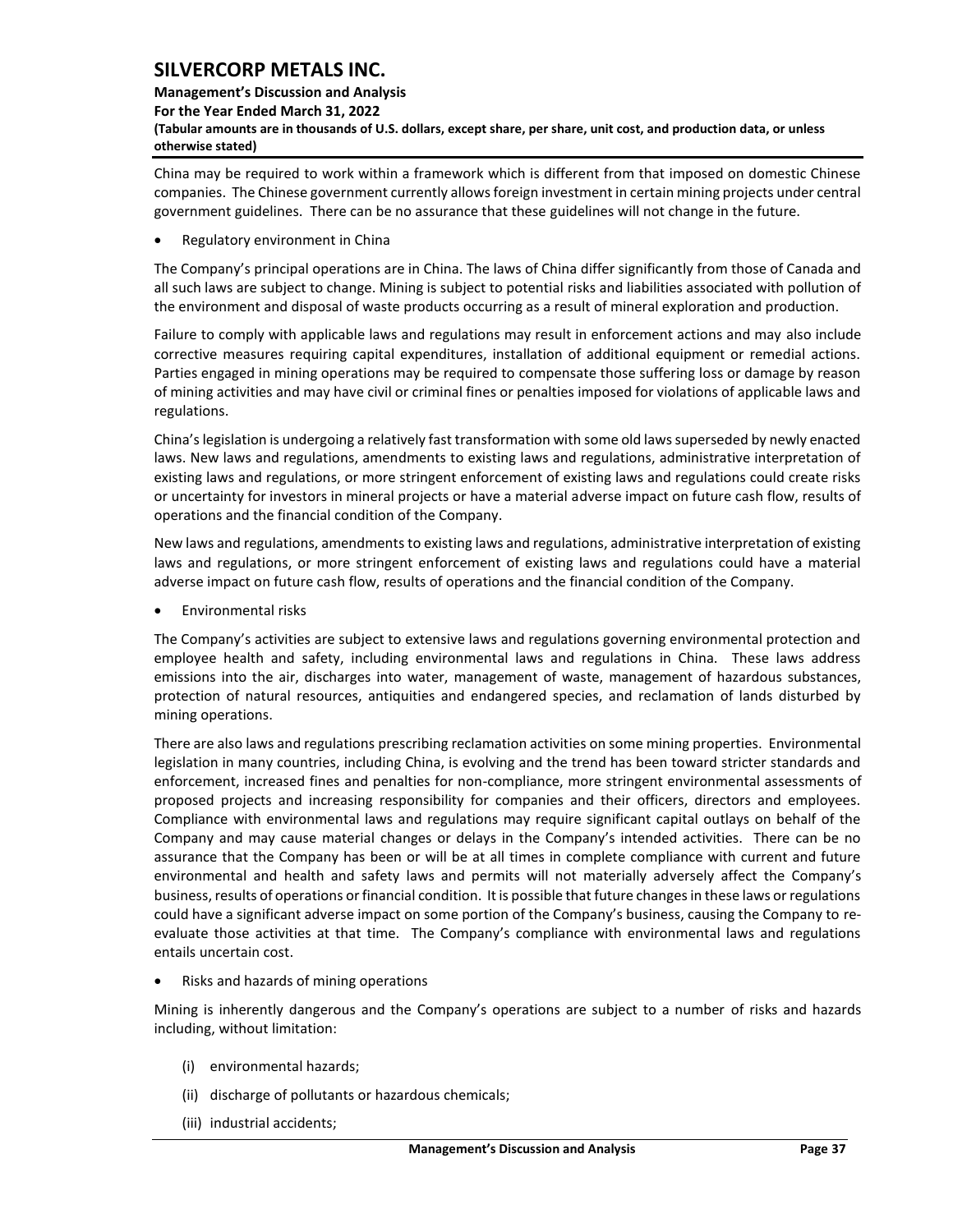#### **Management's Discussion and Analysis**

**For the Year Ended March 31, 2022**

**(Tabular amounts are in thousands of U.S. dollars, except share, per share, unit cost, and production data, or unless otherwise stated)** 

- (iv) failure of processing and mining equipment;
- (v) labour disputes;
- (vi) supply problems and delays;
- (vii) encountering unusual or unexpected geologic formations or other geological or grade problems;
- (viii)encountering unanticipated ground or water conditions;
- (ix) cave-ins, pit wall failures, flooding, rock bursts and fire;
- (x) periodic interruptions due to inclement or hazardous weather conditions;
- (xi) equipment breakdown;
- (xii) other unanticipated difficulties or interruptions in development, construction or production;
- (xiii) other acts of God or unfavourable operating conditions; and
- (xiv) health and safety risks associated with spread of COVID-19 pandemic, and any future emergence and spread of similar pathogens.

Such risks could result in damage to, or destruction of, mineral properties or processing facilities, personal injury or death, loss of key employees, environmental damage, delays in mining, monetary losses and possible legal liability. Satisfying such liabilities may be very costly and could have a material adverse effect on the Company's future cash flow, results of operations and financial condition.

Cybersecurity Risks

The Company is subject to cybersecurity risks including unauthorized access to privileged information, destroy data or disable, degrade, or sabotage our systems, including through the introduction of computer viruses. Although we take steps to secure our configurations and manage our information system, including our computer systems, internet sites, emails and other telecommunications, and financial/geological data, there can be no assurance that measures we take to ensure the integrity of our systems will provide protection, especially because cyberattack techniques used change frequently or are not recognized until successful. The Company has not experienced any material cybersecurity incident in the past, but there can be no assurance that the Company would not experience in the future. If our systems are compromised, do not operate properly or are disable, we could suffer financial loss, disruption of business, loss of geology data which could affect our ability to conduct effective mine planning and accurate mineral resources estimates, loss of financial data which could affect our ability to provide accurate and timely financial reporting.

• General Economic Conditions

General economic conditions may adversely affect our growth, profitability and ability to obtain financing. Events in global financial markets in the past several years have had a profound impact on the global economy. Many industries, including the silver and gold mining industry, have been and continue to be impacted by these market conditions. Some of the key impacts of the current financial market turmoil include contraction in credit markets resulting in a widening of credit risk, devaluations, high volatility in global equity, commodity, foreign exchange and precious metal markets and a lack of market confidence and liquidity. A continued or worsened slowdown in the financial markets or other economic conditions, including but not limited to, consumer spending, employment rates, business conditions, inflation, fuel and energy costs, consumer debt levels, lack of available credit, the state of the financial markets, interest rates and tax rates, may adversely affect our growth, profitability and ability to obtain financing. A number of issues related to economic conditions could have a material adverse effect on our business, financial condition and results of operations, including:

- (i) significant disruption to the global economic conditions caused by COVID-19 as discussed above;
- (ii) contraction in credit markets could impact the cost and availability of financing and our overall liquidity;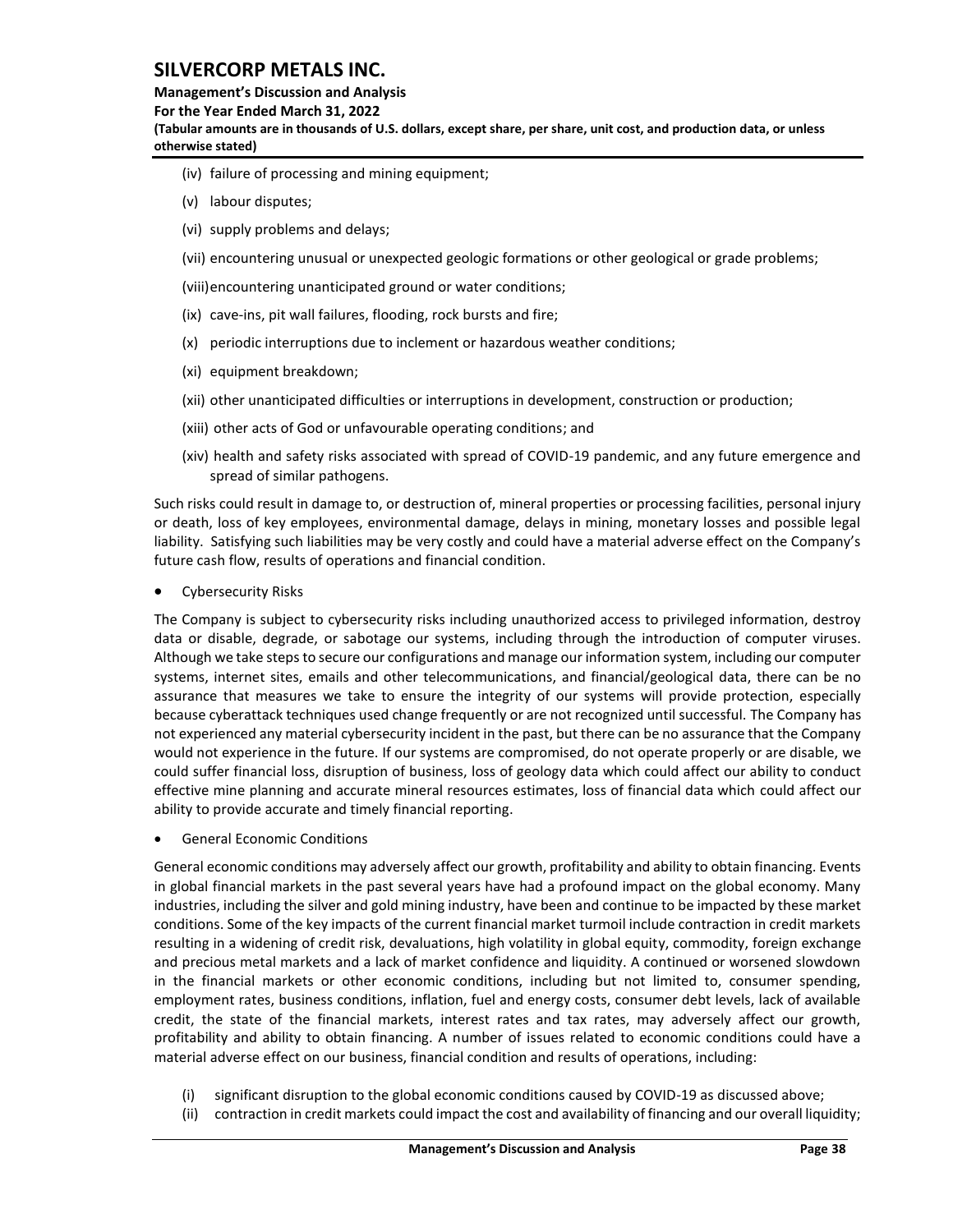### **Management's Discussion and Analysis**

**For the Year Ended March 31, 2022**

**(Tabular amounts are in thousands of U.S. dollars, except share, per share, unit cost, and production data, or unless otherwise stated)** 

- (iii) the volatility of silver, gold and other metal prices would impact our revenues, profits, losses and cash flow;
- (iv) recessionary pressures could adversely impact demand for our production;
- (v) volatile energy, commodity and consumables prices and currency exchange rates could impact our production costs; and
- (vi) the devaluation and volatility of global stock markets could impact the valuation of our equity and other securities.

## <span id="page-39-0"></span>**18. Corporate Governance, Safety, Environment and Social Responsibility**

The Company's core objectives are to be safe, efficient, and sustainable, and operate responsibly with the environment and cooperatively with the local communities. The Company strive to build a strong cooperate culture centered around our key values of respect, equality, and responsibility, and aim to deliver social benefits while creating shareholder value.

As a responsible miner, the Company are committed to integrating environmental, social, and governance ("ESG") factors into our business strategy and generating impactful change in the communities in which the Company work and live. Through the integration of ESG factors into our strategic planning, operations, and management, the Company are able to bring about sustainable economic, social, and environmental value to all stakeholders. Complete details of our ESG performance will be provided in the Company's Fiscal 2022 Sustainability Report, which is expected to be available in the second quarter of Fiscal 2023.

## **(a) Health, Safety, and Environment**

The Company prioritizes environmental protection, as well as ensuring a safe workplace for all employees and contractors at all of our sites. In an effort to further illustrate the Company's commitment to strengthening our management team, both the Ying Mining District and GC Mine applied for the environmental management system ISO 14001 certification and were certified in Fiscal 2022.

Safety is top priority at Silvercorp. In Fiscal 2022, the Company arranged more than 2,000 safety training sessions, which covered 100% of workers at the Ying Mining District and the GC Mine.

In response to health risks associated with the spread of Covid-19, the Company implemented a number of health and safety measures designed to protect employees at its operations in China and no case were reported in Fiscal 2022.

In addition to the "Green Mine" certification at SGX-HZG, TLP-LM, and HPG mines at the Ying Mining District and the GC Mine, the DCG mine at the Ying Mining District is also in the process to apply for the certification of the "Green Mine". In Fiscal 2022, the Company completed the construction of the aggregate plant and recycled and processed approximately 428,000 tonnes of waste rock from the Ying Mining District. The Company also worked with Henan University of Science of Technology ("HAUST") to implement an innovative technology to treat water from underground mines, and then through an automated control system to supply the treated water to the mill for ore processing and to local farmer for irrigation.

In Fiscal 2022, the Company spent approximately \$1.4 million for the efforts to reduce its energy and water consumption, to minimize the negative impact on of greenhouse gas emissions and water quality, and to comply with the requirements of the "Green Mine" certification.

## **(b) Social Responsibility and Economic Value**

The Company is committed to creating sustainable value in the communities where our people work and live. Guided by research conducted by our local offices, the Company participates in, and contributes to numerous community programs that typically center on education and health, nutrition, environmental awareness, local infrastructure and fostering additional economic activity. In addition to the taxes and fees paid to various levels of government in China, in Fiscal 2022, the Company also contributed approximately \$3.7 million to social programs, including: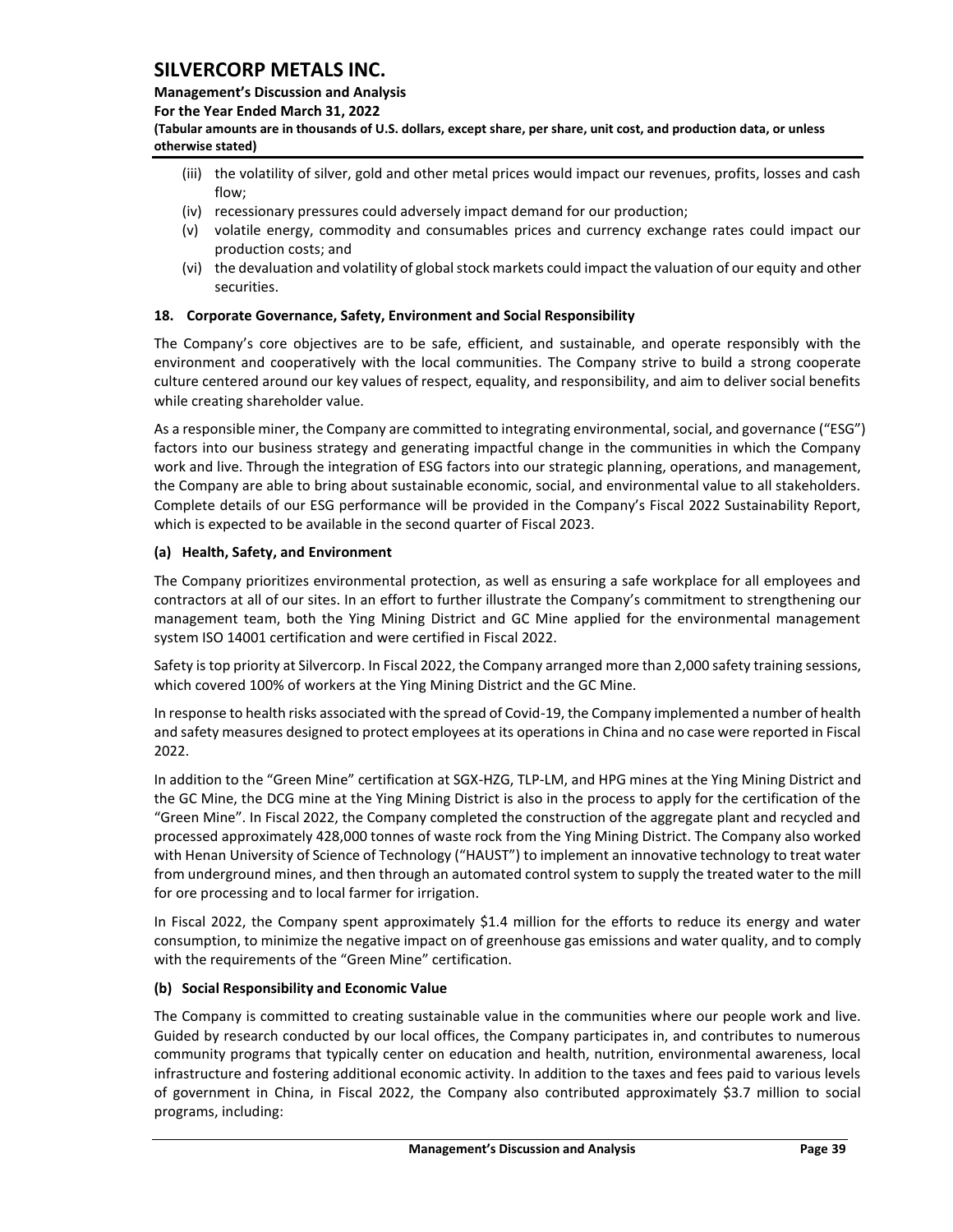#### **Management's Discussion and Analysis**

**For the Year Ended March 31, 2022**

**(Tabular amounts are in thousands of U.S. dollars, except share, per share, unit cost, and production data, or unless otherwise stated)** 

- \$3.1 million contribution to the local county to help improve local infrastructure and environmental protection;
- \$0.2 million donation to local community for a clean water access project;
- \$0.2 million donation to Red Cross for the flood relief after the heavy rainstorm in the Capital City of Henan Province in July 2021;
- \$0.1 million donation to the local communities to promoted community health and poverty reduction in the local communities, with an emphasis on children and seniors, with periodic visits and subsidies;
- \$0.1 million donation to institutions in scholarship or education assistance programs to support children's education at the local and national levels;

## **(c) Corporate Governance**

In Fiscal 2022, a Sustainability Committee was established by the Board and a ESG management centre was formed to oversee the sustainability development and the disclosure compliance. The Corporate Governance Committee of the Board of the Company reviews the Company's policies on an annual basis, including Anti-Corruption Policy, Code of Ethical Conduct, Clawback Policy, Corporate Disclosure Policy, and Whistleblower Policy, which are then approved by the Board of the Company. All of the Company's directors and officers were re-certified with all the policies, confirming they are familiar with and acknowledge of the contents of the Company's policies, and committing to fulfill them and to report any violation. The Company also regularly trains its critical employees in anti-corruption practices.

For more information on the Company's Corporate Governance practices, please review the Company's Annual Information Form and Management Information Circular available on the Company's website at *[www.silvercorp.ca.](http://www.silvercorp.ca/)* 

## <span id="page-40-0"></span>**19. Disclosure Controls and Procedures**

Disclosure controls and procedures (a) under Canadian law, are designed to provide reasonable assurance that material information is gathered and reported to senior management, including the Chief Executive Officer ("CEO") and the Chief Financial Officer ("CFO"), as appropriate to allow for timely decision about public disclosure, and (b) under U.S. law, are designed to ensure that information required to be disclosed by the Company in the reports that it files or submits under the U.S. Securities Exchange Act of 1934, as amended (the "U.S. Exchange Act") is recorded, processed, summarized and reported, within the time periods specified in the U.S. Securities and Exchange Commission's rules and forms, and include, without limitation, controls and procedures designed to ensure that information required to be disclosed by the Company in the reports that it files or submits under the U.S. Exchange Act is accumulated and communicated to the Company's management, including its CEO and CFO, as appropriate to allow timely decisions regarding required disclosure.

Management of the Company, including the CEO and CFO, is responsible for establishing and maintaining adequate disclosure controls and procedures. Under the supervision and with the participation of the CEO and CFO, management has evaluated the effectiveness of the design and operation of the Company's disclosure controls and procedures in accordance with requirements of National Instrument 52-109 of the Canadian Securities Commission ("NI 52-109") and U.S. Exchange Act.

As of March 31, 2022, based on the evaluation, management concluded that the disclosure controls and procedures are effective in providing reasonable assurance that the information required to be disclosed in annual filings, interim filings, and other reports the Company filed or submitted under United States and Canadian securities legislation were recorded, processed, summarized and reported within the time periods specified in those rules.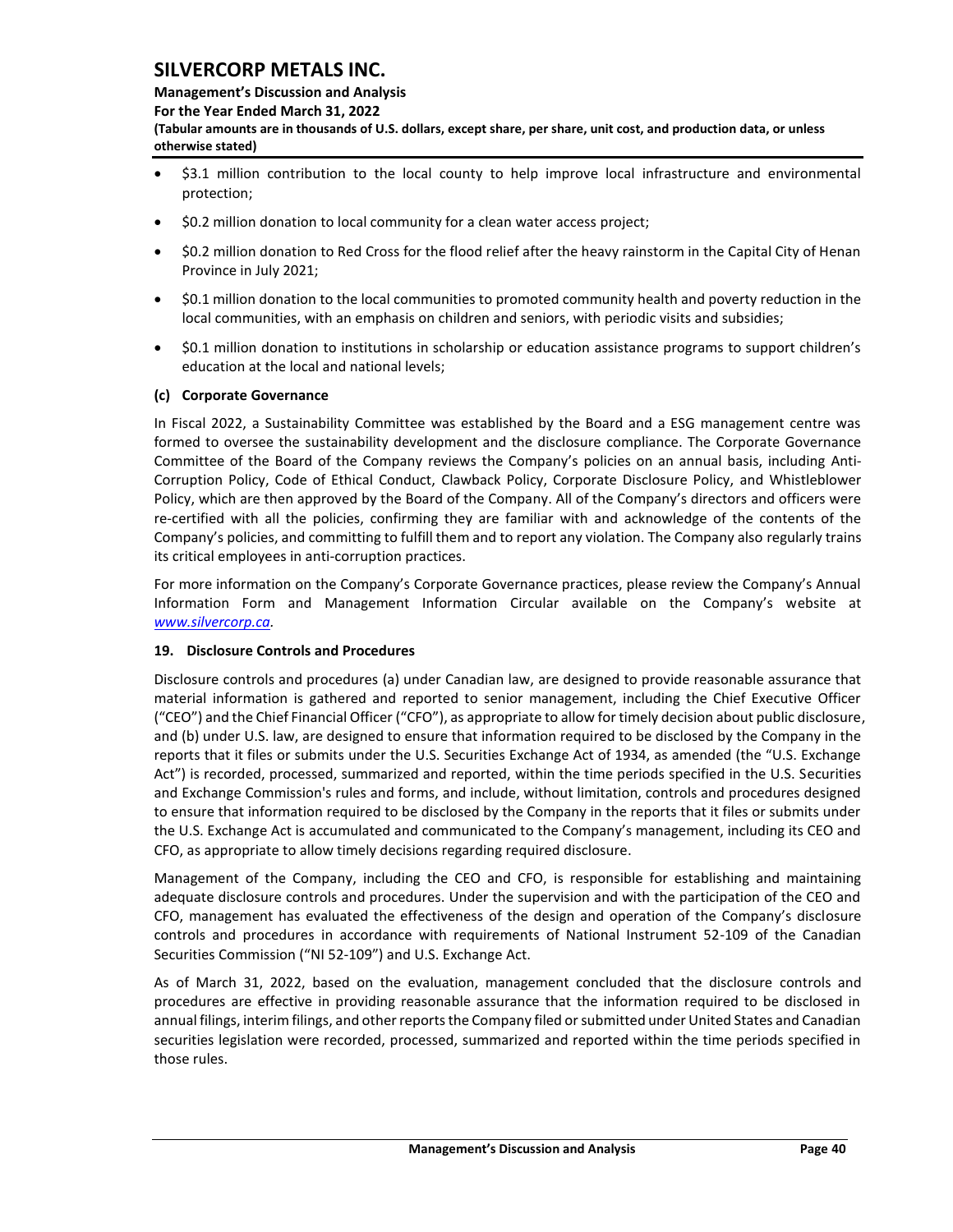**Management's Discussion and Analysis** 

**For the Year Ended March 31, 2022**

**(Tabular amounts are in thousands of U.S. dollars, except share, per share, unit cost, and production data, or unless otherwise stated)** 

## <span id="page-41-0"></span>**20. Management's Report on Internal Control over Financial Reporting**

Management of the Company is responsible for establishing and maintaining an adequate system of internal control, including internal controls over financial reporting. Internal control over financial reporting is a process designed by and/or under the supervision of the CEO and CFO and effected by the Board, management and other personnel to provide reasonable assurance regarding the reliability of financial reporting and the preparation of financial statements for external purposes in accordance with IFRS as issued by IASB. The Company's internal control over financial reporting includes those policies and procedures that:

- pertain to maintaining records, that in reasonable detail, accurately and fairly reflect our transactions and dispositions of the assets of the Company;
- provide reasonable assurance that transactions are recorded as necessary for preparation of our consolidated financial statements in accordance with generally accepted accounting principles;
- provide reasonable assurance that receipts and expenditures are made in accordance with authorizations of management and the directors of the Company; and
- provide reasonable assurance that unauthorized acquisition, use or disposition of company assets that could have a material effect on the Company's consolidated financial statements would be prevented or detected on a timely basis.

The Company's management, including its Chief Executive Officer and Chief Financial Officer, believes that due to its inherent limitations, internal control over financial reporting may not prevent or detect misstatements on a timely basis. In addition, projections of any evaluation of the effectiveness of internal control over financial reporting to future periods are subject to the risk that the controls may become inadequate because of changes in conditions, or that the degree of compliance with the policies or procedures may deteriorate.

The Company's management evaluates the effectiveness of the Company's internal control over financial reporting based upon the criteria set forth in *Internal Control – Integrated Framework (2013)* issued by the Committee of Sponsoring Organization of the Treadway Commission. Based on the evaluation, management concluded that the Company's internal control over financial reporting as of March 31, 2022 was effective and provides a reasonable assurance of the reliability of the Company's financial reporting and preparation of the financial statements.

The effectiveness of the Company's internal control over financial reporting as of March 31, 2022 has been audited by Deloitte LLP, the Company's independent registered public accounting firm, who has also issued a report on the internal controls over financial reporting including with our annual consolidated financial statements.

## <span id="page-41-1"></span>**21. Changes in Internal Control over Financial Reporting**

There has been no change in the Company's internal control over financial reporting during the fiscal year ended March 31, 2022 that has materially affected or is reasonably likely to materially affect, its internal control over financial reporting.

## <span id="page-41-2"></span>**22. Directors and Officers**

As at the date of this MD&A, the Company's directors and officers are as follows:

| <b>Directors</b>                 | <b>Officers</b>                                     |
|----------------------------------|-----------------------------------------------------|
| Dr. Rui Feng, Director, Chairman | Rui Feng, Chief Executive Officer                   |
| Yikang Liu, Director             | Derek Liu, Chief Financial Officer                  |
| Paul Simpson, Director           | Yong-Jae Kim, General Counsel & Corporate Secretary |
| David Kong, Director             | Lon Shaver, Vice President                          |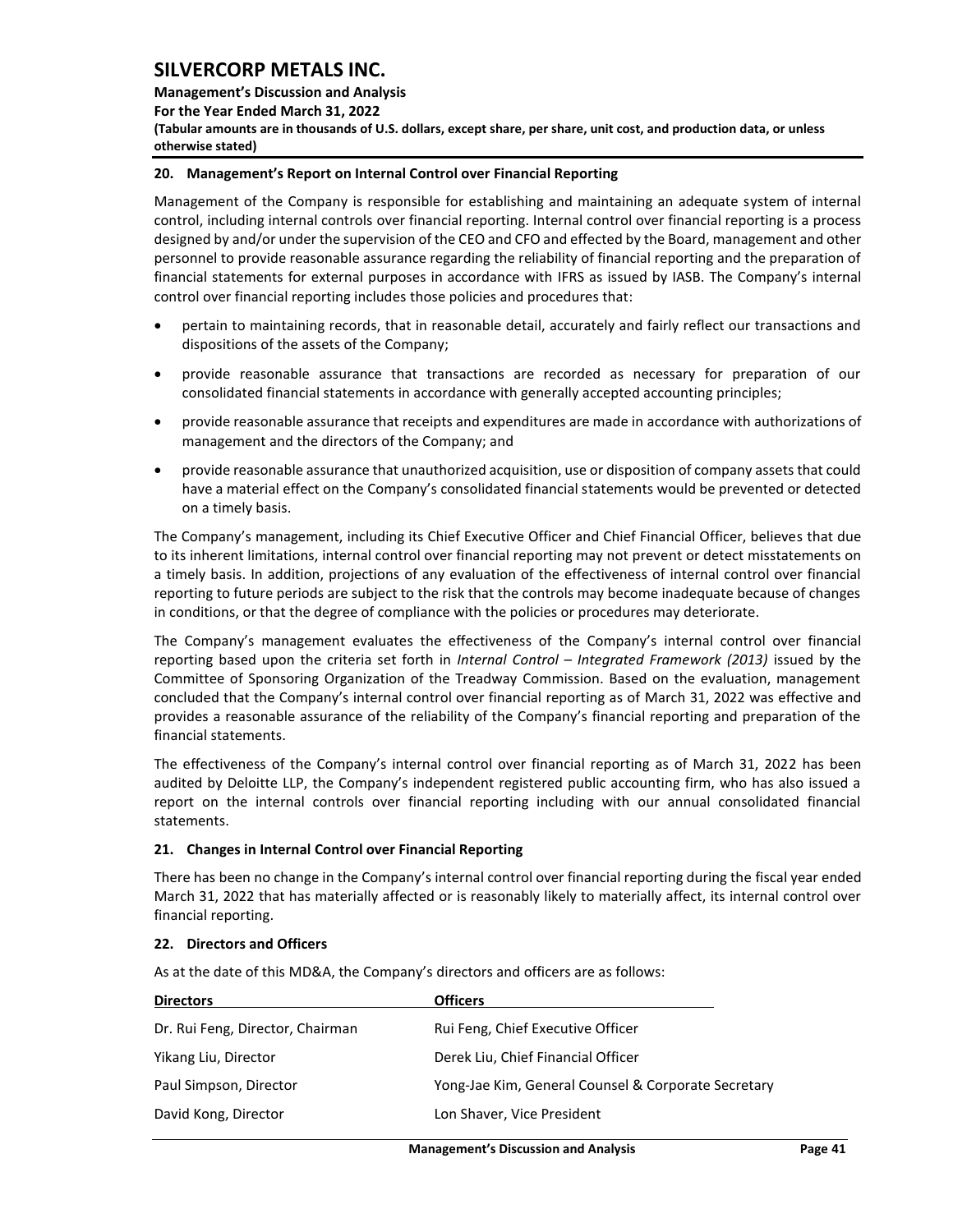**Management's Discussion and Analysis For the Year Ended March 31, 2022 (Tabular amounts are in thousands of U.S. dollars, except share, per share, unit cost, and production data, or unless otherwise stated)** 

Marina A. Katusa, Director

#### <span id="page-42-0"></span>**Technical Information**

Scientific and technical information contained in this MD&A has been reviewed and approved by Mr. Guoliang Ma, P.Geo., Manager of Exploration and Resources of the Company and a Qualified Person assuch term is defined in NI 43-101.

#### <span id="page-42-1"></span>**Forward Looking Statements**

*Certain of the statements and information in this MD&A constitute "forward-looking statements" within the meaning of the United States Private Securities Litigation Reform Act of 1995 and "forward-looking information" within the meaning of applicable Canadian provincial securities laws. Any statements or information that express or involve discussions with respect to predictions, expectations, beliefs, plans, projections, objectives, assumptions or future events or performance (often, but not always, using words or phrases such as "expects", "is expected", "anticipates", "believes", "plans", "projects", "estimates", "assumes", "intends", "strategies", "targets", "goals", "forecasts", "objectives", "budgets", "schedules", "potential" or variations thereof or stating that certain actions, events or results "may", "could", "would", "might" or "will" be taken, occur or be achieved, or the negative of any of these terms and similar expressions) are not statements of historical fact and may be forward-looking statements or information. Forward-looking statements or information relate to, among other things:*

- *the price of silver and other metals;*
- *estimates of the Company's revenues and capital expenditures;*
- *estimated ore production and grades from the Company's mines in the Ying Mining District and the GC Mine;*
- *projected cash operating costs and all-in sustaining costs, and budgets, on a consolidated and mine-by-mine basis;*
- *statements regarding anticipated exploration, drilling, development, construction, and other activities or achievements of the Company;*
- *plans, projections and estimates included in the Fiscal 2021 Guidance and the Fiscal 2022 Guidance;*
- *timing of national security clearance related to acquisition of the Zhonghe Project by the relevant governmental authorities and the Company's expectation that it will enter into the mineral rights transfer contract with respect to the Zhonghe Project; and*
- *timing of receipt of permits, licenses, and regulatory approvals.*

*Forward-looking statements or information are subject to a variety of known and unknown risks, uncertainties and other factors that could cause actual events or results to differ from those reflected in the forward-looking statements or information, including, without limitation, risks relating to,* 

- *COVID–19;*
- *fluctuating commodity prices;*
- *fluctuating currency exchange rates;*
- *increasing labour cost;*
- *exploration and development programs;*
- *feasibility and engineering reports;*
- *permits and licenses;*
- *operations and political conditions;*
- *regulatory environment in China, Mexico and Canada;*
- *environmental risks;*
- *mining operations;*
- *cybersecurity;*